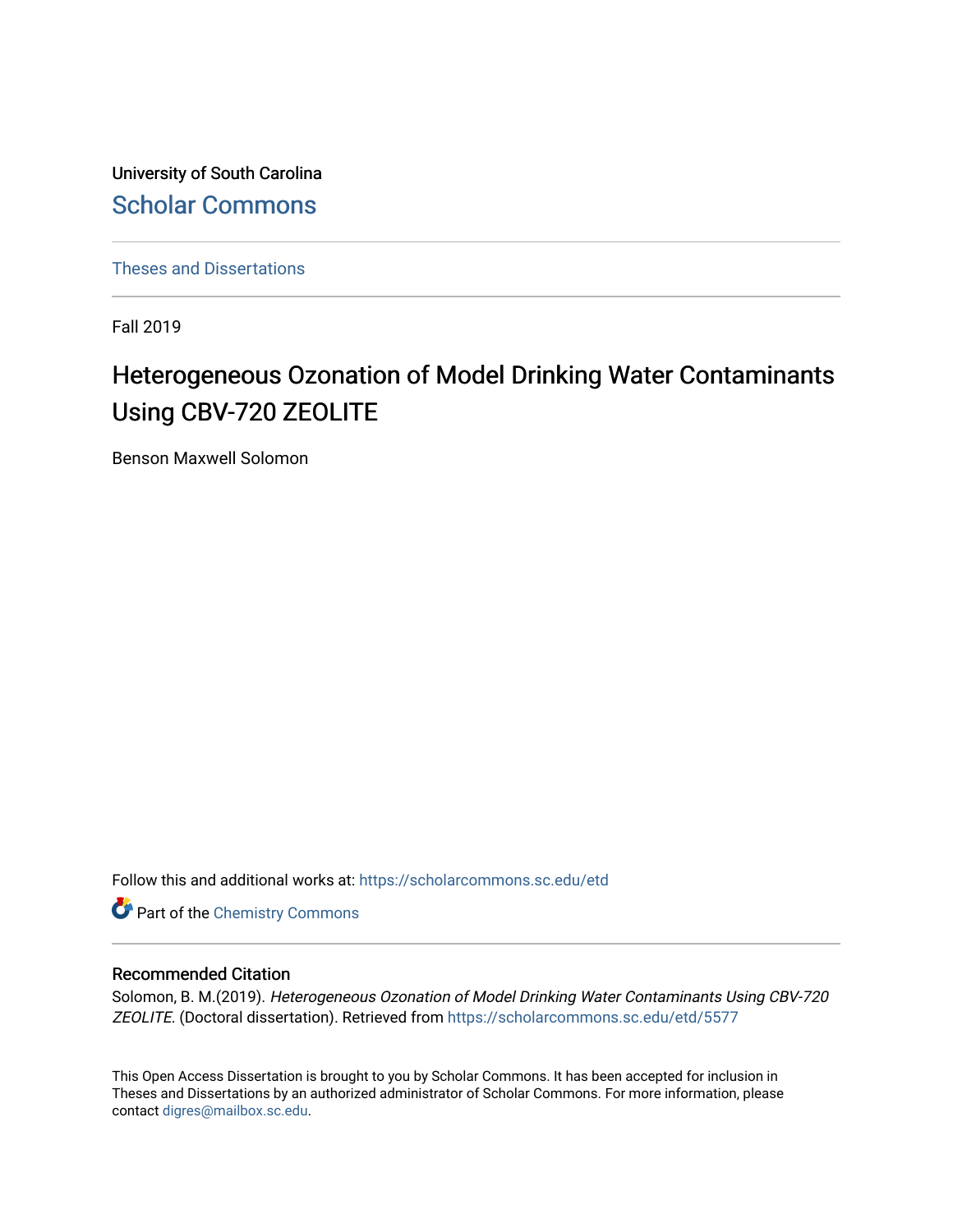### HETEROGENEOUS OZONATION OF MODEL DRINKING WATER CONTAMINANTS USING CBV-720 ZEOLITE

by

Benson Maxwell Solomon

Bachelor of Science High Point University, 2012

Submitted in Partial Fulfillment of the Requirements

For the Degree of Doctor of Philosophy in

Chemistry

College of Arts and Sciences

University of South Carolina

2019

Accepted by:

John Ferry, Major Professor

S. Michael Angel, Committee Member

Chuanbing Tang, Committee Member

Jamie Lead, Committee Member

Cheryl L. Addy, Vice Provost and Dean of the Graduate School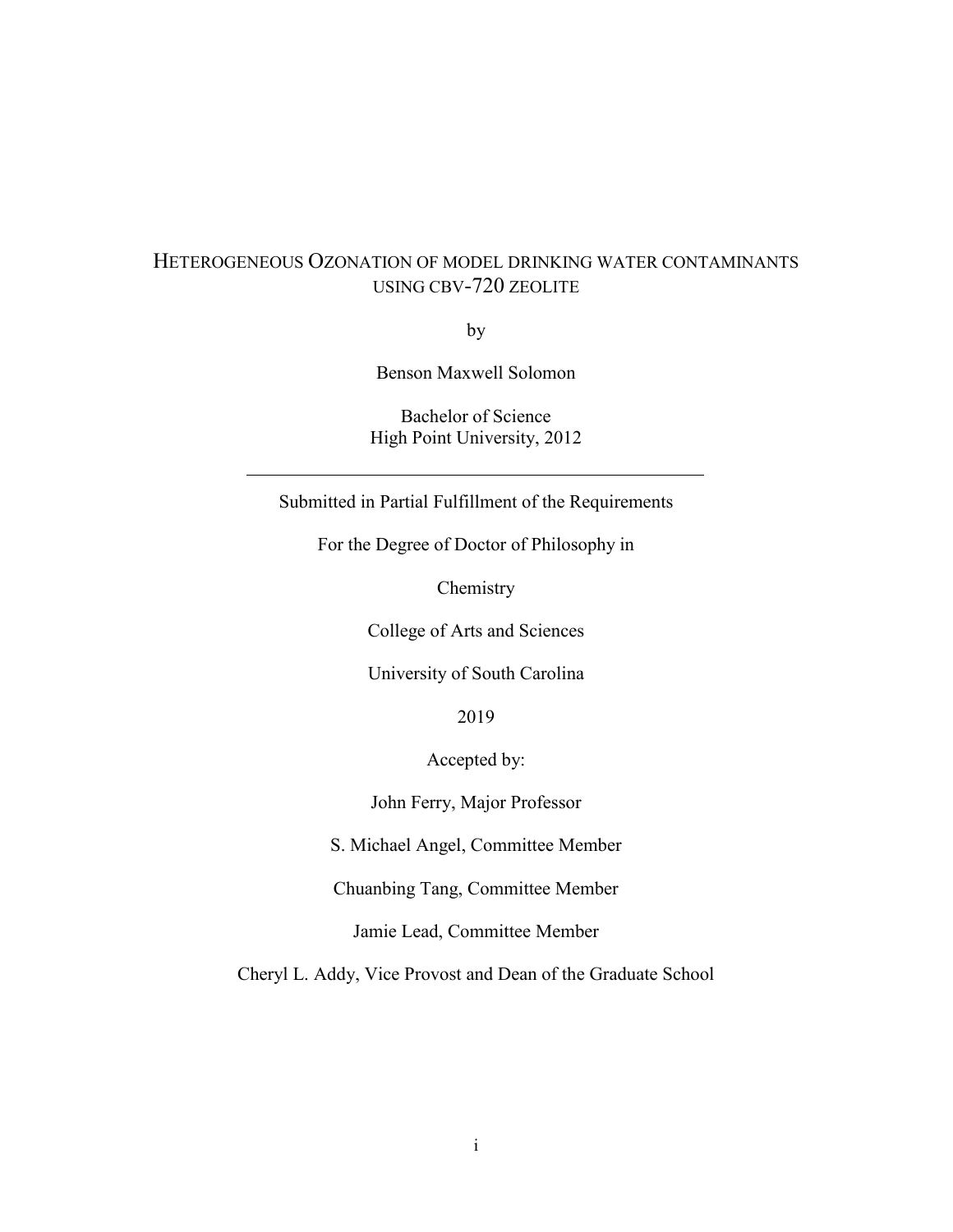© Copyright by Benson Solomon, 2019 All Rights Reserved.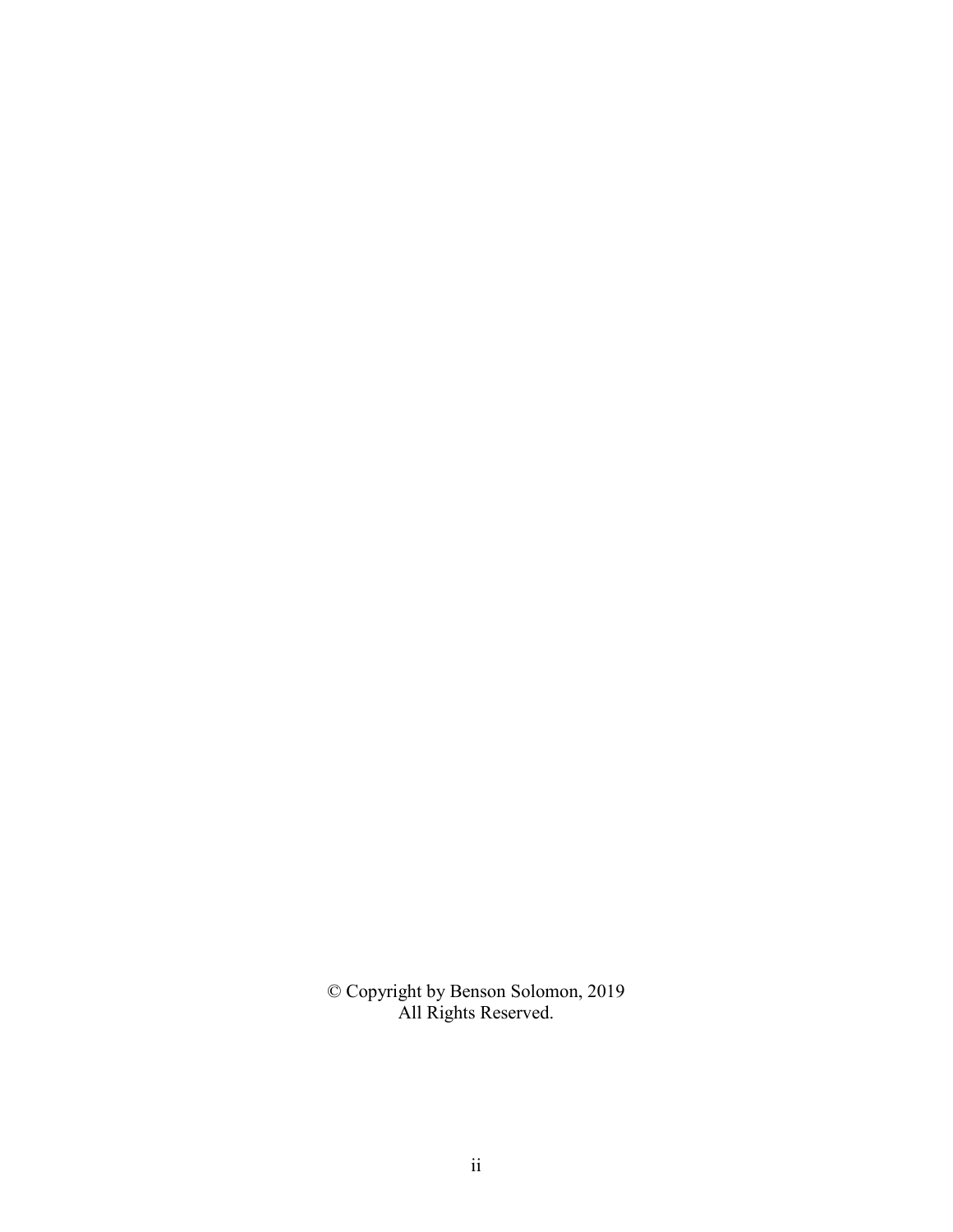### DEDICATION

To my wife Jesie, thank you so much for your support and patience throughout our college years. I can't wait to see where our next adventure will unfold.

I would also like to dedicate this work to my grandfather, Dr. Herbert M Solomon, or to his grandchildren, Popop. I only wish he could be here to see me graduate and we could play one last round of golf.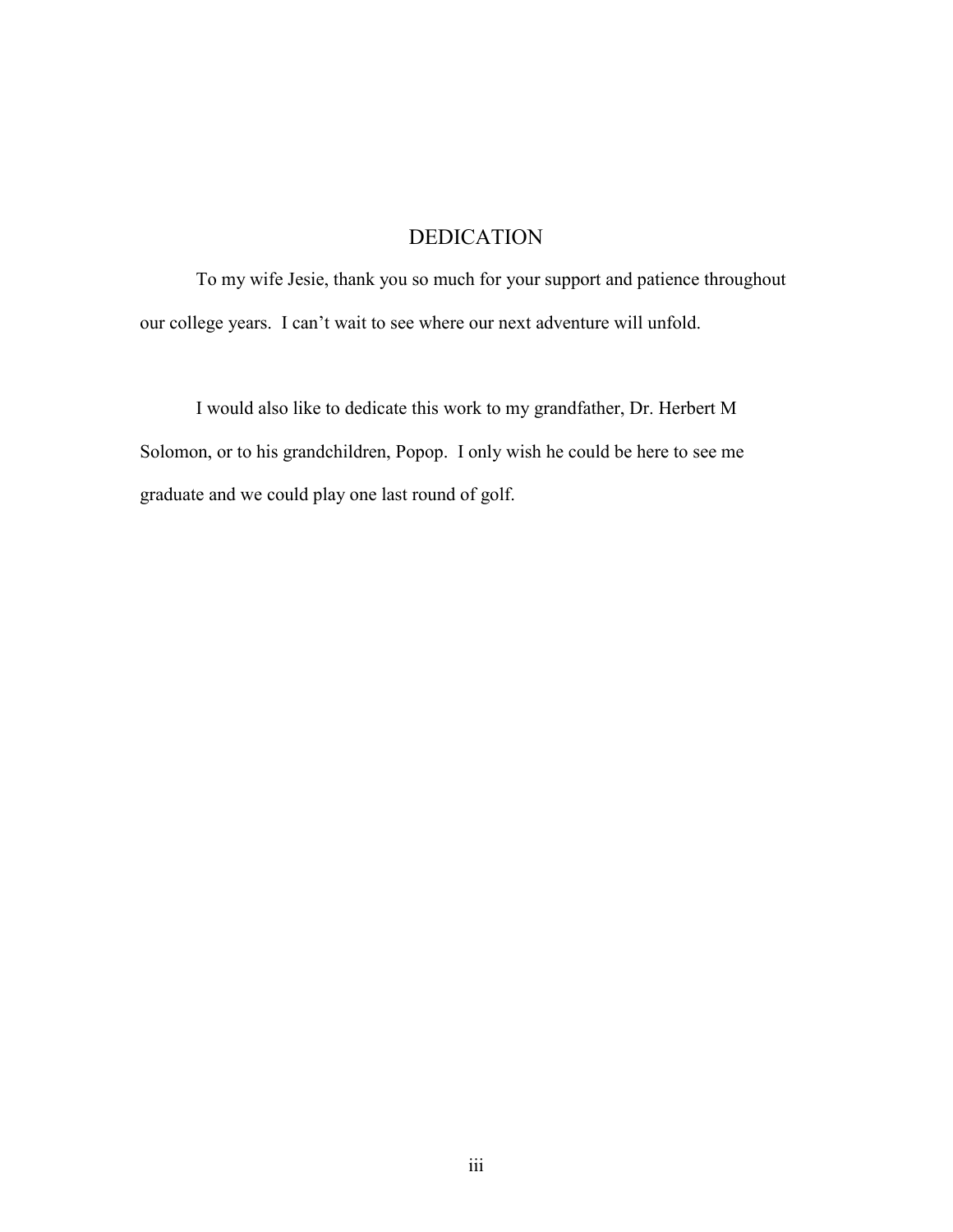### ACKNOWLEDGEMENTS

I must thank my advisor Dr. John Ferry for his seemingly endless patience and guidance throughout my time at USC. Without his encouragement and knowledge, I certainly wouldn't be where I am today. I would also like to thank my PhD committee, Dr. Mike Angel, Dr. Chuanbing Tang, and Dr. Jamie Lead.

I want to thank several of my fellow graduate students who have become great friends as we prepared for seminars, defenses, teaching assignments, and research. From the Ferry group: Dr. Sarah Murphy, Dr. Joy Ihekweazu, Dr. Shengnan Meng, Meagan Smith, Fan Wang, and Sam Putnam. From the Shaw group: Dr. Justin Copeland and Dr. Muditha Dias.

Finally, I want to thank several friends and mentors from High Point University that always supported and encouraged me to become a scientist: Dr. Gray Bowman, Dr. Christopher Fowler, Dr. Elizabeth McCorquodale, Dr. Aaron Titus, Dr. Todd Knippenberg (even though he went to Clemson), and Dr. Harold Goldston.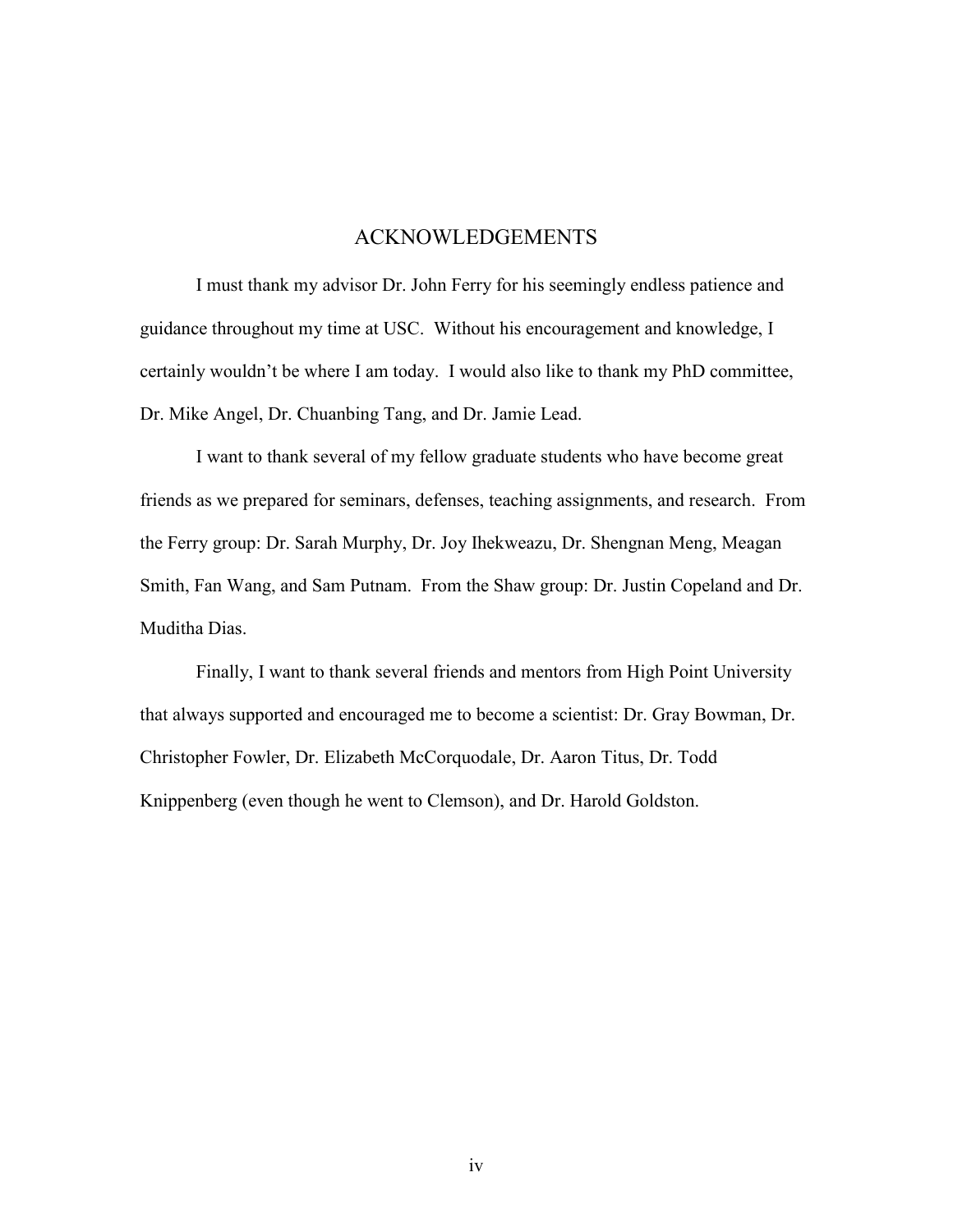### ABSTRACT

Advanced Oxidation Processes (AOPs) are designed to remove aqueous organic contaminants through their reaction with hydroxyl radicals (HO∙). Ozone is classified as an AOP due to its ability to produce hydroxyl radicals, as well as its ability to oxidize a wide range of organic contaminants. Due to the unselective nature of hydroxyl radicals, many organic and inorganic co-solutes can act as scavengers, reducing the efficiency of an AOP. Here we show a probe system for testing the hypothesis that adsorptive ozonation of contaminants may yield a more selective environment that favors neutral contaminant oxidation over oxidation of co-solutes.

Initial experiments examined the hydroxyl radical probe 3-nitro-α  $\alpha$ ,  $\alpha$ ,trifluorotoluene (TFNT) at pH 7.8 during continuous ozone exposure with varying amounts of CBV 720 (SiO<sub>2</sub>:Al<sub>2</sub>O<sub>3</sub> = 30, unit cell 24.3 and surface area = 780 m<sup>2</sup>/gram) zeolite with 0.05 wt% resulting in the fastest oxidation rates. Baseline results were obtained by observing the oxidation rate of TFNT in the presence and absence of a 0.05 wt% zeolite suspension. In the interest of higher sample throughput, a dosed ozone reaction system was developed. Inside this system, experiments investigated the behavior of HO∙ and its affinity for TFNT adsorbed to the zeolite. Addition of the radical scavenger bicarbonate ion decreased TFNT oxidation rates in solution, consistent with the effect of a negatively charged surface repelling carbonate from the local environment of the reaction, as well as the ability of carbonate to effectively scavenge HO∙. A second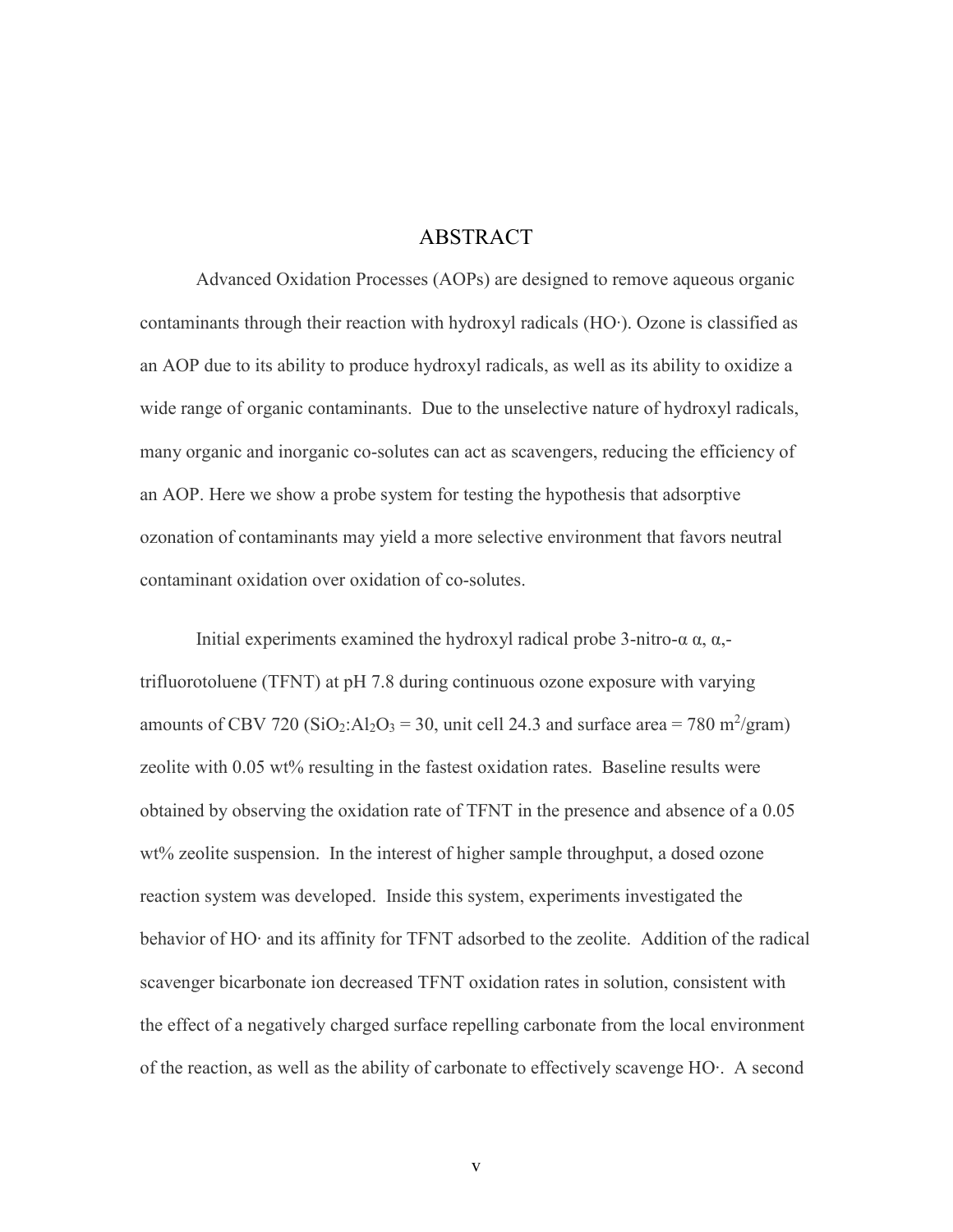HO∙ scavenger, dichloroacetic acid (DCAA), was added which would not adsorb to the zeolite but remained in solution. This allowed an investigation into the behavior of HO∙ in the presence of a scavenger adsorbed to zeolite and a scavenger in solution.

Oxidation rates were not increased by the addition of zeolite during ozonation. The zeolite demonstrated the ability to sequester TFNT on its surface, making it harder for HO∙ to react and decreasing oxidation rates while having little to no effect on DCAA oxidation. Despite the inhibition of TFNT oxidation, the process was not stopped completely and TFNT was still mostly removed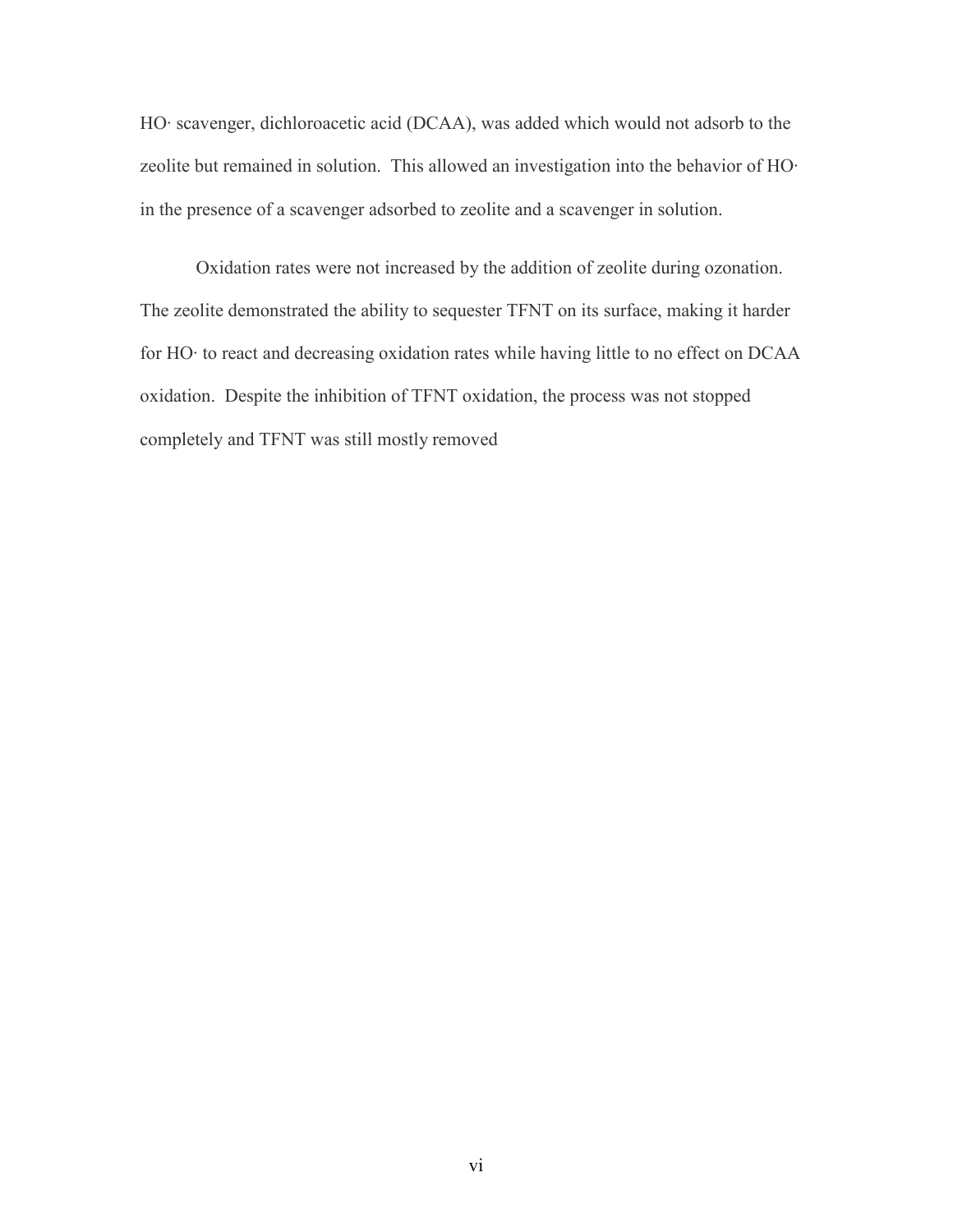## TABLE OF CONTENTS

| Appendix A: Geochemical Production of Reactive Oxygen Species From           |
|------------------------------------------------------------------------------|
| Biogeochemically Reduced Fe                                                  |
| Appendix B: Hydrous Ferric Oxides in Sediment Catalyze Formation of Reactive |
| Oxygen Species during Sulfide Oxidation                                      |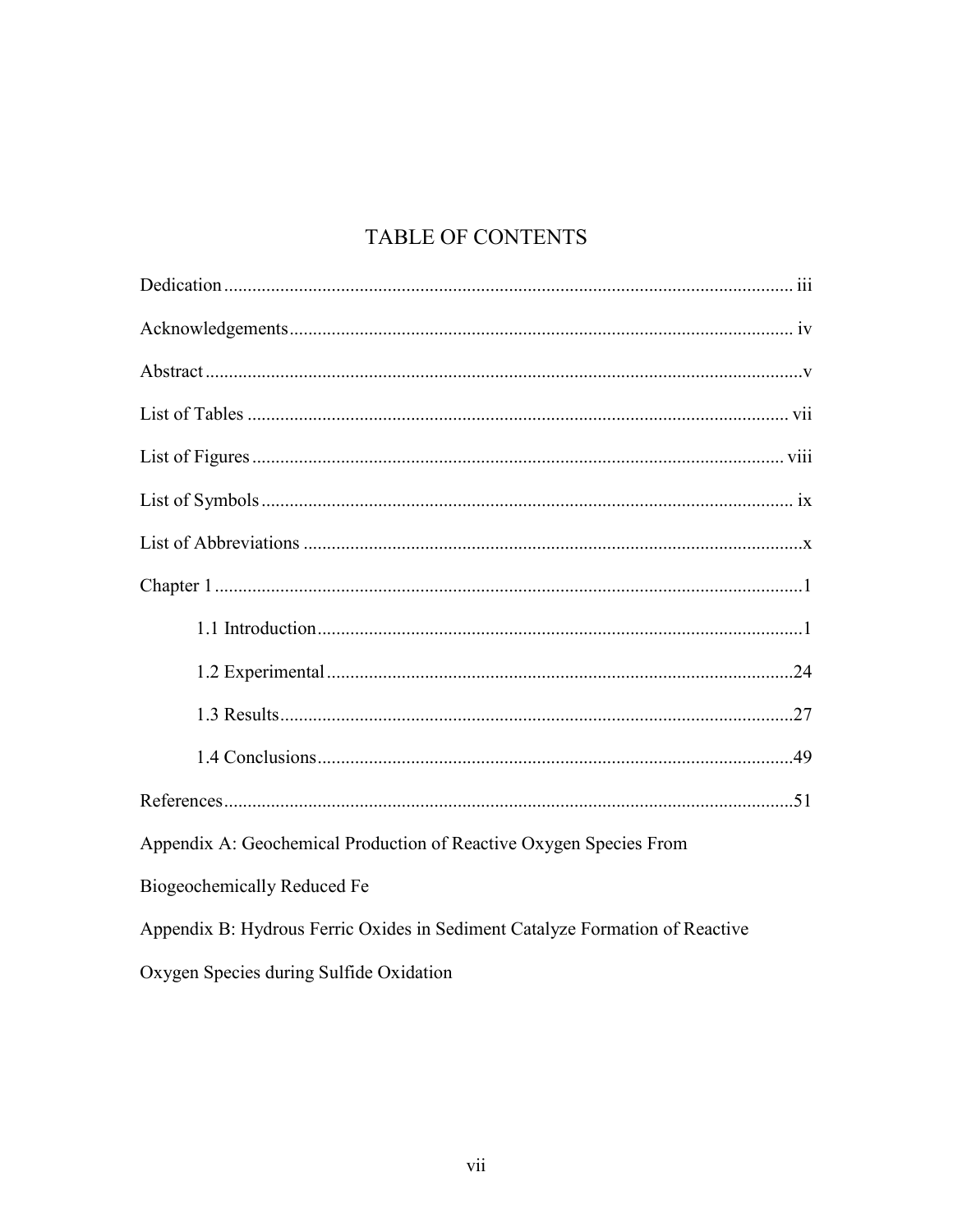## LIST OF TABLES

| Table 1.2 Fraction of HO· scavenged by TFNT, O3, and HCO3- and the effect of zeolite |  |
|--------------------------------------------------------------------------------------|--|
|                                                                                      |  |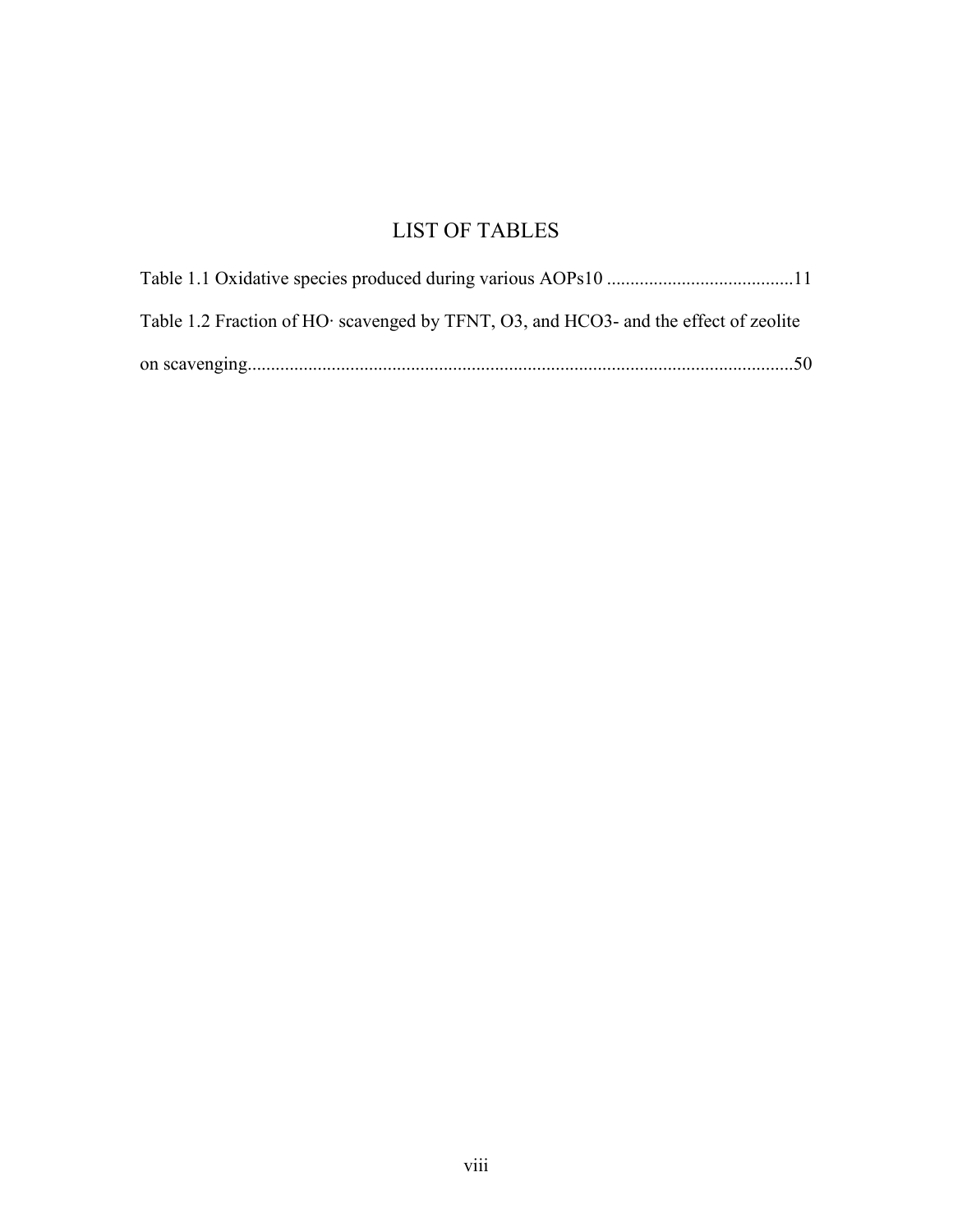## LIST OF FIGURES

| Figure 1.1 Water treatment scheme using an AOP with biological treatment4               |
|-----------------------------------------------------------------------------------------|
|                                                                                         |
|                                                                                         |
| Figure 1.4 Proposed mechanism of HO· generation from ozone reaction with goethite23     |
|                                                                                         |
|                                                                                         |
| Figure 1.7 Ozonation of TFNT at pH 7.8 with a 12.5 mM phosphate buffer29                |
| Figure 1.8 Ozonation of DCAA at pH 7.8 with a 7 mM phosphate buffer 30                  |
| Figure 1.9 Langmuir isotherm demonstrating the adsorption of TFNT to CBV-72031          |
| Figure 1.10 Langmuir isotherm demonstrating the adsorption of DCAA to CBV-720 34        |
| Figure 1.11 Electrical double layer on negatively charged particle35                    |
| Figure 1.12 Effect of different concentrations of CBV-720 on the oxidation rate of TFNT |
| Figure 1.13 Effect of different concentrations of CBV-720 on the oxidation rate of      |
| Figure 1.14 Effect of different CBV-720 concentrations of the degradation rate of ozone |
| Figure 1.15 Effect of 0.05 wt% CBV-720 zeolite on the ozonation of TFNT 41              |
| Figure 1.16 Effect of 0.05 wt% CBV-720 zeolite on the ozonation of TFNT in the          |
| Figure 1.17 Effect of 0.05 wt% CBV-720 zeolite on the ozonation of DCAA in the          |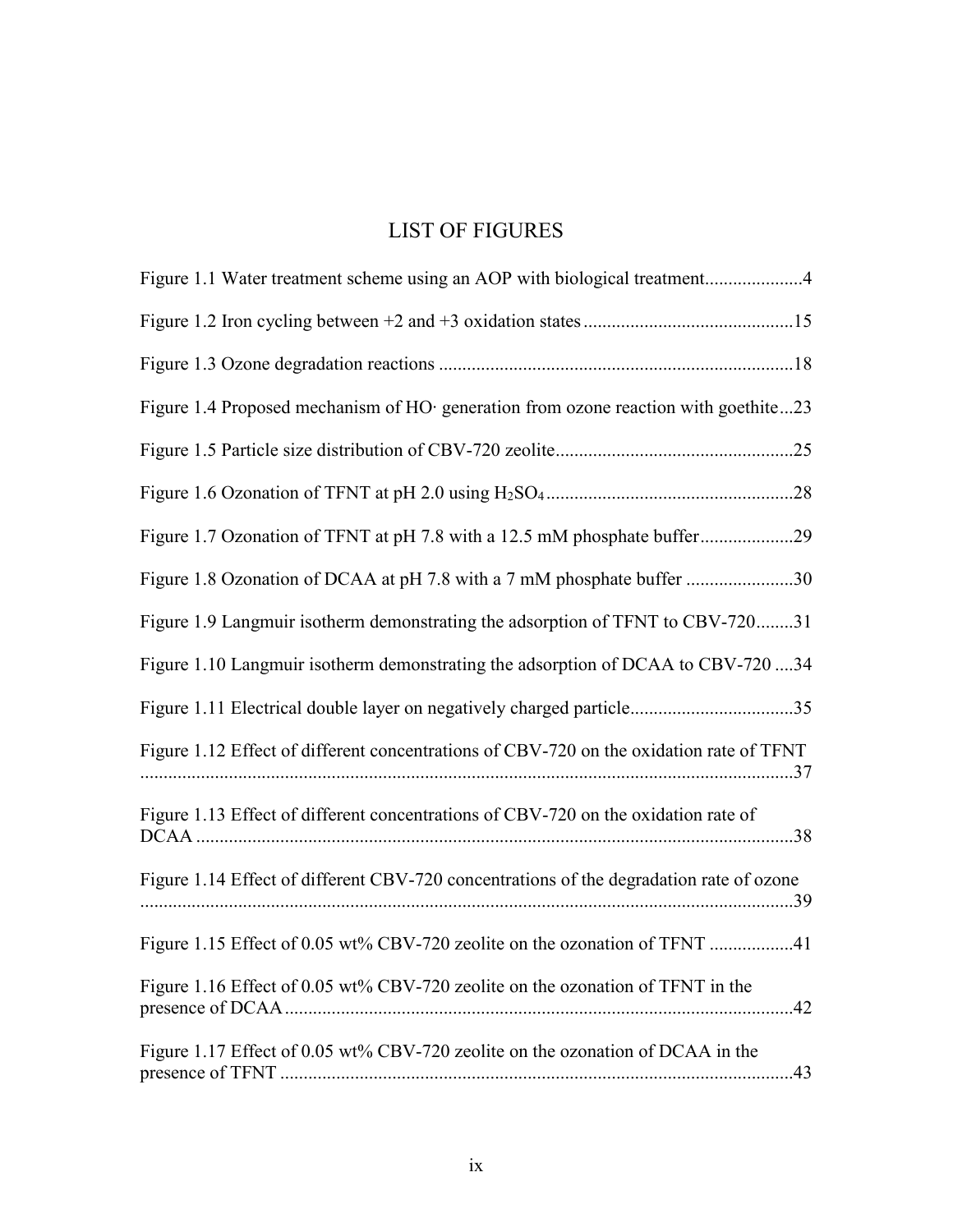| Figure 1.18 Effect of different concentrations of CBV-720 on the oxidation rate of TFNT  |
|------------------------------------------------------------------------------------------|
| Figure 1.19 Comparison of the effect of $H_2O_2$ on the oxidation rates of TFNT and DCAA |
| Figure 1.20 Effect of zeolite on the oxidation rate of TFNT when bicarbonate is present  |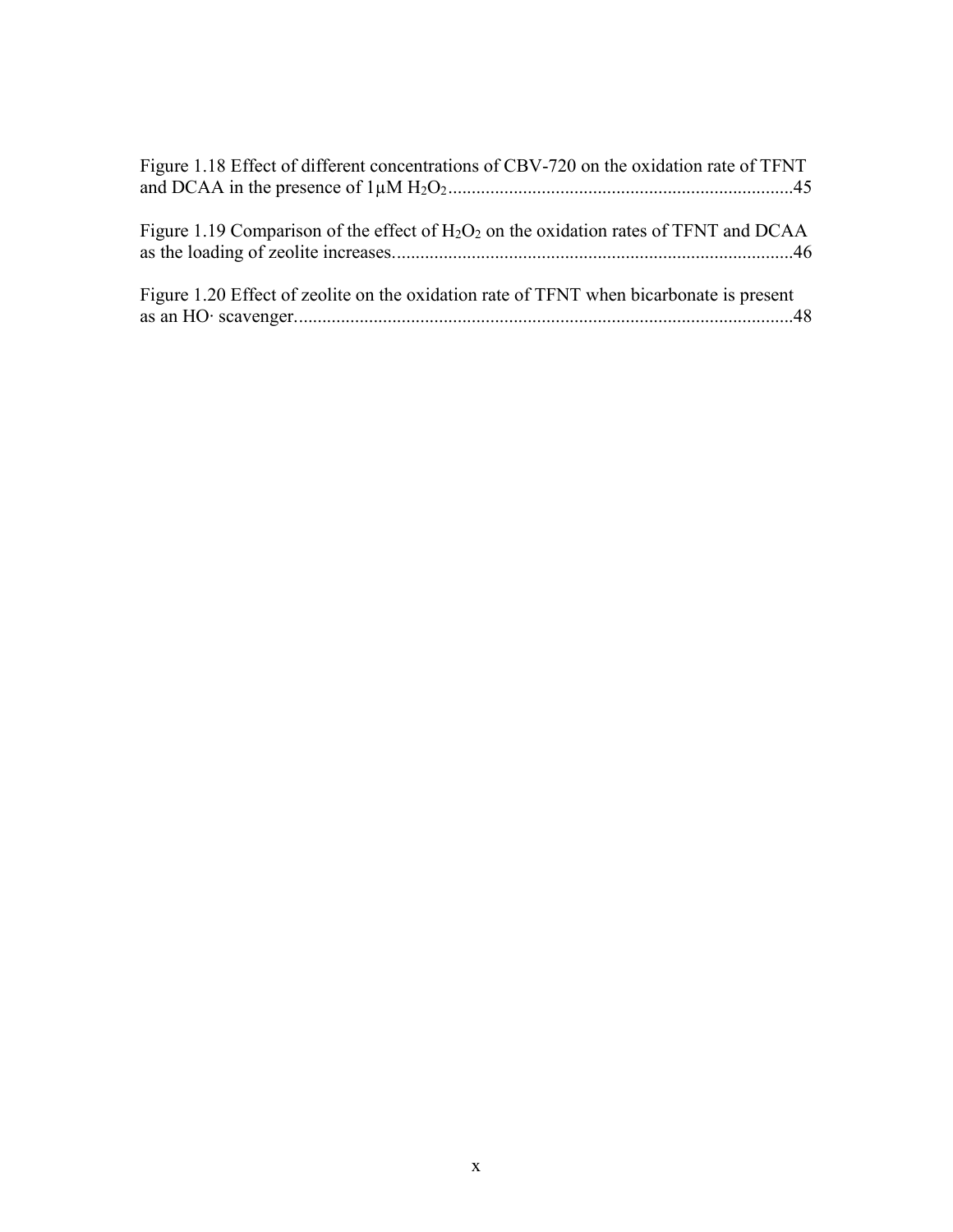## LIST OF SYMBOLS

- *Rct* Ratio of the concentration of hydroxyl radical to the concentration of ozone.
- $X_{y/z}$  Fraction of y scavenged by z
- *Q* Maximum adsorbate that can be adsorbed to a surface
- *b* Lagmuir isotherm constant
- pH<sub>PZC</sub> pH when the surface charge is 0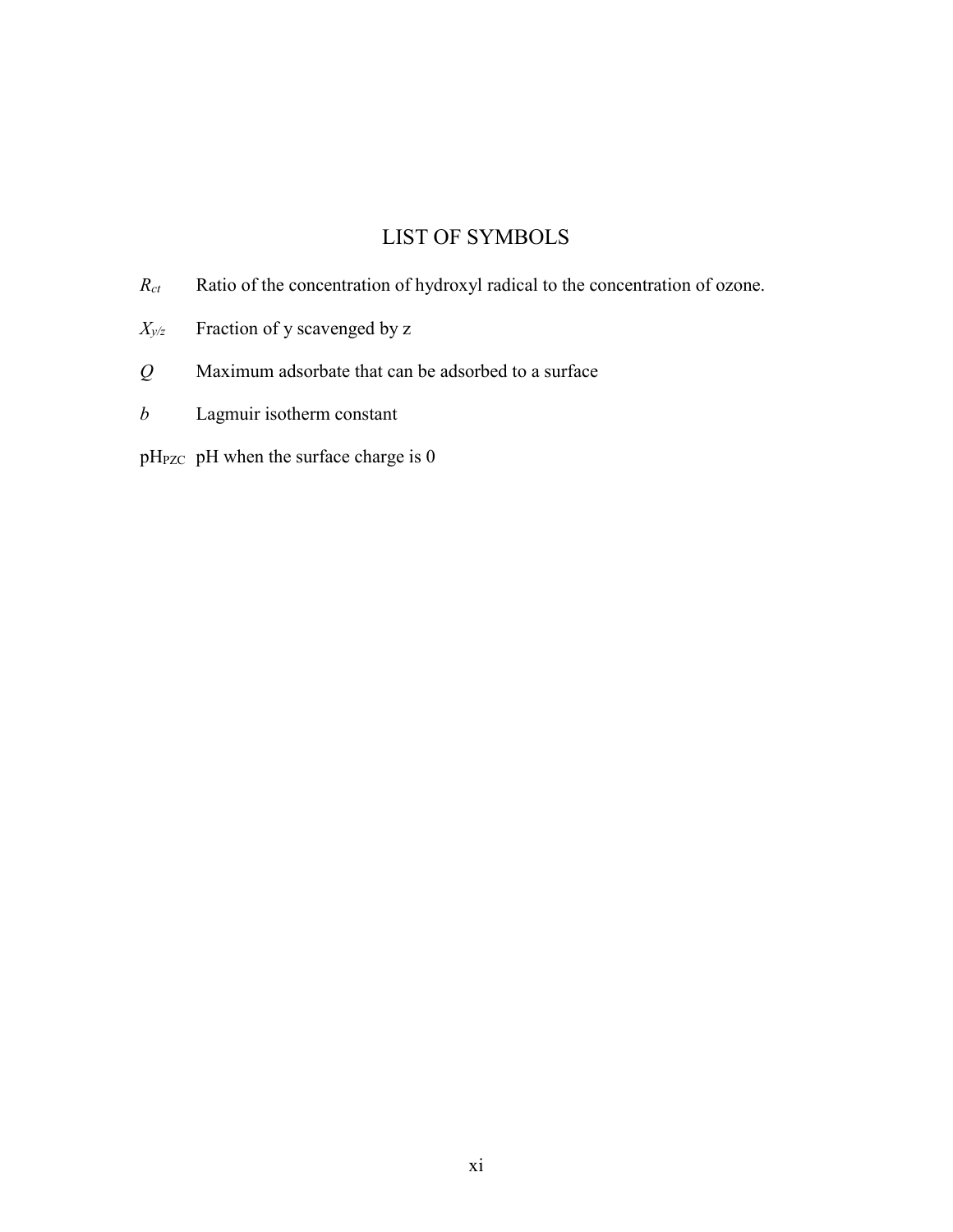## LIST OF ABBREVIATIONS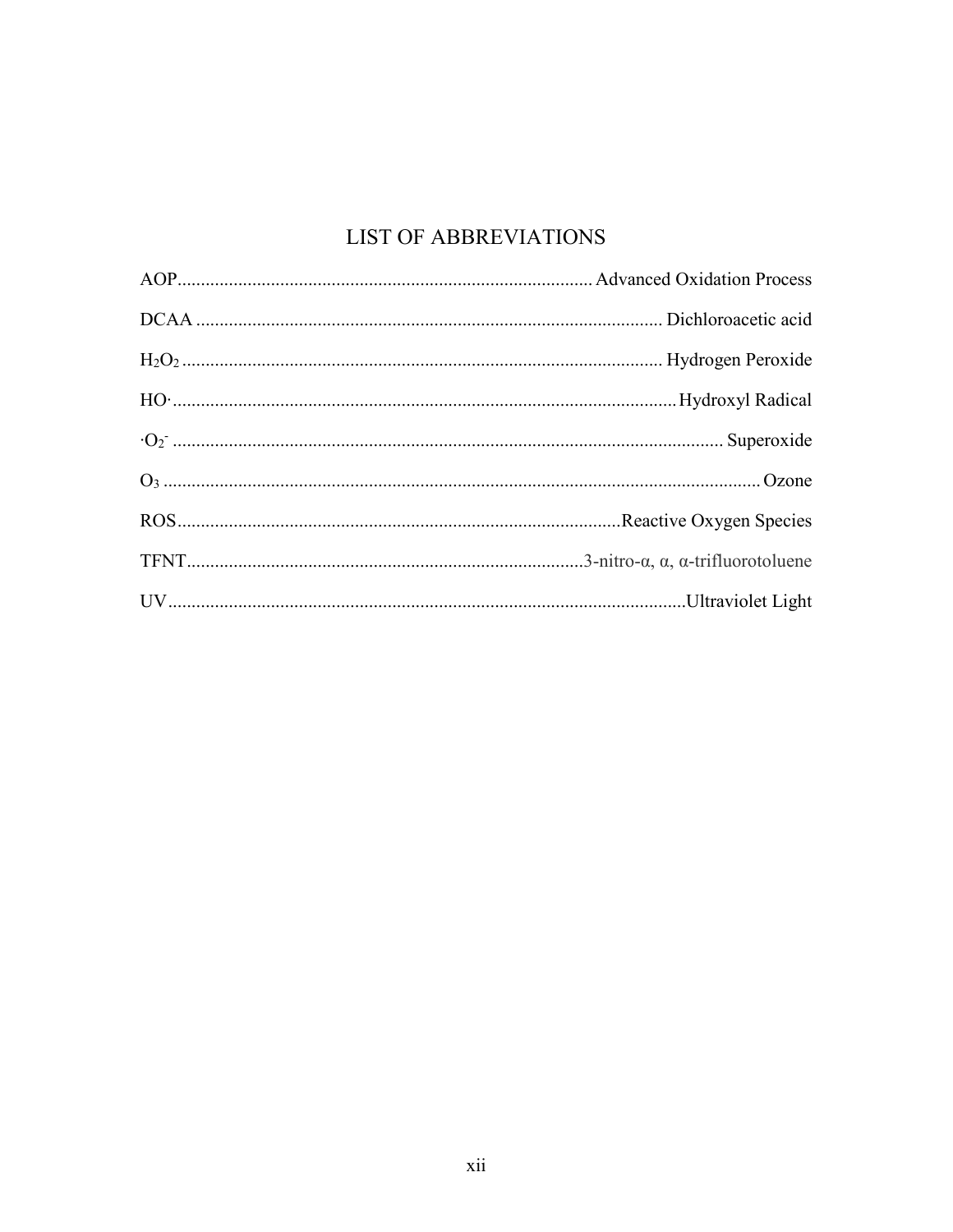### CHAPTER 1

### **1.1 Introduction**

According to the World Resources Institute, the world's demand for clean water for consumption, farming, and industrialization, will increase greatly over the next few decades due to a rapidly growing world population.<sup>1</sup> Approximately 1 billion people live in an area where the water supply is considered stressed and it is estimated that half the world's population could experience a decrease in water availability by 2025. A stressed water supply is defined as when the ratio of water withdrawal to supply is greater than 40-50%. In the United States, it is expected that the need for clean water will increase by as much as  $25\%$  by  $2050$ .<sup>2</sup> Communities will increasingly face challenges to their water supply from continued population growth, climate change, and wastewater effluent due to the 32 billion gallons of treated wastewater discharged into surface waters each day in the United States.<sup>3</sup> While the use of groundwater (water naturally stored underground) can supplement the availability of water to communities, there are some major problems that must be addressed. Water treatment technologies must be improved due to the presence of many constituents that may render the water unusable for some applications, the most important being human consumption; before water reuse and groundwater are to become relied upon as a significant water source.

As of 2013, it is estimated that water reuse for applications such as industry, irrigation, and potable water only accounts for up to 1% of water use, although this estimate is likely to be low.<sup>3</sup> 20% of the national water withdrawal came from ground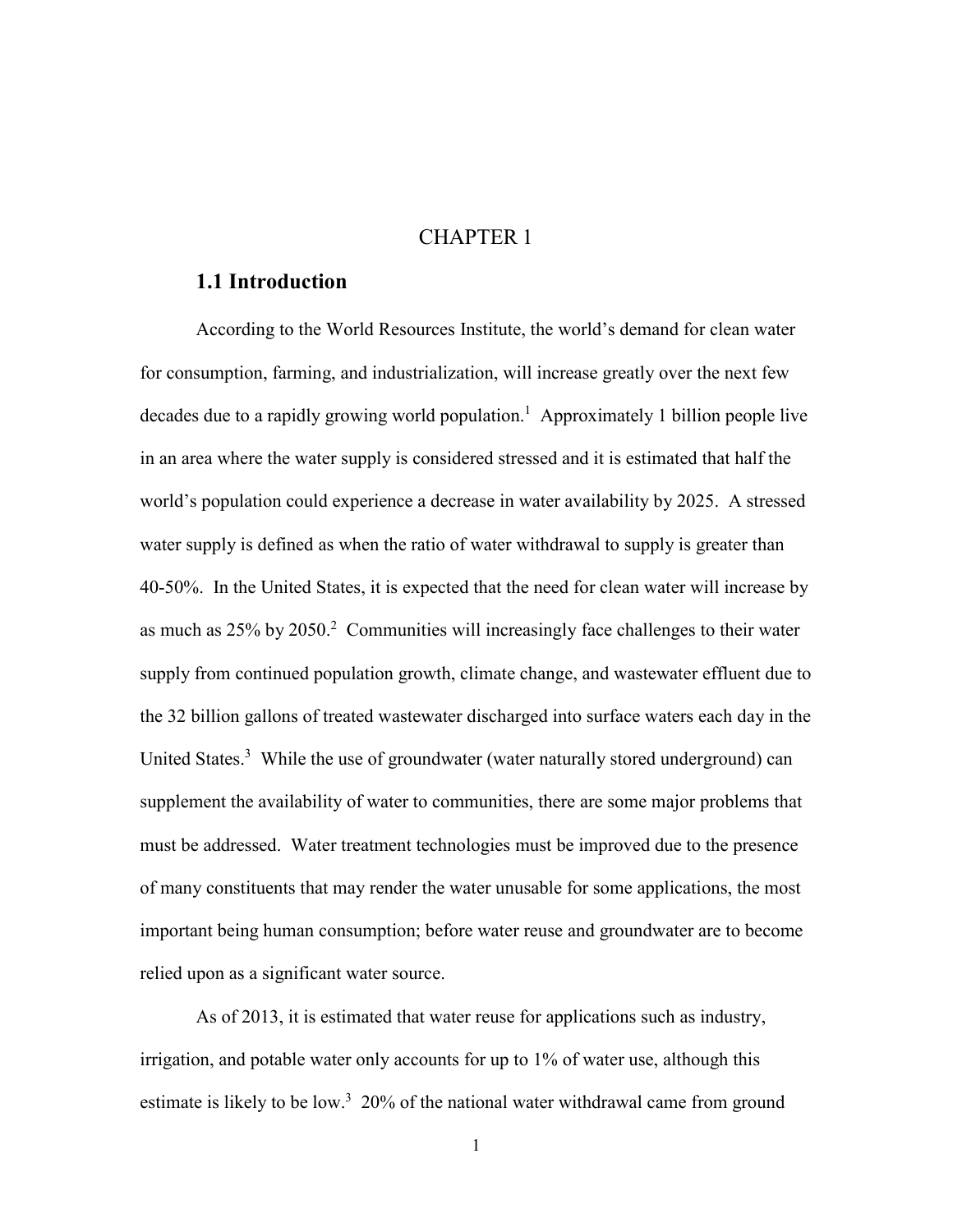water sources.<sup>4</sup> As groundwater becomes a more relied upon source of water, the US must monitor the quality of the groundwater that has been subject to the release of anthropogenic chemicals as a byproduct of an industrialized nation. The Groundwater Foundation estimates that over half the United States population relies on groundwater for most of its water supply, including 99% of the rural population with  $\sim$ 27 trillion gallons of groundwater being withdrawn for use each year.<sup>5</sup> Since its inception, the Environmental Protection Agency (EPA) has been leading the way (in conjunction with the United States Geological Survey) in monitoring and restoration of surface and groundwater. The waste discharged into wastewater systems encompass a wide variety of biological, inorganic, and organic contaminants; each need to be investigated and treated as necessary, and every treatment technology of these waters has both beneficial and detrimental consequences to each respective treatment.

As of 2003, the EPA has identified over 300,000 sites that need remediation to make the water suitable for use as a water source. Cost estimates to complete this remediation show an investment of over \$200 billion will be required.<sup>6</sup> This is likely an underestimate because sites that are currently undergoing remediation do not count toward the total, and assumes no more waste sites will be identified in the future. Of those 300,000 sites, 120,000 of them have soil or water contamination that makes the groundwater unsafe for consumption, and approximately 10% of them are believed to threaten a public water supply. Many of the organic contaminants are low solubility  $(\leq 10$ ppm), hydrophobic organic molecules with concentrations at saturation in the environment on the micromolar level or below. Tetrachloroethylene is an example of a persistent contaminant in groundwater which was once a widely used industrial solvent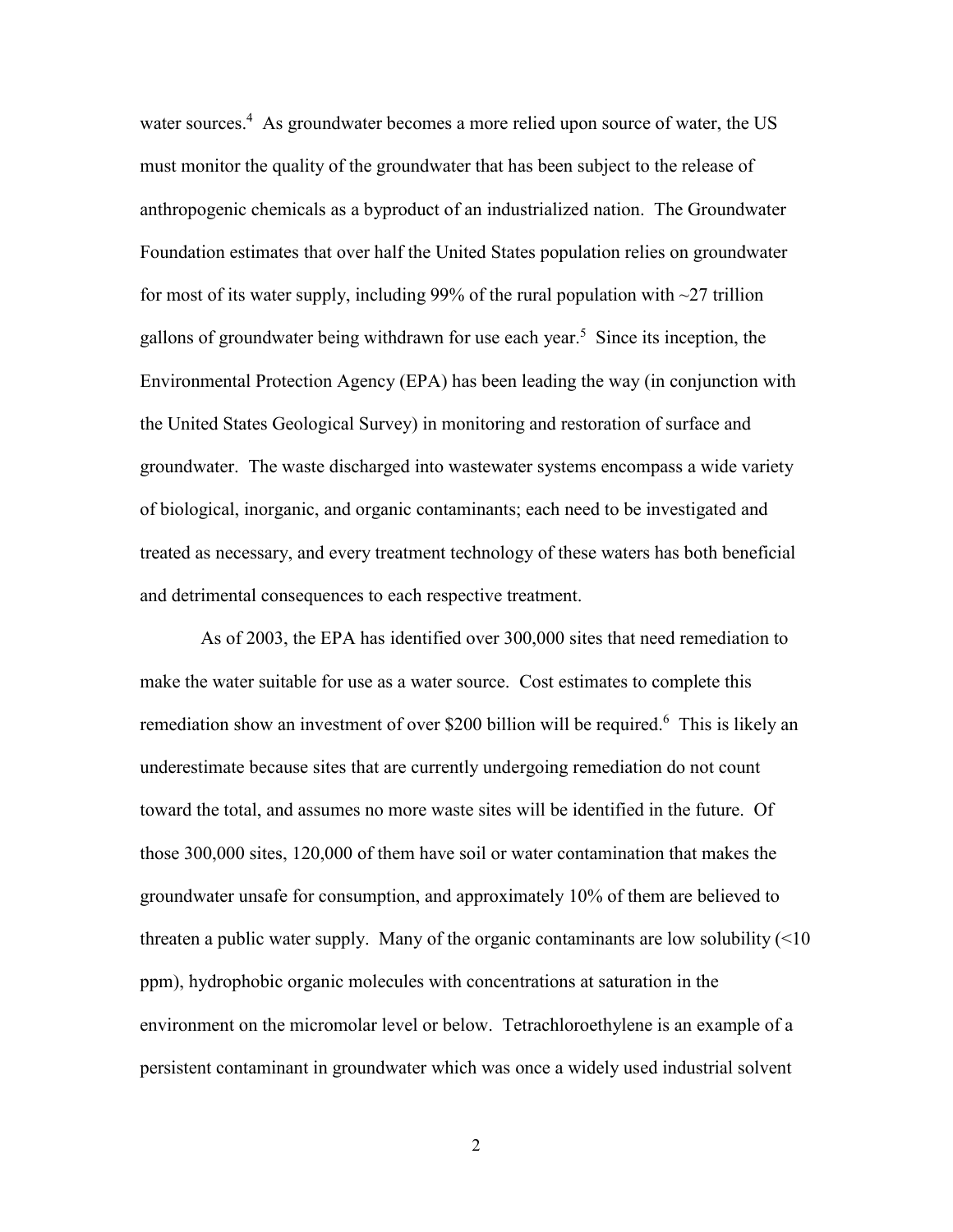and dry-cleaning agent; and has become a common soil and groundwater contaminant subject to significant remediation research. A report to the World Health Organization estimated that, in the United States in 1981, 350,000 tons of TCE where produced and decreased to 169,000 by the mid-1990s due to increased government regulations and improved technology.<sup>7</sup> An estimated 1300 tons of TCE where released by manufacturing facilities in 2002 alone. In addition, estimates are that 80-85% of TCE used annually is released into the atmosphere. Estimates for the half-life of TCE in the atmosphere vary widely depending on the removal process. While the lifetime of TCE was thought to be around 3 months due to the reaction with chlorine atoms and hydroxyl radicals, it could be as long as 3 years for gas-phase photolysis.<sup>7</sup> In 2008, it was reported that the Anniston Army Depot in Alabama had groundwater contaminated with an estimated 27 million pounds of TCE, in addition to other solvents and metals<sup>6</sup>. These contaminants were believed to be migrating away from the source and threatening the water supply of Anniston, Alabama. Remediation efforts, mainly consisting of air striping and activated carbon filtration, have lowered TCE levels in extracted water below drinking water standards (<5 parts per billion); however, due to the extent of contamination, estimated timelines when TCE in groundwater would be below drinking water standards is in the hundreds to thousands of years.

There are many technologies that allow for the remediation of contaminated water and groundwater through the use of physical, biological, and chemical processes. Physical removal typically involves the removal and isolation of contaminated solids from water with possible incineration of the resulting sludge. The sludge must be dewatered to  $>$ 25% dry solids before being heated to over 800 $^{\circ}$ C.<sup>8</sup> While this can be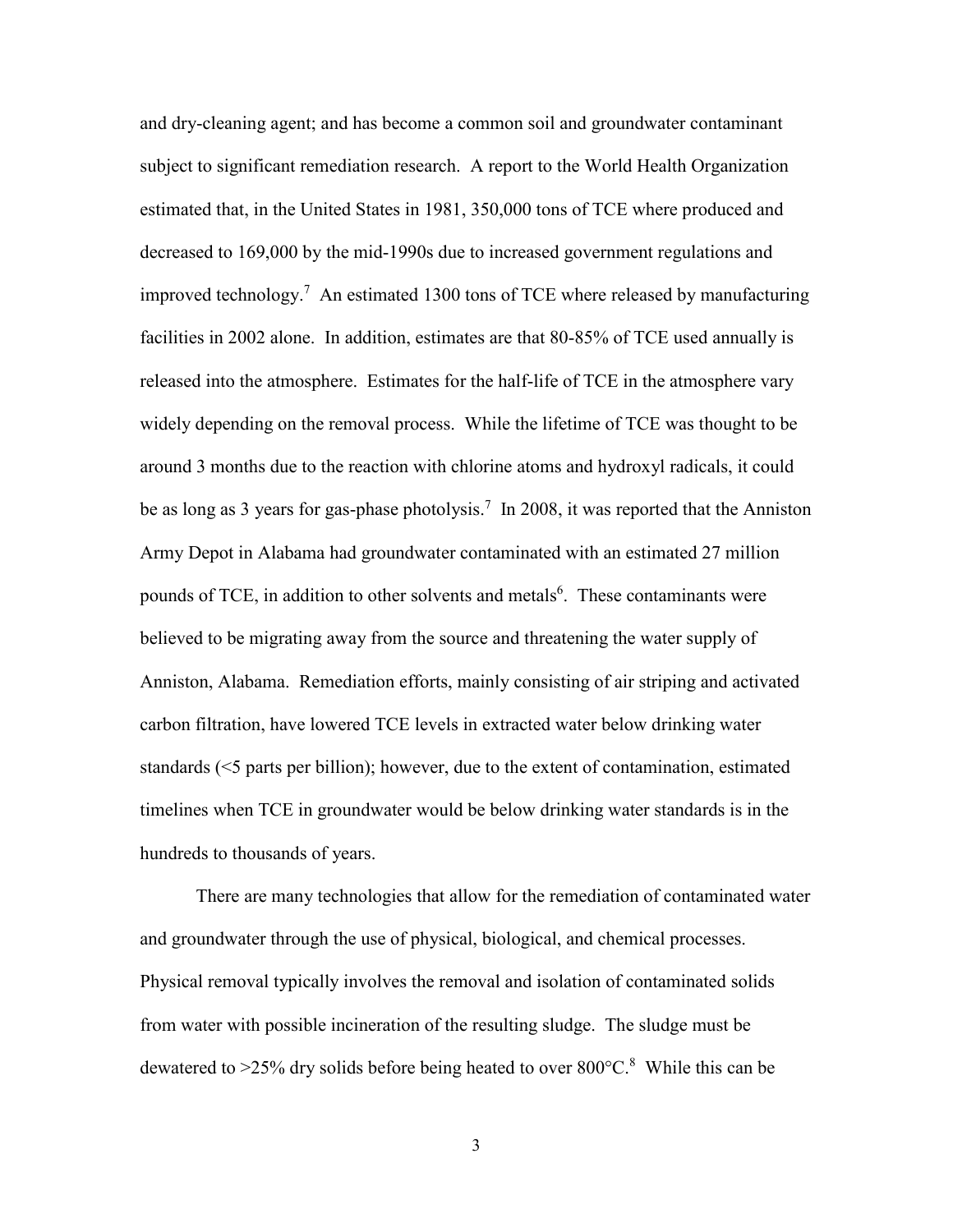effective for small, contained contaminations, it is logistically difficult and expensive for large spills that may penetrate deep beneath the surface. In addition, the production of byproducts such as dioxins, furans, nitrogen oxides  $(NO<sub>x</sub>)$ , and sulfur dioxide  $(SO<sub>2</sub>)$  have been linked to incineration  $2, 9, 10$ .

Biological remediation utilizes native bacteria and microorganisms capable of the removal of a given contaminant. This natural attenuation is often slow and requires frequent management. Figure 1.1 demonstrates a schematic of the bioremediation process.



Figure 1.1 Water treatment scheme using an AOP with biological treatment.<sup>11</sup>

A contaminated mixture is usually first treated with an advanced oxidation process before being moved to an aerobic reactor to increase bacterial growth. Mixtures of chlorinated hydrocarbons such as tetrachloroethylene and trichloroethylene have been successfully bioremediated under anaerobic conditions by reductive dechlorination by *Dehalococcoides sp.* and under aerobic conditions by co-metabolism by *Pseudomonas sp*. 12, 13 Partial degradation products of tetrachloroethylene from these two microorganisms include trichloroethylene and vinyl chloride with final products being ethane and HCl.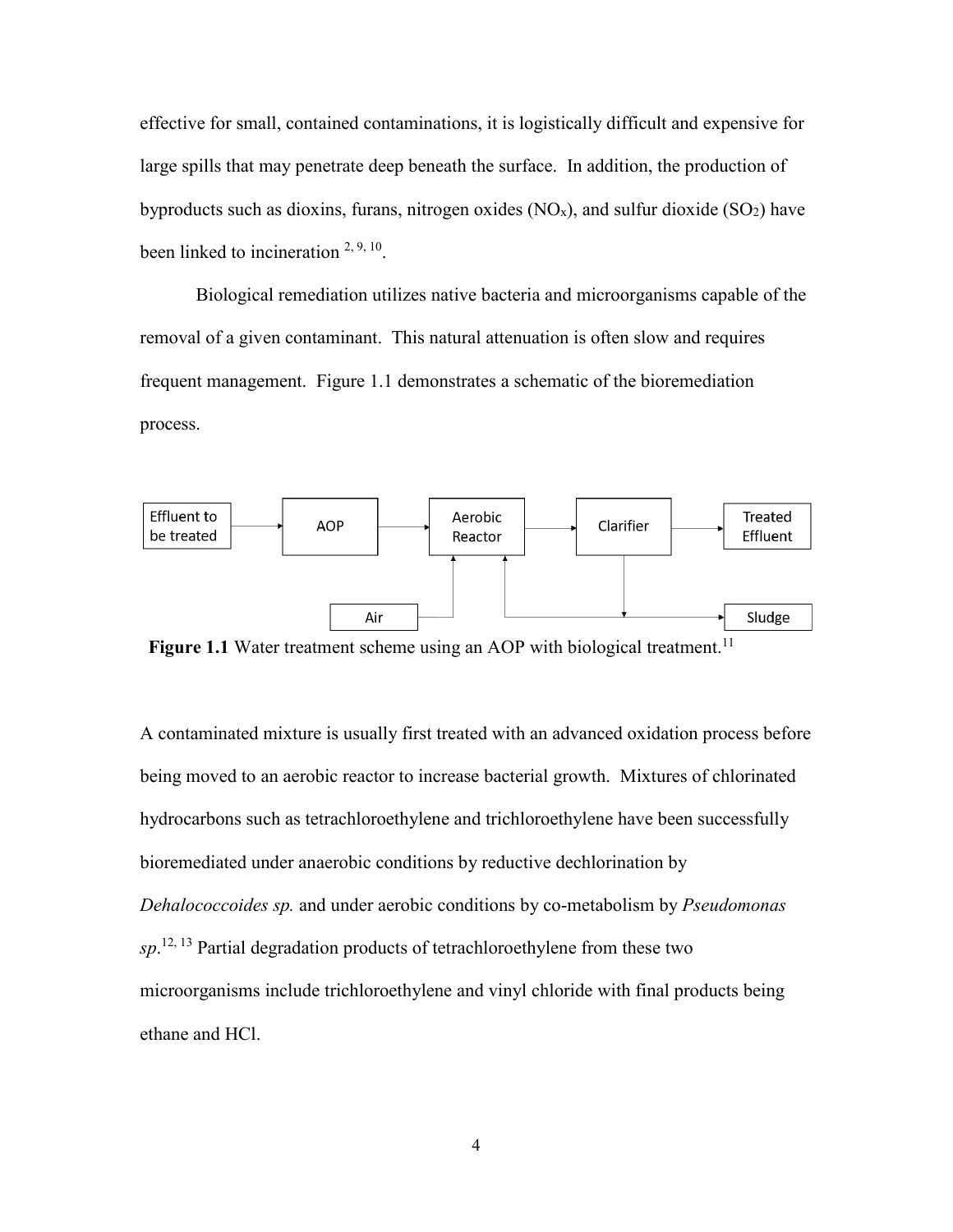The application of chemical technologies uses strong chemical oxidants such as hypochlorous acid, chlorine dioxide, chloramine, ozone, and hydrogen peroxide with the goal of the complete mineralization of contaminants. It is also common to combine different remediation techniques to allow a more complete (organics  $\rightarrow CO_2 + H_2O$ ) treatment of water.

While physical, biological, and chemical processes are interesting and useful strategies for the removal of organic contaminants, all have limitations. Given the wide variety of structures and properties included under the term 'contaminants,' a generalpurpose technology must rely on non-selective species capable of reacting with wide classes of molecules found in water (e.g. aromatics, aliphatics, etc.). Examination of the highly reactive species generated by the interaction of relativistic particles with aqueous solutions provides a roadmap of the highest-energy species available as possible reagents in water.

The interaction of beams of high energy electrons with aqueous solutions will fragment incident waters according to equations 1 and 2, and lead to a series of radical reactions:

$$
H_2O \xrightarrow{185 \, nm} HO \cdot + H \cdot \Phi = 0.3 \tag{1}
$$

$$
H_2O \xrightarrow{185 \, nm} HO \cdot + H^+ + e^-_{aq} \quad \Phi = 0.045 \tag{2}
$$

$$
HO_2 \leftrightarrow O_2^- + H^+ \tag{3}
$$

$$
0_2^- + HO \rightarrow 0_2 + OH^- \tag{4}
$$

$$
HO_2 \cdot + HO \cdot \rightarrow H_2O + O_2 \tag{5}
$$

$$
e_{aq}^- + O_2 \rightarrow O_2^- \tag{6}
$$

$$
e_{aq}^- + H \cdot + H_2O \rightarrow H_2 + OH^-
$$
 [7]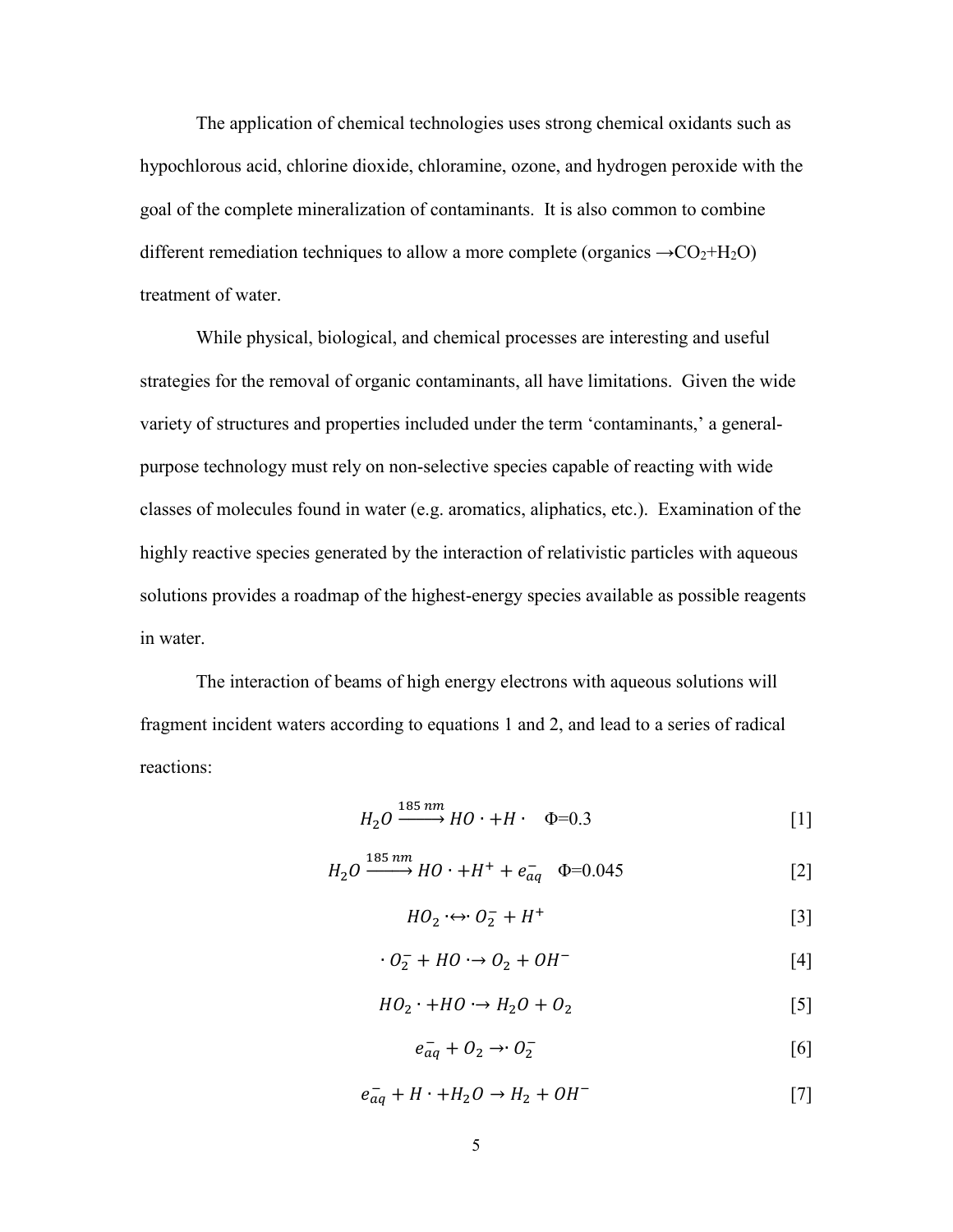$$
e_{aq}^- + HO \to OH^- \tag{8}
$$

The source of high energy radiation can come from radioactive isotopes producing  $\alpha$ ,  $\beta$ , and  $\gamma$  radiation, or from low pressure mercury lamps capable of producing 185 nm light with a quartz envelope to absorb 254 nm light. Buxton et al.<sup>14</sup> summarized the reactions with the first (equations 1 and 2) being the hemolysis of water and the second being the ionization of water. Radiolysis of water produces many different radical and oxidative species, organized in order of decreasing reduction potential: HO∙ (2.72 V), H<sub>2</sub>O<sub>2</sub> (1.77V), ∙O<sub>2</sub><sup>-</sup>(0.36V), H<sub>2</sub> (-0.42V), H⋅ (-2.1V), and hydrated electrons ( $e_{aq}$ ) (-2.7V). An immediate advantage of this kind of technology is that there are no reagents required to add to a contaminated solution making it more environmentally friendly.

Advanced Oxidation Processes (AOPs) are widely used in water treatment due to their ability to produce oxidizing radicals such as the hydroxyl radical (HO∙). These processes are particularly useful for removing biologically toxic and relatively stable materials such as pesticides, aromatics, and volatile organic compounds. Hydroxyl radical is a strong oxidant ( $E^{\circ} = 2.72$  V vs NHE)<sup>15</sup> that has bimolecular rate constants for most organics with values ranging between  $10^8$ - $10^{10}$  M<sup>-1</sup> s<sup>-1 16</sup> There are several different AOPs  $(hv/H_2O, H_2O_2/Fe^{2+}, H_2O_2/UV, O_3/H_2O_2, O_3/UV)$ , and they all have the production of HO∙ in common.17 HO∙ is the strongest oxidant kinetically stable in water. It is capable of reacting with organic contaminants through three known mechanisms: hydrogen abstraction, particularly from saturated carbon (reaction #9); electrophilic addition to aromatic rings or unsaturated carbon (reaction #10); and electron transfer without bond formation (reaction  $\#11$ ).<sup>18</sup>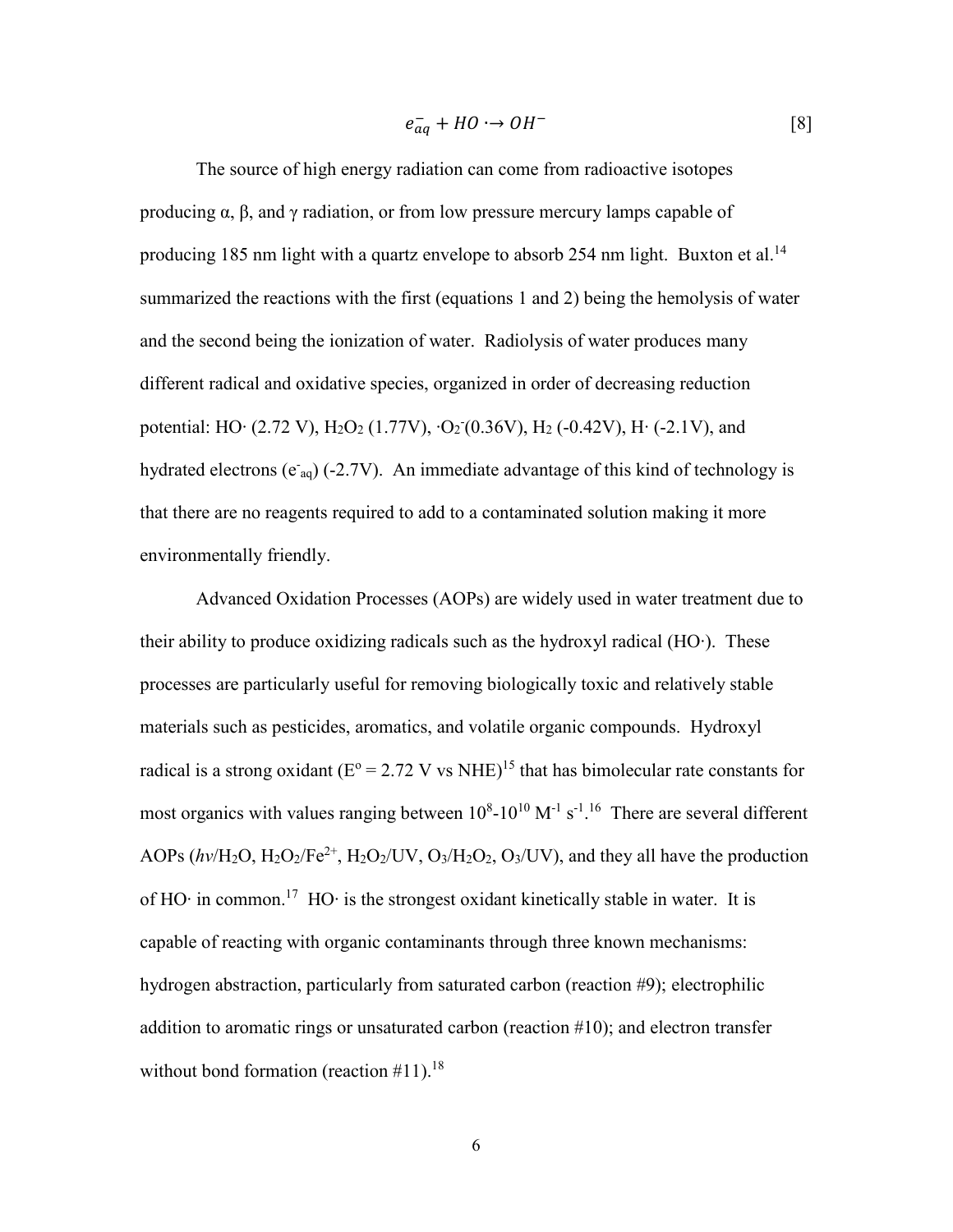$$
HO \cdot + RH \to R \cdot + H_2O \tag{9}
$$

$$
HO \cdot + PhX \to HOPhX \cdot \tag{10}
$$

$$
HO \cdot +RX \to \cdot RX^+ + OH^- \tag{11}
$$

Hydrogen abstraction is straightforward when HO⋅ reacts with alkanes. When HO∙ reacts with methane, HO∙ removes an H and gives a methyl radical.

$$
HO \cdot + CH_4 \rightarrow HOH + \cdot CH_3 \tag{12}
$$

Electrophilic addition of HO∙ to tetrachloroethylene yields the HO-

tetrachloroethyl radical (equation 5) where HO∙ adds to one of the carbon molecules.

$$
HO \cdot + C_2Cl_4 \rightarrow HOC_2Cl_4 \cdot \tag{13}
$$

The reaction of HO∙ with an organic molecule through electron transfer is believed to be less common and can be demonstrated by its reaction with Fe(II)EDTA. The resulting products are Fe(III)EDTA and OH.

$$
HO \cdot + Fe(II)EDTA \rightarrow Fe(III)EDTA + OH^-
$$
 [14]

One major limitation to HO∙ producing technologies are the intrinsic reactivity of HO∙ with itself (reaction 15), also called dismutation. Due to its self-reaction rate of  $\sim$  5.5x10<sup>9</sup> M<sup>-1</sup> s<sup>-1 14</sup>, it is effectively impossible to achieve concentrations greater than 10<sup>-12</sup> M.

$$
HO \cdot + HO \cdot \rightarrow H_2O_2 \tag{15}
$$

AOP reactions have been observed occurring naturally in varying environments in the presence sunlight where ROS production is initiated through the photoreduction of  $Fe^{III}$  to Fe<sup>II</sup>. Murphy et al.<sup>19</sup>(Appendix A) showed that this process can occur during nighttime conditions where microbially produced hydrogen sulfide species drive the production of  $Fe^{II}$  from the reduction of  $Fe^{III}$  rich sediments. Laboratory experiments were able to replicate the reactions and model the production of hydrogen peroxide at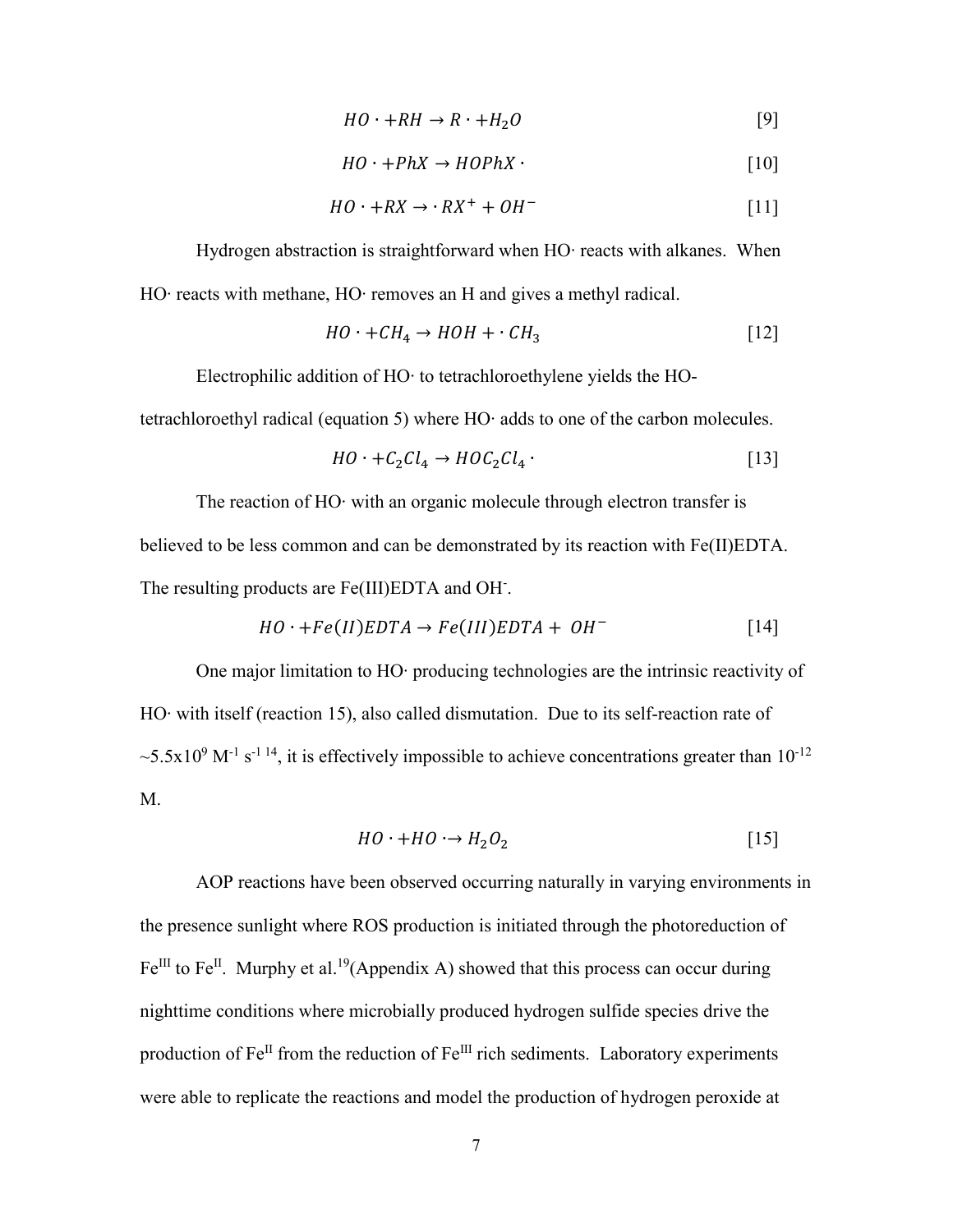concentrations observed in the environment. A follow-up paper by Murphy et al.<sup>20</sup> (Appendix B) included the measurement of superoxide and its role in the production of hydrogen peroxide. At a pH of 8.25 the dismutation of superoxide alone accounted for the hydrogen peroxide formation, however at 7.0, dismutation overestimated the hydrogen peroxide production. The authors believed the reaction of hydrogen peroxide with iron and sulfide species accounted for the reduced amount of hydrogen peroxide observed.

Due to the constraints demonstrated by the dismutation of HO∙, synthesis techniques are required capable of rapid production of HO∙ to achieve the highest possible concentrations in solution.

After HO∙, the next most reactive molecular species generated in these processes is the hydrogen atom. While HO∙ is the most powerful oxidant kinetically stable in water, the hydrogen atom is the most powerful reductant  $(E^0=2.3 V)$ , capable of multiple different reactions with organic matter such as: the reduction of functional groups such as alkenes, hydrogen abstraction, or one electron transfer.

The reduction of ethene (C<sub>2</sub>H<sub>4</sub>), by H⋅ demonstrates the reduction of an alkene by H∙ (equation 16) where the H∙ adds to one of the carbons resulting in a carbon radical.

$$
H \cdot +C_2H_4 \rightarrow \cdot C_2H_5 \tag{16}
$$

Hydrogen abstraction of acetic acid by H∙ demonstrates how H∙ can remove an H atom resulting in the creation  $H_2$  and another carbon radical.

$$
H \cdot + CH_3COOH \rightarrow \cdot CH_2COOH + H_2 \tag{17}
$$

The one electron transfer of H⋅ to tetranitromethane  $(C(NO<sub>2</sub>)<sub>4</sub>)$  demonstrates how H∙ can reduce an organic molecule by one electron resulting in the trinitromethane anion, H+, and a nitrite radical.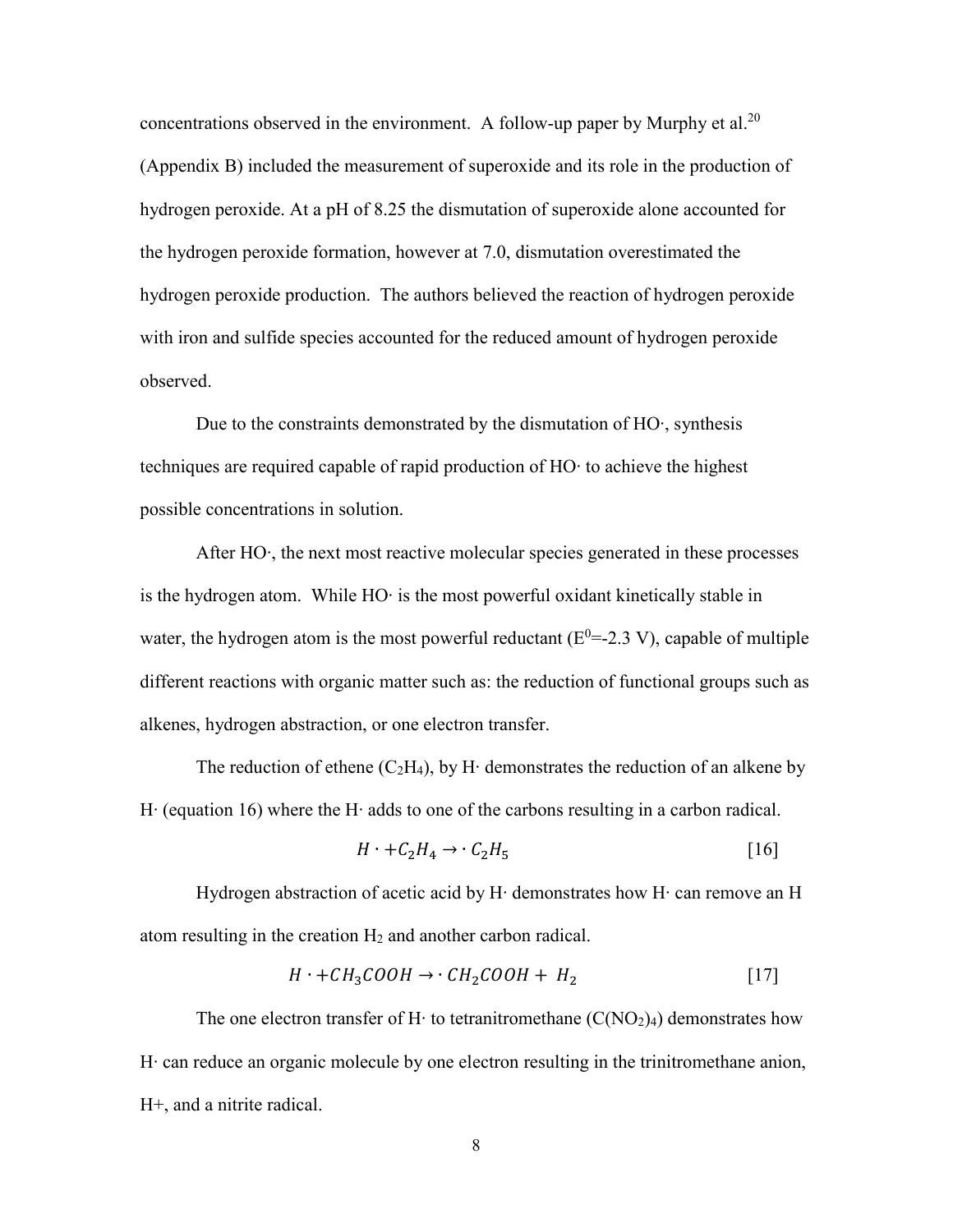$$
H \cdot + C(NO_2)_4 \to C(NO_2)_3^- + H^+ + \cdot NO_2 \tag{18}
$$

Like HO⋅, self-reactions limit the maximum concentrations of H⋅ (~10<sup>-14</sup> M) with a rate of  $\sim 5x10^9$  M<sup>-1</sup> s<sup>-1</sup>.

$$
H \cdot + H \cdot \to H_2 \tag{19}
$$

However, unlike HO∙, H∙ is also reactive with common molecules found in water that can further reduce its concentration. Molecular oxygen is typically found in surface water concentrations of 250 µM or higher and is capable of reacting with H∙ (equation 20) with a rate of  $1x10^{10} M^{-1} s^{-1}$ .

$$
H \cdot + O_2 \to HO_2 \tag{20}
$$

The universal presence of molecular oxygen in surface and groundwater therefore reduces the maximum concentration of H∙ to concentrations lower than HO∙ can achieve. While the resulting HO2∙ radical is itself a strong oxidant with a reduction potential of 1.06 V, it is significantly weaker than HO∙ (2.72 V).

The hydrated electron is a strong reductant  $(E^0 = -2.9 V)$ , capable of enhanced reactions when organics contain electron withdrawing groups; such as the removal of halogens from halogenated hydrocarbons (equation 21).

$$
e_{aq}^- + RX \to RX^- \to R \cdot + X^- \tag{21}
$$

Superoxide ( $\cdot$ O<sub>2</sub>) is a moderately strong reductant (E<sup>0</sup>= -0.33 V) with a wide range of rate constants, the highest being around  $10<sup>7</sup>$  with organics. Its conjugate acid hydroperoxyl radical (HO2∙) is a mild oxidant ( $E^{0}$ = 0.05 V). Neither superoxide nor hydroperoxyl radical are as reactive as HO∙ but can be very reactive towards organic radicals.

Water has a calculated molar extinction coefficient at 185 nm of  $0.032 \text{ m}^{-1} \text{ cm}^{-1}$ and approximately 90% of photons are absorbed in the first 5.5 nm of water which is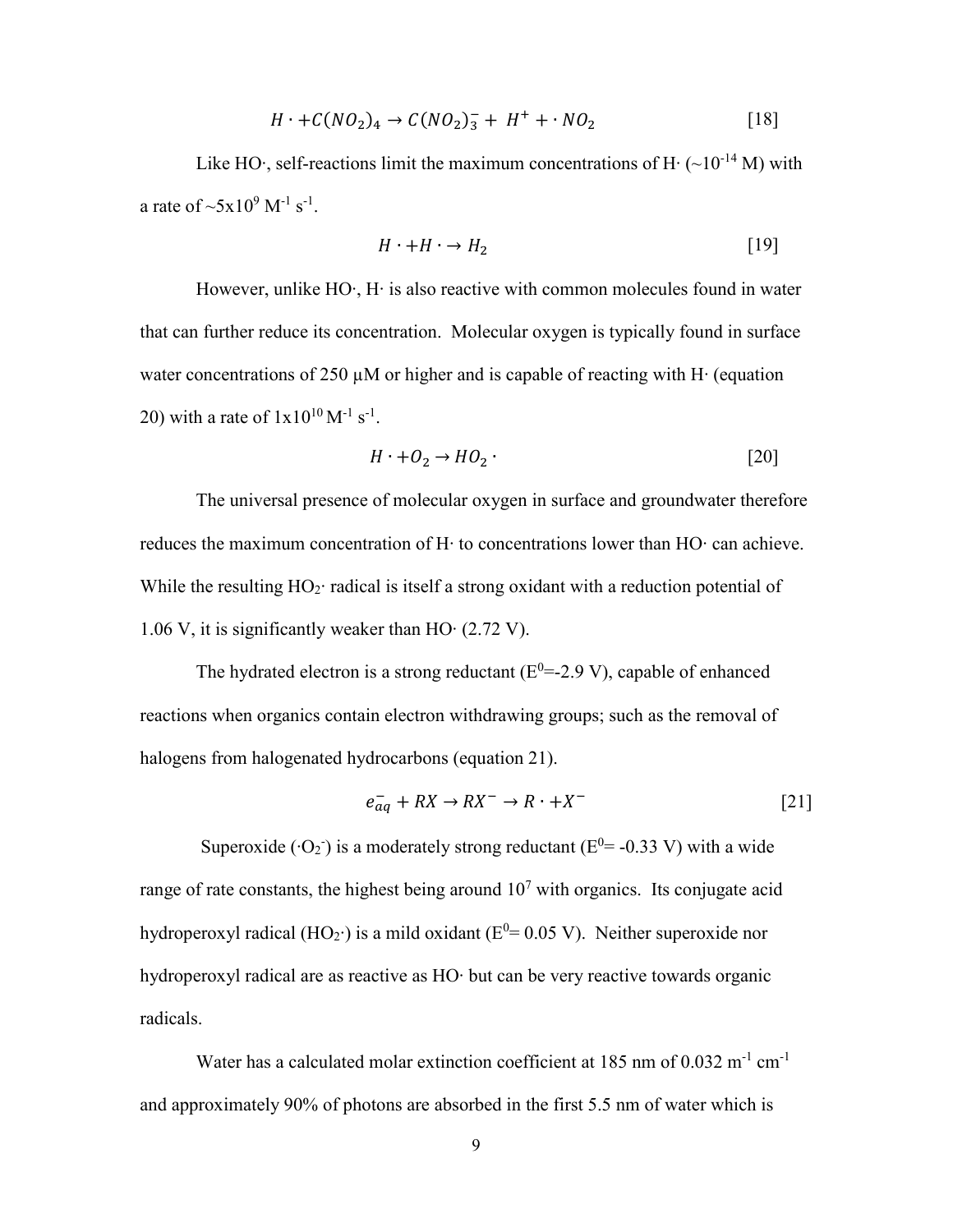much shorter than the distance 254 nm light can travel.<sup>21</sup> The production of HO⋅ from this process is highly dependent on the power of the lamp, reactor setup, and solvent makeup. Kutschera et al.<sup>22</sup> were able to quantify the hydroxyl radical formation rate to be  $1.4x10^{-9}$  M for 1 J/m<sup>2</sup>; however, it was unclear what the exact conditions were for this measurement. Rauf and Ashraf<sup>23</sup> published an in depth study of the use of high energy irradiation of water to degrade synthetic dyes commonly found in wastewater. Their data showed that degradation of dyes was due only to the reaction with HO∙, and other radicals may react with other intermediate products. They went on to describe a pilot plant in South Korea that uses an electron accelerator to produce  $1000 \text{ L day}^{-1}$  using an electron accelerator in combination with biological treatment. The plant showed such promising results indicating decreased chemical and biological oxygen demand that an industrial plant was completed in 2005 capable of an output of 10,000 L day<sup>-1</sup> using a 1 MeV, 400 kW accelerator.

Radiolysis is quite useful for introducing the fundamentals of reactive oxygen species chemistry. It demonstrates how and why HO∙ is the most desired oxidative species in the water treatment process; however, there are multiple AOPs capable of generating HO∙, briefly mentioned before: *hv*/H<sub>2</sub>O, H<sub>2</sub>O<sub>2</sub>/Fe<sup>2+</sup>, H<sub>2</sub>O<sub>2</sub>/UV, O<sub>3</sub>/H<sub>2</sub>O<sub>2</sub>, O3/UV. Each process is able to generate multiple different oxidative species as shown in table 1.1 with an in-depth discussion of each process to follow.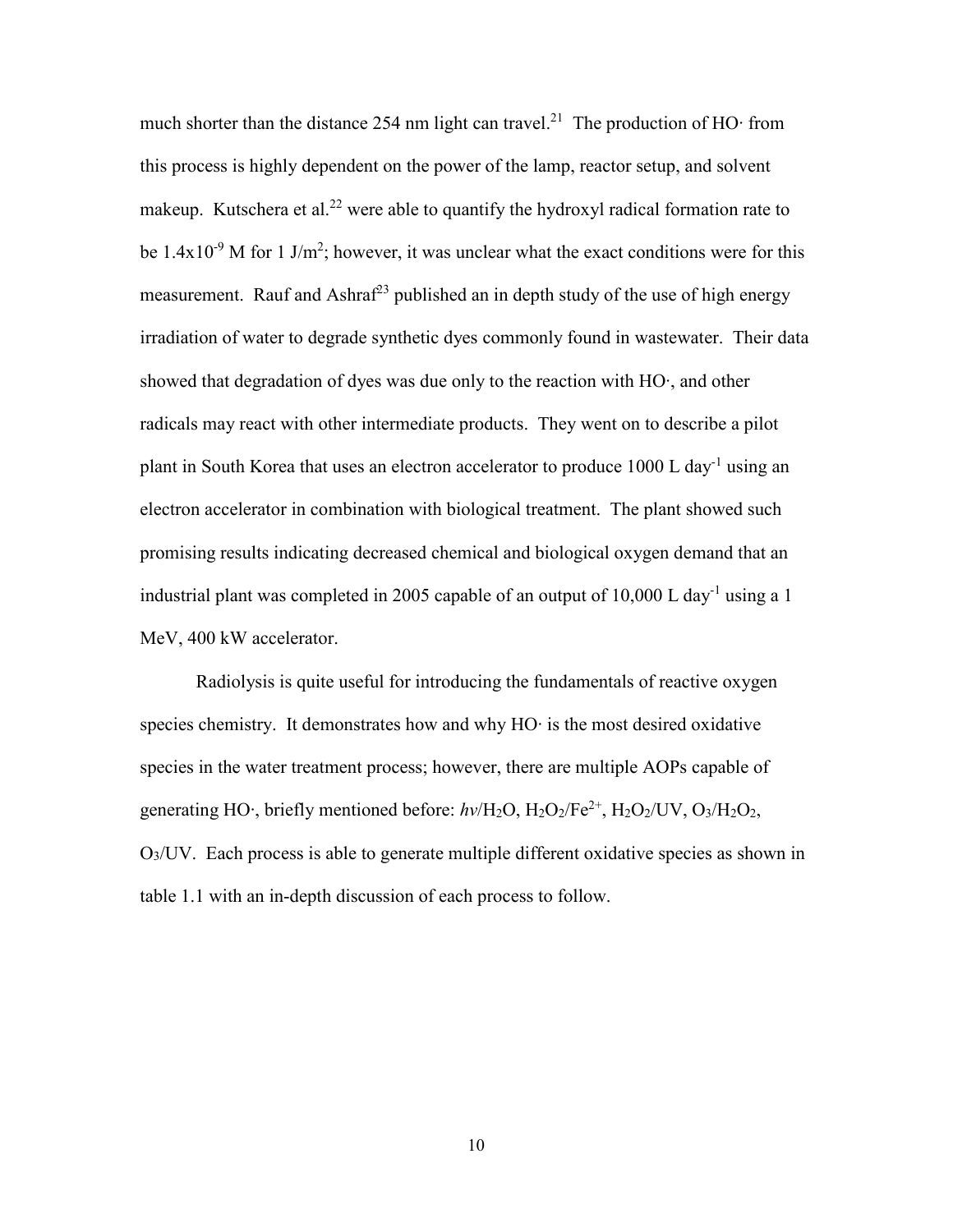| <b>AOP</b>               | <b>Oxidative Species</b> |                |                        |                 |     |                 |
|--------------------------|--------------------------|----------------|------------------------|-----------------|-----|-----------------|
|                          | $\mathbf{O}_3$           | $\mathbf{O}_2$ | $\cdot$ O <sub>2</sub> | HO <sub>2</sub> | HO· | HO <sup>-</sup> |
| $h\nu$ /H <sub>2</sub> O |                          | X              | X                      |                 | X   | X               |
| $H_2O_2/UV$              |                          | X              |                        | X               | X   | X               |
| $H_2O_2/Fe^{2+}$         |                          | X              | X                      | X               | X   | X               |
| $O_3/H_2O_2$             | X                        | X              | X                      | X               | X   | X               |
| $O_3/UV$                 | X                        | X              | X                      | X               | X   | X               |

Table 1.1. This table shows a summary of selected oxidative species produced during each AOP

H2O2 photolysis is a method capable of using UV light below 280nm to initiate the homolytic cleavage of H<sub>2</sub>O<sub>2</sub> to produce 2 HO∙.<sup>17</sup> This method to generate HO∙ has been known since at least 1957 when Baxendale and Wilson<sup>24</sup> were able to measure the quantum yield during photolysis using 253 nm light.

$$
H_2O_2 + hv \to 2HO \tag{23}
$$

The addition of  $H_2O_2$  significantly decreases the dose of light needed to oxidize contaminants compared to photolysis alone. This reaction is pH sensitive and is more effective under more basic conditions due to  $HO_2$ <sup>-</sup> having a higher extinction coefficient than H<sub>2</sub>O<sub>2</sub> (240 M<sup>-1</sup> cm<sup>-1</sup> and 20 M<sup>-1</sup> cm<sup>-1</sup> respectively at 253 nm)<sup>11</sup>. Once HO∙ formation initiates, radical propagation begins (equations 24-26), until termination (equations 27 and 28):

$$
HO \cdot + H_2O_2 \rightarrow HO_2 \cdot + H_2O \tag{24}
$$

$$
HO_2 \cdot +H_2O_2 \rightarrow HO \cdot +H_2O + O_2 \tag{25}
$$

$$
HO_2 \cdot + HO_2^- \rightarrow HO \cdot + HO^- + O_2 \tag{26}
$$

$$
HO \cdot + HO_2 \cdot \rightarrow H_2O + O_2 \tag{27}
$$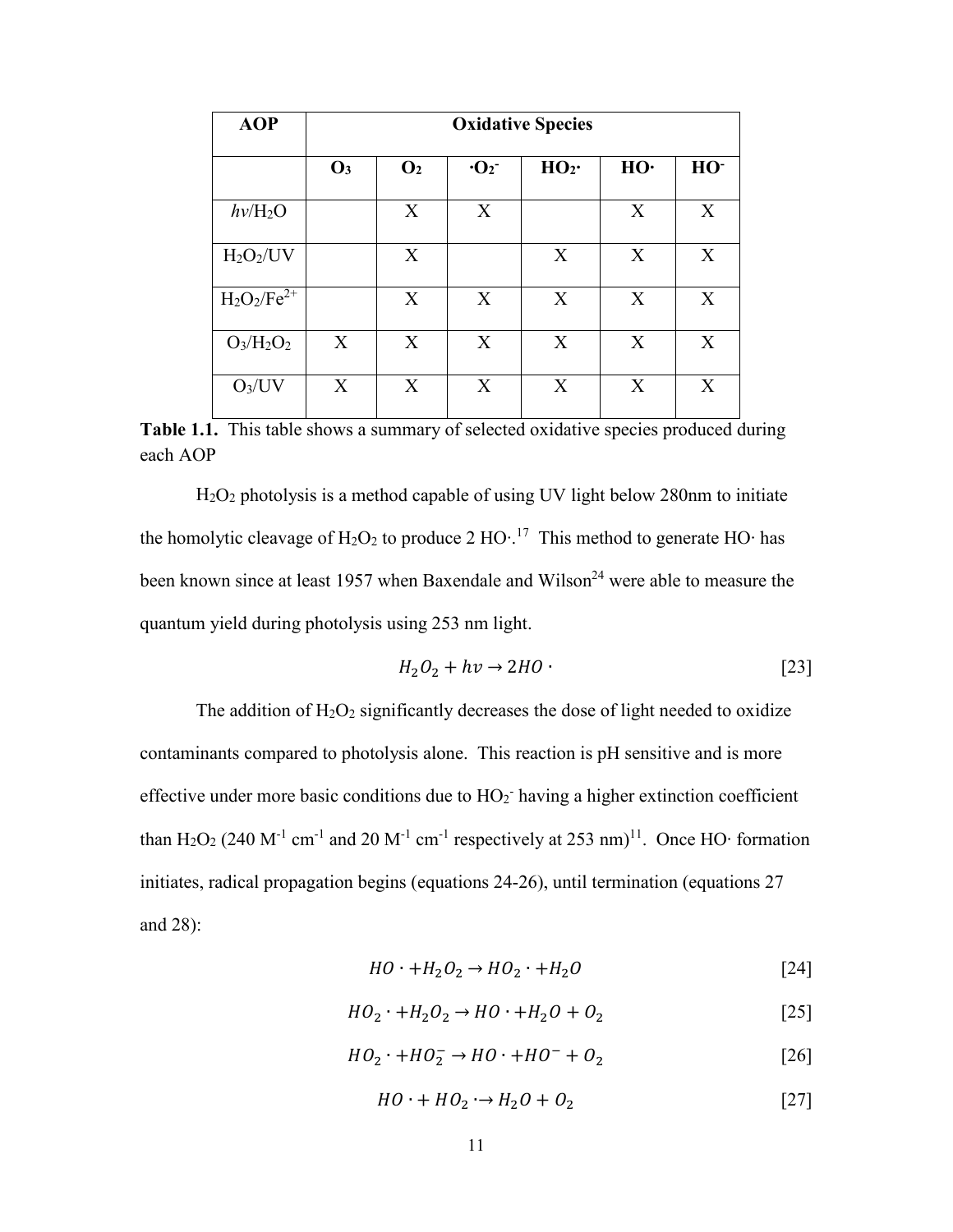$$
HO \cdot + HO \cdot \rightarrow H_2O_2 + O_2 \tag{28}
$$

H2O2 can also react with HO∙ as seen in equation 24, allowing for the production of more H<sub>2</sub>O<sub>2</sub> after the formation of the hydroperoxyl radical (HO<sub>2</sub>⋅). The molar extinction coefficient of  $H_2O_2$  is small, 18.6  $M^{-1}$  cm<sup>-1</sup> at 254 nm. This becomes a problem in solutions with organic substrates capable of preventing light from reaching the H<sub>2</sub>O<sub>2</sub>. Stirring the bulk solution continuously places  $H_2O_2$  in contact with light to counter the absorption of light by other constituents. In a complex mixture, reflection, refraction, shadowing, and the lamp itself can greatly influence the distribution of photons capable of degrading  $H_2O_2$ . Advantages of  $H_2O_2$  photolysis include the need for addition of only one reagent which is readily available, safe for use, and degrades into water and oxygen. Rosenfeldt et al.<sup>25</sup> showed that  $H_2O_2$  photolysis was more effective at the degradation of endocrine disrupting chemicals such as ethinyl estradiol and bisphenol A than UV treatment alone and they were able to model their degradation in laboratory and natural waters. Endocrine disrupting chemicals are the cause of many adverse effects on humans and animals, manifesting in different reproductive and sexual disabilities, cancer, birth defects, and developmental disorders. One of the more famous examples being the case of the pesticide DDT (dichlorodiphenyltrichloroethane) which was used worldwide to control malaria carrying insects. In 1997, Lundholm<sup>26</sup> published data describing how DDE (dichlorodiphenyldichloroethylene), a common degradation product of DDT, was contributing to the thinning of eggshells of predatory birds. Because of this thinning, the birds would break the eggs when sitting on them. Later discoveries showed that DDT was bioaccumulating in animals all over the world.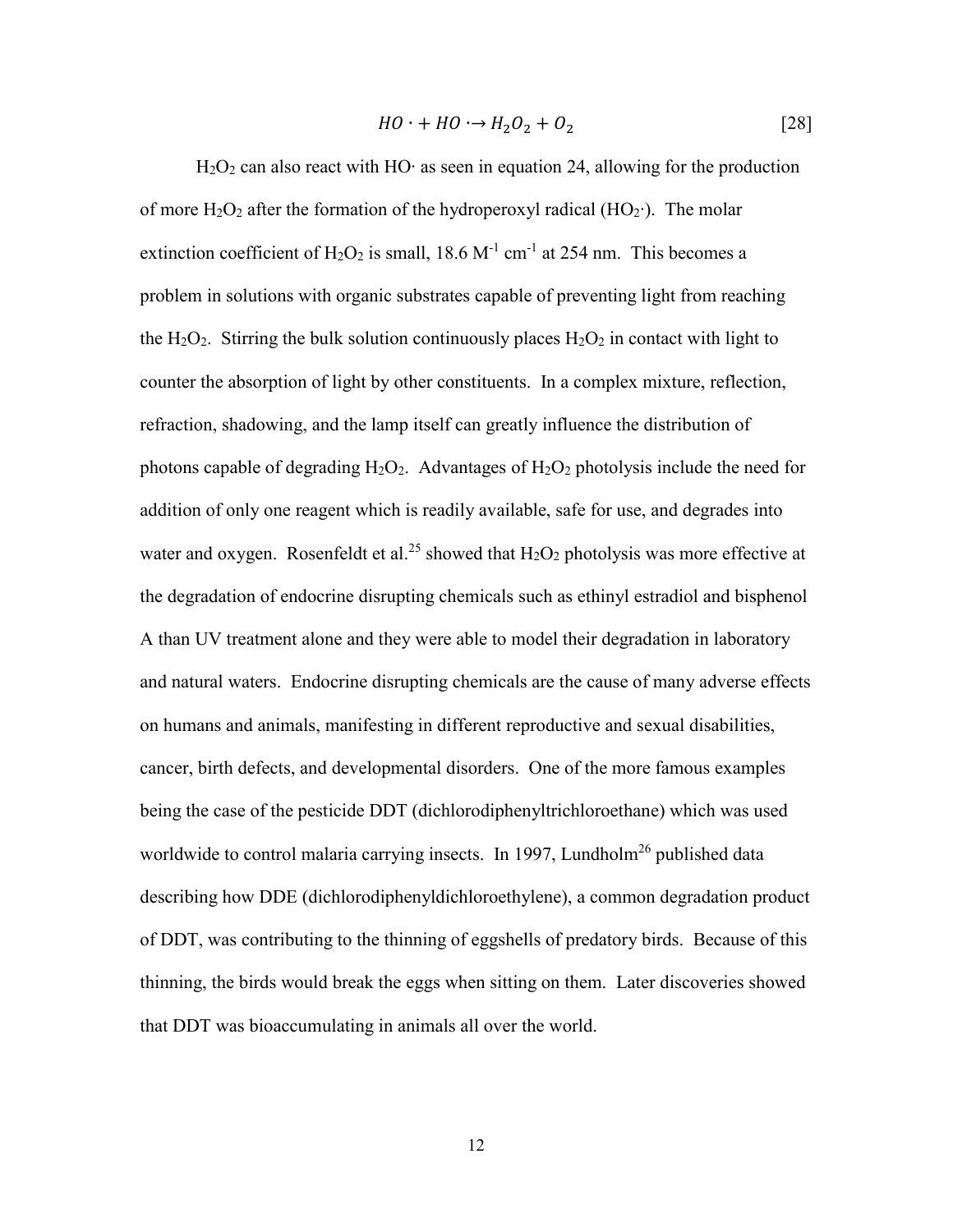The use of transition metals to catalyze the decomposition of  $H_2O_2$  and produce HO∙ is known as the Fenton reaction, although this most often refers to the use of iron. This reaction (equation 29) has been known for well over a century when it was discovered by Henry John Horstman Fenton as a reagent to test for the presence of tartaric acid.<sup>27</sup> It was not until the 1960s that Fenton's reagents application for water treatment was realized. The mixture of  $Fe^{2+}$  and  $H_2O_2$  initiates a complex series of reactions that produce several different oxy radical species capable of reacting with organic and inorganic compounds<sup>28</sup>.

#### Initiation

$$
Fe^{2+} + H_2O_2 \to OH^- + HO \cdot + Fe^{3+}
$$
 [29]

 $Fe^{2+} + O_2 \leftrightarrow Fe^{3+} + O_2^ [30]$ 

#### Propagation

$$
HO_2 \leftrightarrow H^+ + O_2^- \tag{31}
$$

$$
Fe^{2+} + HO \cdot \leftrightarrow HO^- + Fe^{3+} \tag{32}
$$

$$
Fe^{3+} + H_2O_2 \to FeOOH^{2+} + H^+ \tag{33}
$$

$$
FeOOH^{2+} \to HO_2 \cdot + Fe^{2+} \tag{34}
$$

$$
\cdot O_2^- + H_2O_2 \rightarrow OH^- + HO \cdot + O_2 \tag{35}
$$

$$
HO \cdot + H_2O_2 \rightarrow H_2O + HO_2 \cdot \tag{36}
$$

#### **Termination**

$$
HO_2 \cdot + HO_2 \cdot \rightarrow H_2O_2 + O_2 \tag{37}
$$

$$
0_2^- + 0_2^- \xrightarrow{2H^+} Fe^{3+} + H_2O_2
$$
 [38]

$$
\cdot O_2^- + HO_2 \rightarrow H_2O_2 + O_2 \tag{39}
$$

$$
HO \cdot + HO \cdot \rightarrow H_2O_2 \tag{40}
$$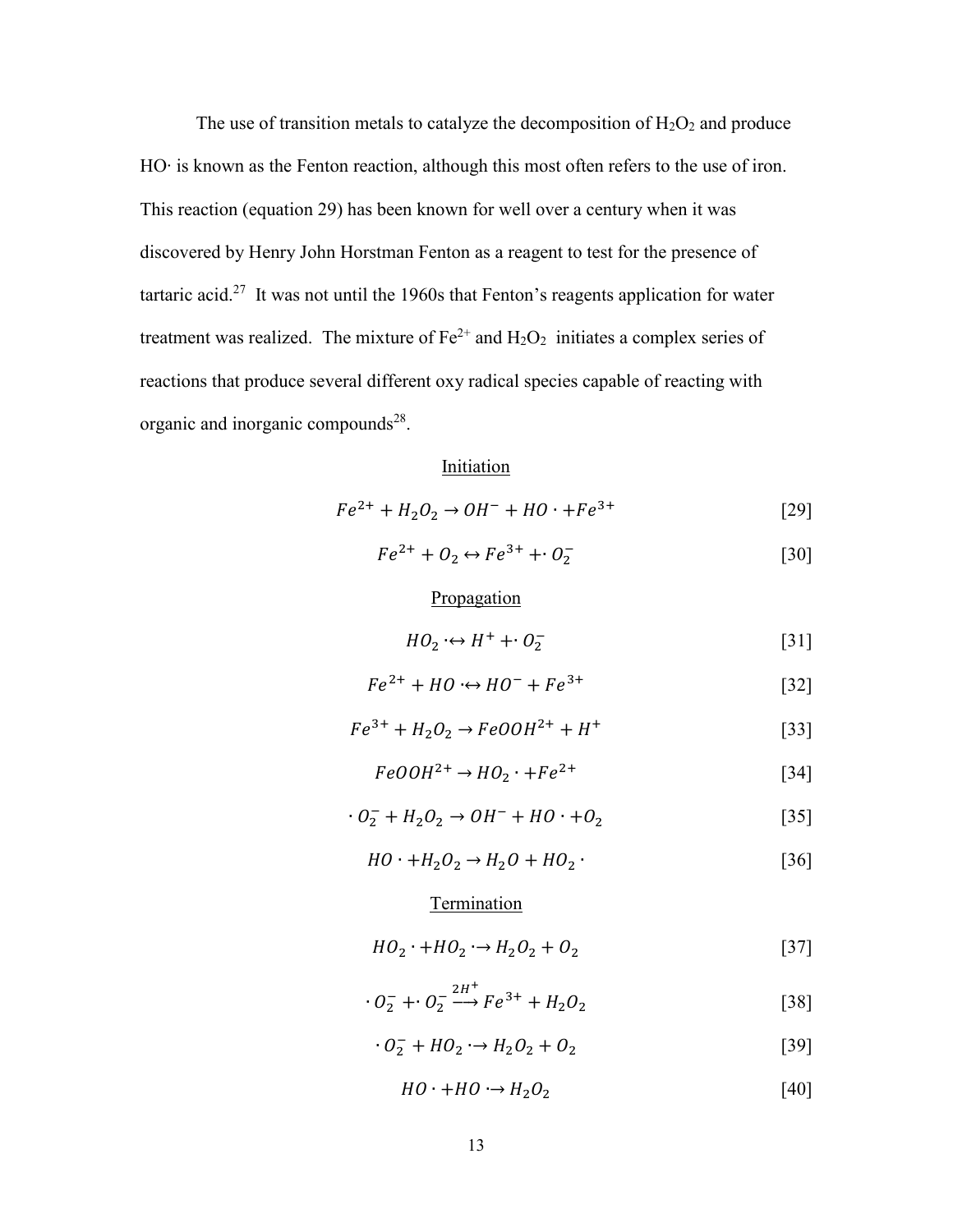$$
Fe^{3+} + H_2O_2 \rightarrow Fe - OOH^{2+} + H^+ \tag{41}
$$

$$
Fe^{2+} + HO_2 \rightarrow Fe^{3+} + HO_2^-
$$
 [42]

$$
Fe^{3+} + HO_2 \rightarrow Fe^{2+} + O_2 + H^+ \tag{43}
$$

Figure 1.2 graphically shows the iron cycle. Fe<sup>3+</sup> can be reduced to Fe<sup>2+</sup> by a reductant such as superoxide. Once reduced,  $Fe^{2+}$  will quickly oxide through the reaction with oxygen creating more superoxide or it can react with anther oxidized species capable of producing a multitude of ROS and other radical species.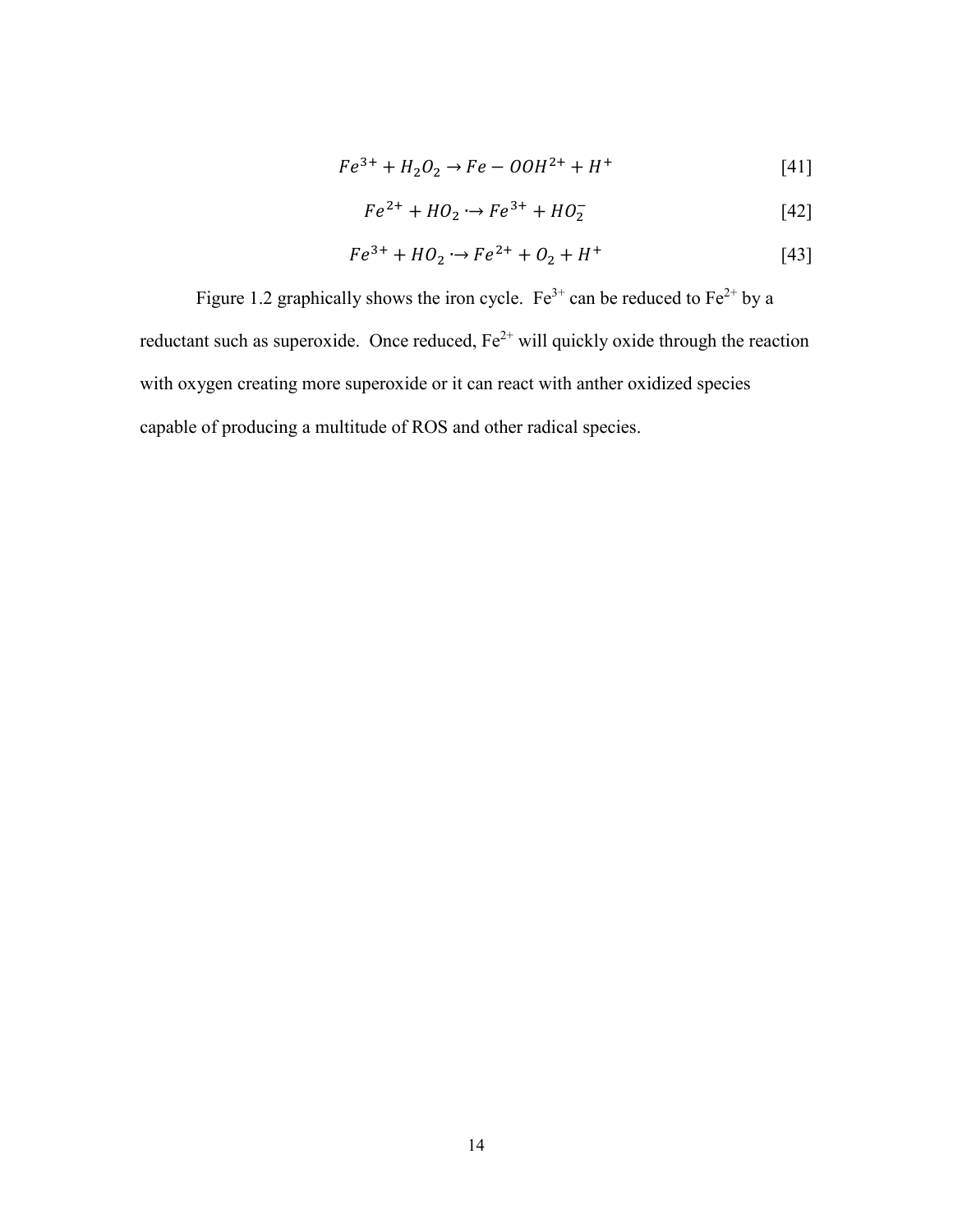

**Figure 1.2** Iron cycling between the +2 and +3 oxidation state while generating a suite of ROS. (L= ligand that forms a soluble complex, P= precipitating ligand)<sup>29</sup>

The Fenton reaction has several advantages when applied to water treatment applications. By using iron and hydrogen peroxide, both relatively inexpensive and environmentally friendly, the Fenton reaction has proven to be a safe and effective remediation technology with a greatly increasing amount of research in the last 20 years. The effectiveness of the Fenton reaction can be strongly increased by irradiation with ultraviolet light capable of degrading  $H_2O_2$  and reducing  $Fe^{3+}$  to  $Fe^{2+}$ , called the photo-Fenton reaction. <sup>30</sup> Some research has also included the use of the Fenton reaction on heterogeneous iron catalysts in support of degrading contaminants in soil and groundwater. Drawbacks from Fenton processes include a strict dependence on pH and the possibility of the production of iron sludges.<sup>17</sup> From a drinking water treatment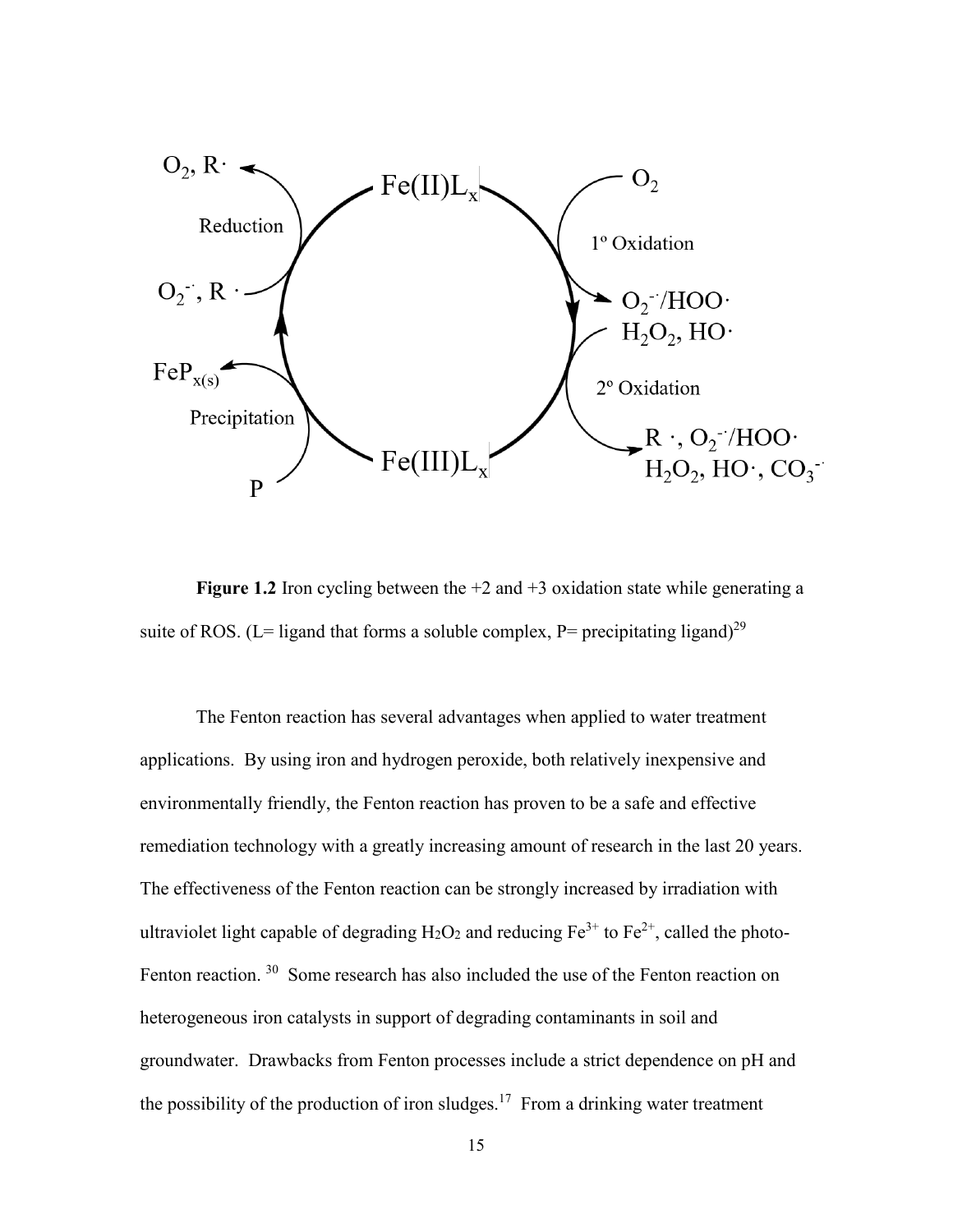standpoint, this method requires a secondary oxidant to maintain the equality of the water after it leaves the treatment facility. Once the  $H_2O_2$  is consumed, the production of oxidants stops, allowing the bacterial growth to occur.

Ozone AOPs are increasingly being used during water treatment due to a few advantages, the first being ozone itself is a disinfectant and strong oxidant  $(2.07 \text{ V})^{31}$ capable of oxidizing more organic matter than other oxidants such as hypochlorous acid (1.60 V) and chlorine dioxide  $(1.15 \text{ V})^{32}$ . Ozone degradation can lead to the production of HO∙, and it produces fewer halogenated disinfection by-products. Finally, ozone helps control taste and odor, oxidizes reduced metals, aids coagulation-flocculation. The instability of aqueous  $O_3$  leads to the production of a suite of Reactive Oxygen Species (ROS) such as hydroxyl radical (HO⋅), superoxide (⋅O2⋅), and hydrogen peroxide (H2O2), all of which can react with  $O_3$  and continue the radical chain reactions. Ozone has been a very beneficial molecule within the AOP community for its use as a source of HO∙, particularly in conjunction with UV or added reductants like hydrogen peroxide.

The mechanism of ozone decomposition in aqueous solutions is thought to be well understood. UV light can be used in conjunction with  $O_3$  due to the high extinction coefficient of  $O_3$  (3600 M<sup>-1</sup> cm<sup>-1</sup>) at 254 nm to increase the degradation of  $O_3$ . The reaction of  $O_3$  with UV light produces HO $\cdot$  (equation 44), and two moles of HO $\cdot$  can react to form  $H_2O_2$  (equation 45). The reaction stoichiometry is 1 mole of HO∙ formed for 1.5 moles of ozone, 0.5 moles of UV photons, and 0.5 moles of  $H_2O_2$ .<sup>33</sup>  $H_2O_2$  can then undergo photolysis as mentioned previously in equation 23 or it can react with ozone as described below in equations 44 and 45.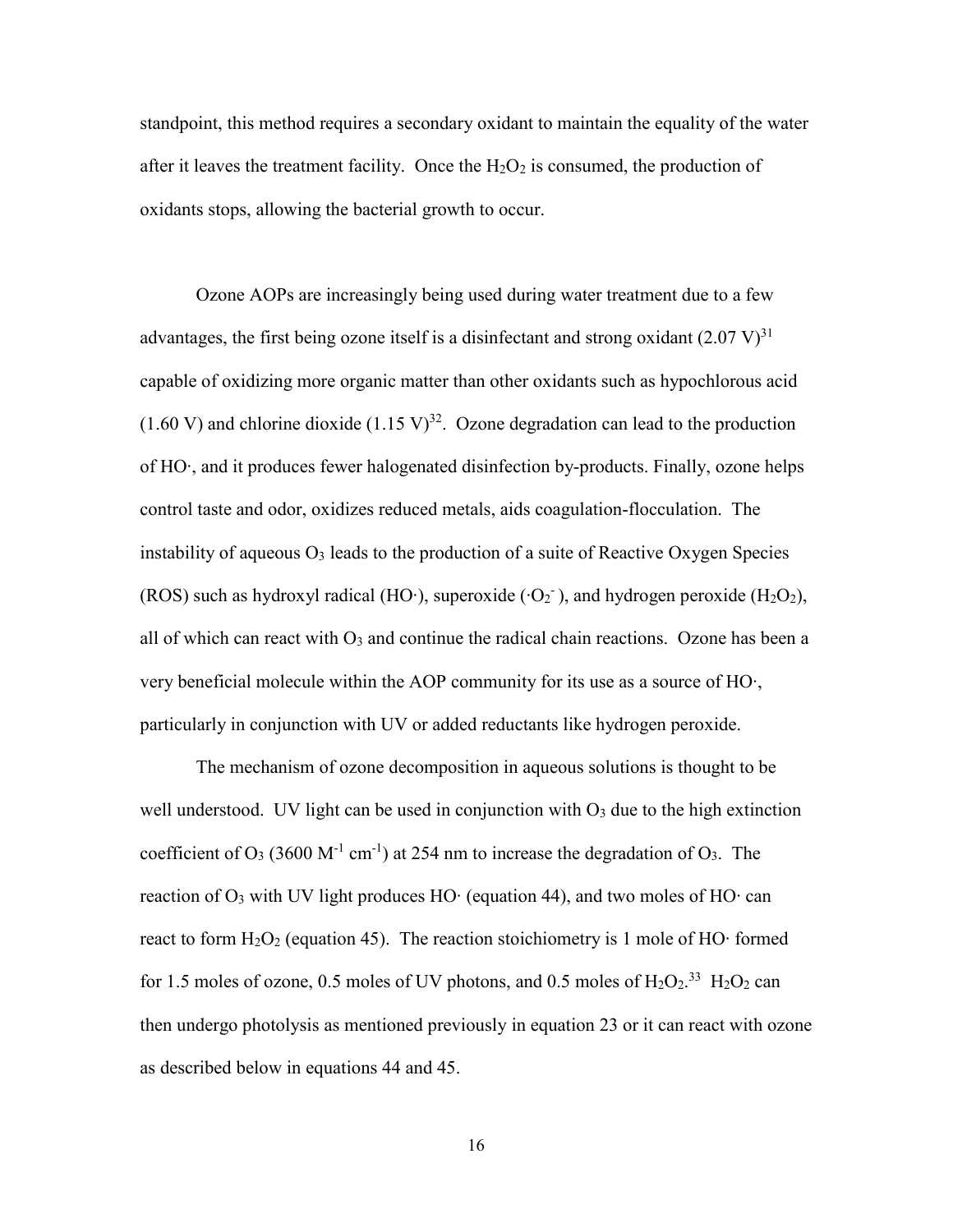$$
O_3 + H_2O \stackrel{hv}{\rightarrow} HO \cdot + O_2 \tag{44}
$$

$$
2HO \rightarrow H_2O_2 \tag{45}
$$

The  $O<sub>3</sub>/UV$  process is an effective one used to treat multiple types of organic contaminants. Chen et al. $34$  demonstrated that this system was capable of treating nitrotoluene byproducts produced as waste from the manufacture of dyes, pharmaceuticals, and TNT. They showed that the use of  $O<sub>3</sub>$  combined with UV light produced a 94% reduction in total organic carbon, resulting in a  $76\%$  increase over  $O<sub>3</sub>$ alone.

Staehelin and Hoigné<sup>35</sup> showed that the lifetime of ozone decreased as pH increased without the need for UV photons, according to the mechanism:

$$
O_3 + OH^- \to HO_2^- + O_2 \tag{46}
$$

$$
HO_2^- + O_3 \rightarrow HO_2 \cdot + \cdot O_3^- \tag{47}
$$

$$
HO \cdot_2 \rightleftarrows \cdot O_2^- + H^+ \tag{48}
$$

$$
\cdot \, \mathcal{O}_2^- + \mathcal{O}_3 \rightarrow \cdot \mathcal{O}_3^- + \mathcal{O}_2 \tag{49}
$$

$$
\cdot O_3^- + H_2O \rightarrow HO_3 + HO^- \tag{50}
$$

$$
HO_3 \to HO \cdot +O_2 \tag{51}
$$

Figure 1.3 graphically shows the degradation of ozone and the resulting production of ROS. Oxygen atom transfer from ozone to hydroxide ion to give the conjugate base of hydrogen peroxide,  $HO_2$ <sup>-</sup>, initiates this family of reactions. Hydroperoxide can in turn donate an electron to a second ozone to generate ozonide and HO2∙. HO2∙ can dissociate into superoxide, which can also donate an electron to ozone to yield another ozonide. Ozonide is a strong base that protonates in water to yield the unstable  $HO<sub>3</sub>$ , which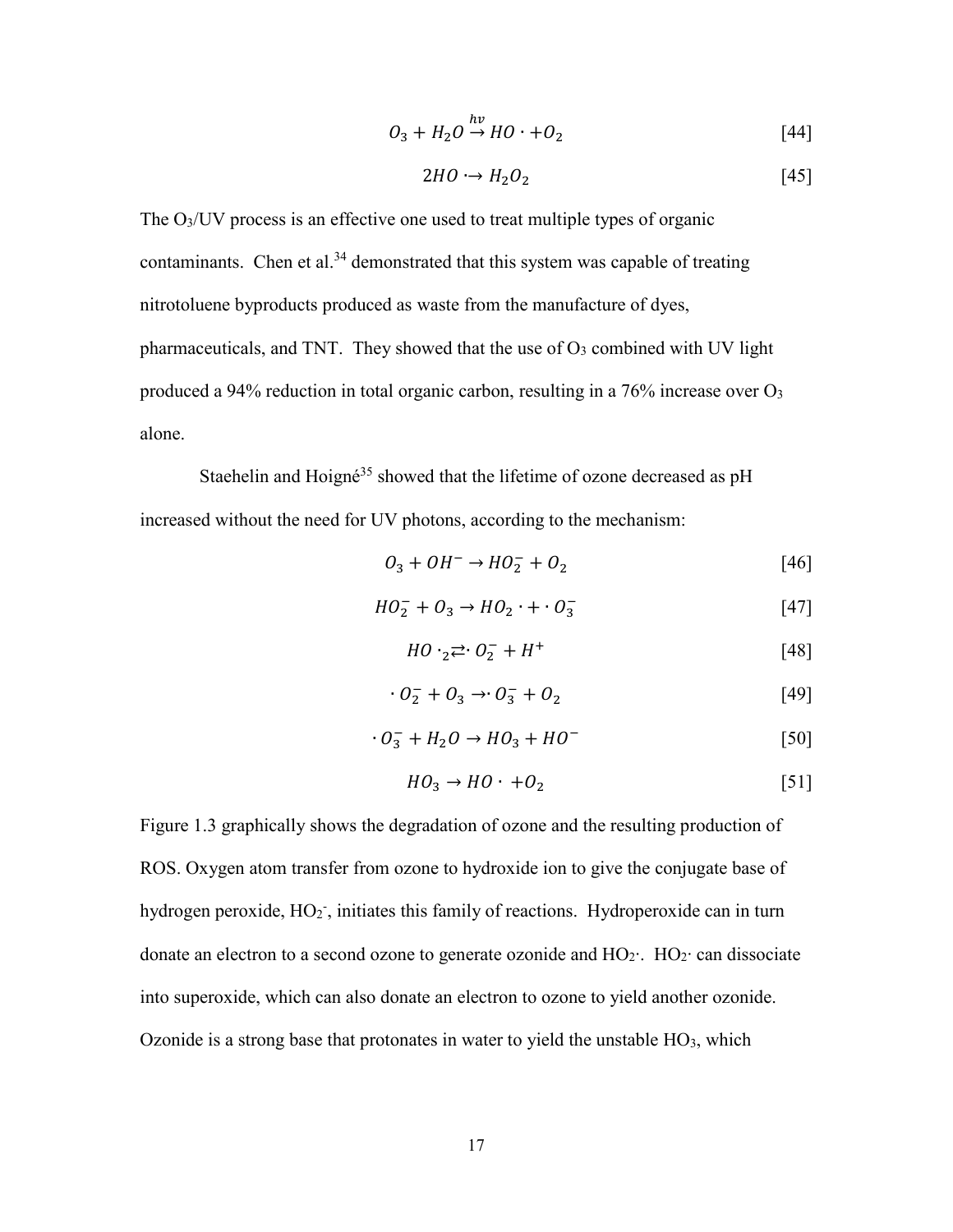

Figure 1.3 Series of reactions described by Hoigne<sup>36</sup>, resulting from the degradation of ozone in the presence of solutes M.

spontaneously homolyzes to yield O<sub>2</sub> and HO⋅. The net stoichiometry of this process is 3 O3 are consumed per 2 HO∙ produced. Ozone decomposition is kinetically controlled by OH<sup>-</sup> concentration and modeled by:

$$
-\frac{d[O_3]}{dt} = k_{O_3,OH^-}[O_3]^1[OH^-]^1
$$
\n[52]

Equation 53 details the calculation of the theoretical HO∙ steady state concentration given the concentration of initiators and scavengers in the system:

$$
HO \cdot_{ss} = \frac{2k_1[OH^-] + k_I[M]}{k_s[M]} [O_3]
$$
 [53]

Staehelin and Hoigné<sup>35</sup> also showed the decomposition of ozone could be affected by the addition of hydrogen peroxide through the peroxone reaction:

$$
H_2O_2 \rightleftarrows H^+ + HO_2^- \quad \text{pKa-11.6} \tag{54}
$$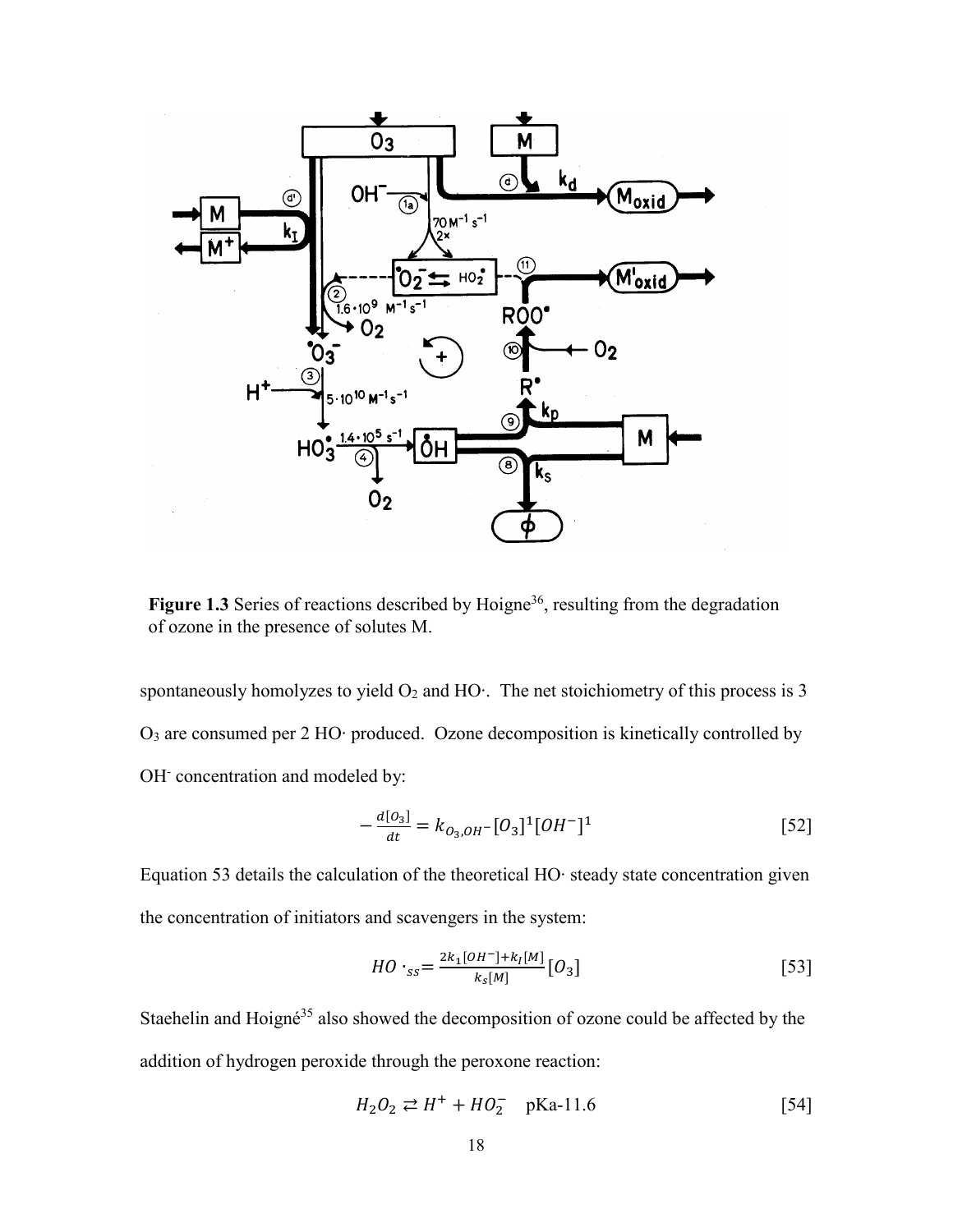$$
HO_2^- + O_3 \to HO_2 \cdot + O_3^- \tag{55}
$$

$$
HO_2 \n\div \n\mathcal{O}_2^- + H^+ \quad \text{pKa-4.8} \tag{56}
$$

$$
O_2^- \cdot + O_3 \to O_2 + O_3^- \cdot \tag{57}
$$

$$
O_3^- \cdot + H^+ \rightleftarrows H O_3 \tag{58}
$$

$$
HO_3 \rightarrow HO \cdot + O_2 \tag{59}
$$

In this series of reactions, the slow oxygen atom transfer step is augmented by the addition of hydrogen peroxide. O<sub>3</sub> has a much higher rate constant with  $HO_2^- (5.5 \times 10^6)^{35}$ than with  $H_2O_2(0.06)^{35}$ . Staehelin and Hoigne observed that above pH values of 5,  $O_3$ decomposition greatly increased at approximately 1 order of magnitude per pH unit.<sup>36</sup> Given the pKa of  $H_2O_2$  of 11.6, at pH 8 or greater this addition results in significant HOO<sup>-</sup> addition, with increased yield of HO⋅. The net stoichiometry for this process is 2 O3 consumed per 2 HO∙ produced. Although the net process is more efficient in terms of ozone utilization, the cost (for drinking water disinfection) of higher efficiency equals the cost of adding food-grade hydrogen peroxide as a reagent. Depression of the steady state concentration of HO⋅ may result from the reaction of HO⋅ with  $H_2O_2$  when increasing amounts of HO∙ are generated through the peroxone reaction.

Initiators, promotors, and inhibitors of ozone decomposition are commonly found the water supply<sup>37</sup>. Generated from the reaction of ozone with organic compounds, initiators directly react with ozone and include OH, HOO,  $\cdot$ O<sub>2</sub>, and Fe<sup>II</sup>. Promotors can form  $·O<sub>2</sub>$ <sup>-</sup> from the reaction of HO⋅ and organics, leading to faster O<sub>3</sub> decomposition. These compounds can include formate, O<sub>3</sub>, polyalcohols, and sugars. Inhibitors react directly with HO∙ but do not generate species that contribute to the decomposition of ozone. These species can include  $HCO<sub>3</sub>$ ,  $CO<sub>3</sub><sup>2</sup>$ , and other organics. All these species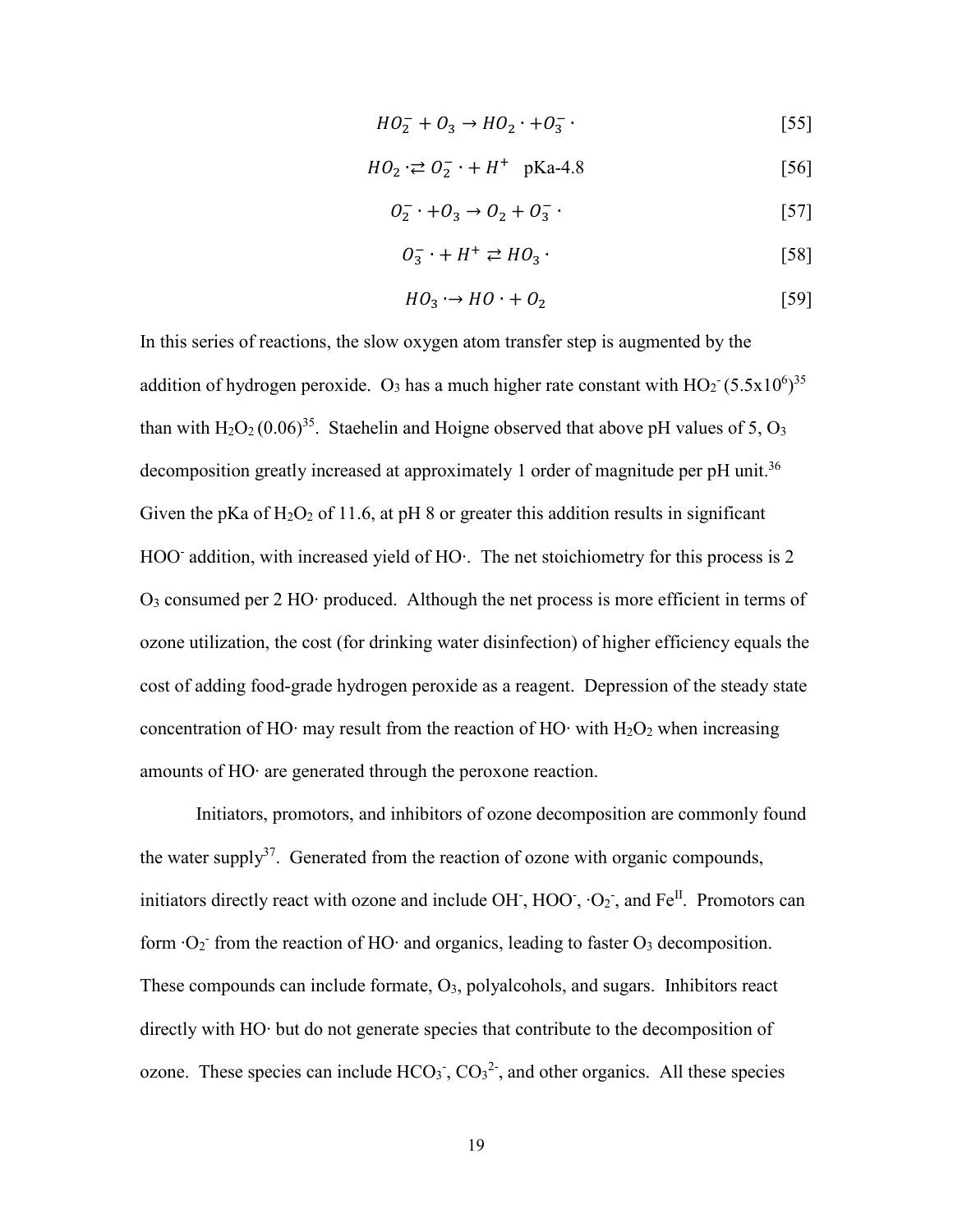contribute to a dynamic system in which their concentration affect the  $O<sub>3</sub>$  decomposition and HO∙ss. Glaze and Kang38 produced a dynamic model to calculate the HO∙ steady state concentration if scavengers of HO∙ other than O<sup>3</sup> are present such as carbonate and bicarbonate:

$$
[HO \cdot ]_{ss} = \frac{2k_8(10^{pH-pKa})[H_2O_2][O_3]}{k_{M,HO} \cdot [M] + (1 - S_{per})(k_{15}[HCO_3^{-}] + k_{14}[CO_3^{2-}])}
$$
 [60]

$$
CO_3^{2-} + HO \cdot \rightarrow \cdot CO_3^- + OH^-
$$
 [61]

$$
HCO_3^- + HO \cdot \rightarrow \cdot HCO_3 + OH^-
$$
 [62]

Carbonate and bicarbonate are major scavengers of hydroxyl radicals common in natural systems and are capable of severely decreasing the efficiency of an AOP. Carbonate is the better scavenger of HO∙ with a rate constant of  $4.2x10<sup>8</sup>$  M<sup>-1</sup> s<sup>-1</sup>, and bicarbonate has a rate constant of  $1.5x10^7$  M<sup>-1</sup> s<sup>-1 36</sup>. At the pH of 7.8, over 99% of carbonate is in the form of bicarbonate and less than 1% is present as carbonate. Phosphate can also compete for HO∙, however all species of phosphate have rates <10<sup>6</sup> M<sup>-1</sup> s<sup>-1</sup>, leading to phosphate often being left out of scavenging calculations. To calculate how much HO∙ is scavenged by a given species, its concentration must be known along with its rate constant with HO∙. In addition, the concentrations and rate constants of other scavengers present in the system is required. Elovitz and von Gunten<sup>39</sup> showed that during an ozonation, the ratio of HO $\cdot$ to  $O_3$  was relatively constant during most of an ozonation. This ratio,  $R_{\rm ct}$ , is dependent on water quality and conditions (pH, temperature, etc.), and when determined for a given system, directly correlates to the HO⋅ to  $O_3$  ratio as seen in equation 16.

$$
R_{ct} = \frac{[HO \cdot ]}{[O_3]}
$$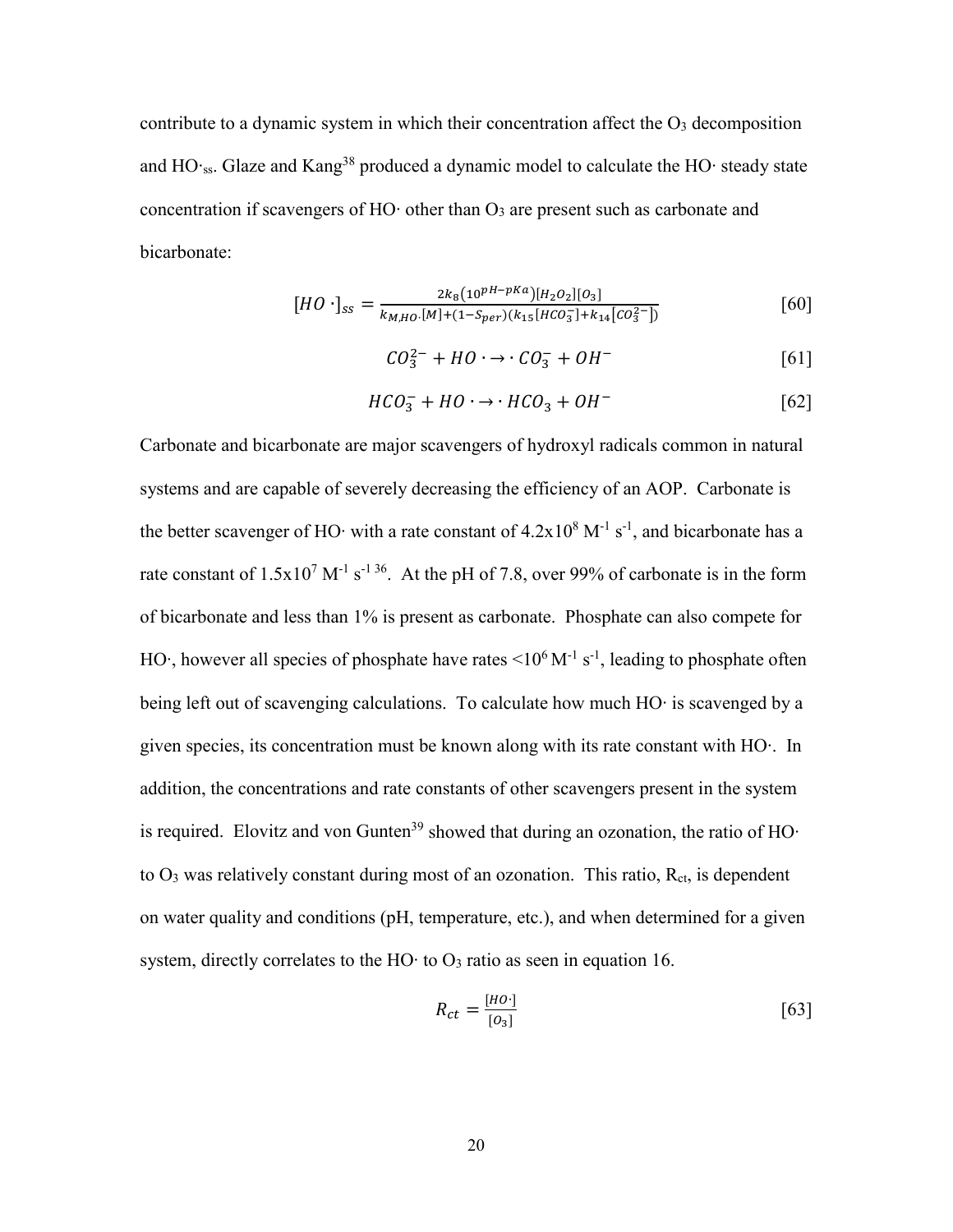To calculate the fraction (X) of HO∙ a scavenged by a species (S), the concentration of S times its rate constant with HO∙ is divided by the sum of all scavengers' times their respective rate constants:

$$
X_{HO/S} = \frac{k_{HO/S}[S]}{k_{HO/S}[S] + k_{HO/S_2}[S_2] + ...}
$$
 [64]

Due to the limitations of the AOPs (e.g. carbonate scavenging, HO∙ dismutation, cost of HO∙ production due to power and reagents, etc.) that reduce their efficiency, modifying these techniques to reduce their deficiencies has been a popular topic of research. Developing a technique that allows the oxidation of certain solution constituents more than others could counter the low efficiencies of the AOPs.

One idea is to introduce an inert solid to heterogenize a process, leading to an increase in the selectivity of organic substrate oxidation. When used in conjunction with ozone, this process is called as heterogeneous ozonation. Different types of solids used to probe the ability of heterogeneous ozonation include metal oxides, activated carbon, and zeolites doped with metals such as titanium. There have been many published examples of heterogeneous catalysts increasing the oxidation rate of organic molecules.<sup>40</sup> Nitrobenzene has been studied thoroughly using multiple different heterogeneous phases as a model organic micropollutant due to its low rate constant with ozone  $(0.09 \text{ M}^{-1} \text{ s}^{-1})$ and high rate constant with HO⋅ (2.2x10<sup>8</sup> M<sup>-1</sup> s<sup>-1</sup>). Yang et al.<sup>41</sup> synthesized a nano-TiO<sub>2</sub> for use as a solid phase during ozonolysis. Above pH of 6, ozonation and heterogeneous ozonation were very similar (no statistical tests were performed), with heterogeneous ozonation providing slightly higher removal rates of nitrobenzene. Below pH 6, heterogeneous ozonation ranged from 3 to 5 times higher removal rates of nitrobenzene. Their data suggested that HO⋅ production accelerated when  $TiO<sub>2</sub>$  was added, mostly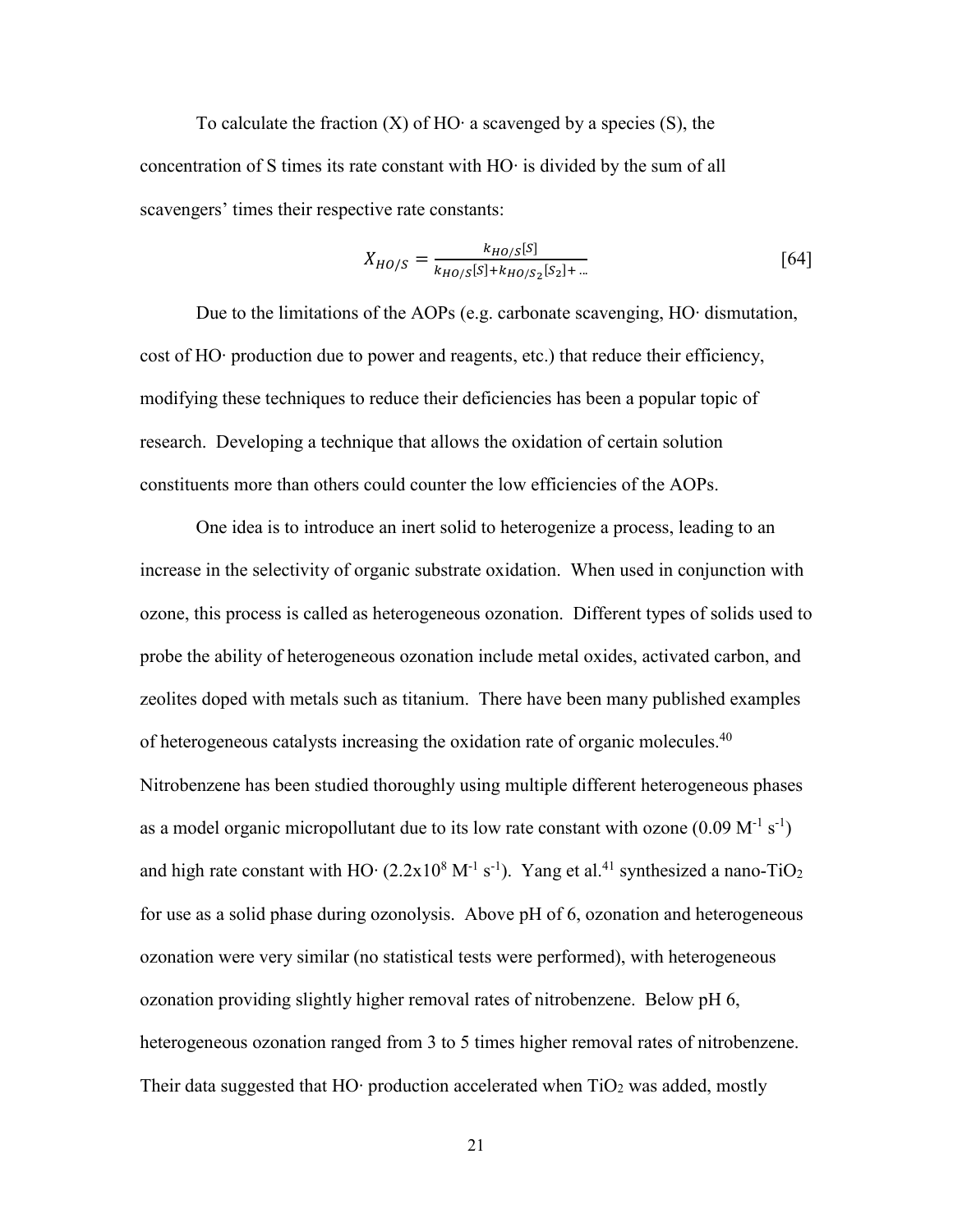occurred in solution, not on the surface of the  $TiO<sub>2</sub>$ . Ma et al.<sup>42</sup> studied the removal of nitrobenzene during heterogeneous ozonation using granular activated carbon (GAC) and Manganese loaded GAC. It was hypothesized that using manganese, with a high catalytic activity, adsorbed onto GAC, would be effective at adsorbing organics and increasing the rate of ozone decomposition. It was observed that degradation of nitrobenzene increased almost by almost 10% when GAC was added versus ozonation alone. The addition of manganese loaded GAC increased the degradation of nitrobenzene and had an increase of 20-30% versus ozonation alone. Zhang and  $Ma<sup>43</sup>$ used a synthetic goethite (FeOOH) to improve the oxidation of nitrobenzene. Due to the presence of adsorbed alkalis on the surface of commercially available goethite which are a by-product of their production, they carefully synthesized the goethite to be as free as possible of alkali so they could best understand the catalytic activity of the goethite and not be interfered with by the pH changes alkali can cause. The combination of ozone and goethite degraded nitrobenzene twice as fast as with ozone alone. Figure 1.4 demonstrates the mechanism of hydroxyl radical generation from the decomposition of ozone on the surface of goethite. Not only was the goethite effective at increasing the degradation of ozone, therefore producing more HO∙, it appeared to lose very little of its catalytic ability after being reused seven times. This stability would be crucial to the industrial water treatment process to help keep costs manageable by reusing heterogeneous suspensions.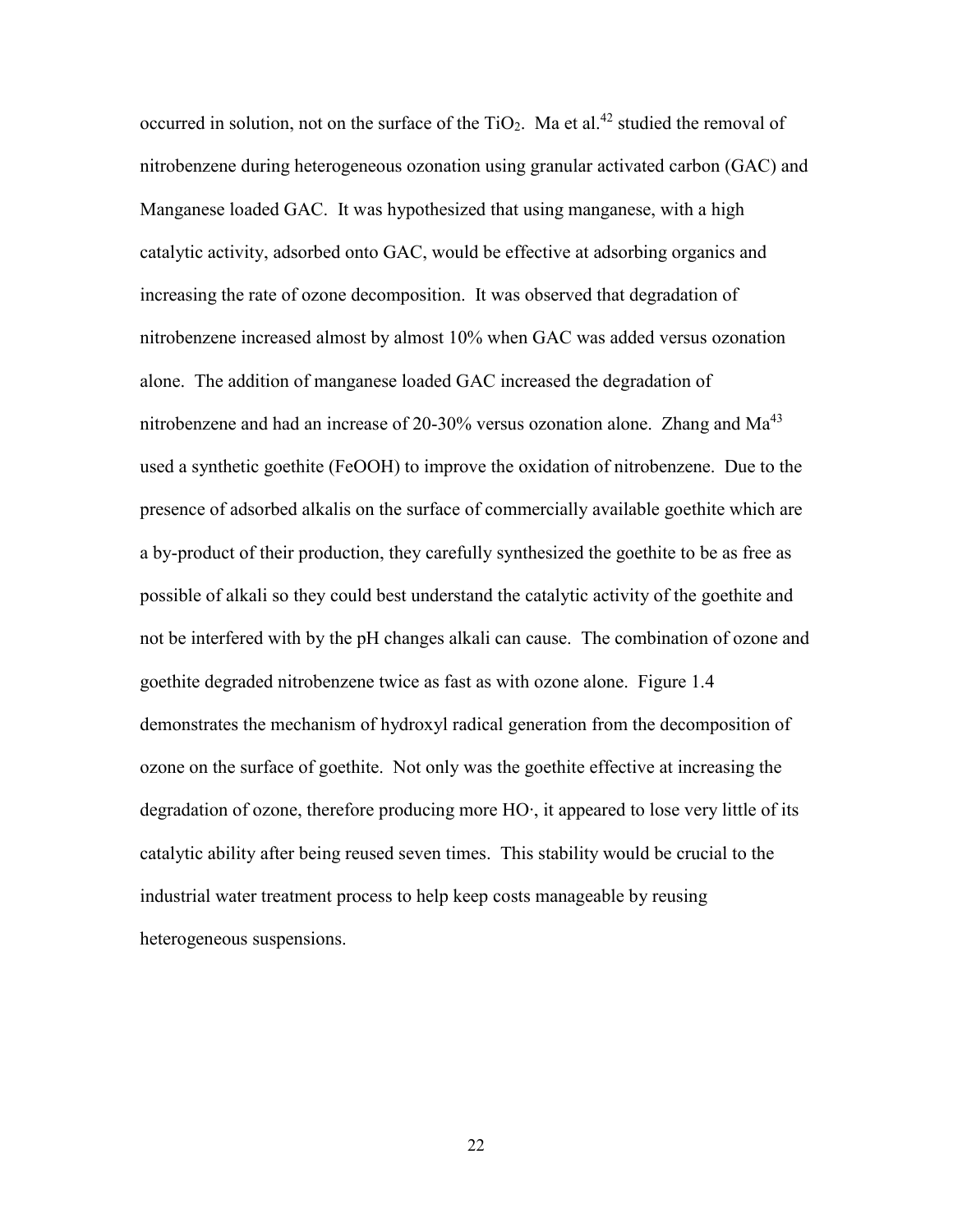

**Figure 1.4** Proposed mechanism of hydroxyl radical generation from the reaction of goethite with ozone.43

Zeolites are aluminosilicate particles in the same family as molecular sieves that have many uses in industry and research. Zeolites can occur naturally in minerals such as thomsonite or can be artificially synthesized. Among their uses are ion exchange, water purification, sorbents, and petrochemical catalysts during cracking reactions. Zeolites have an ordered structure with channels on the surface that can allow selective adsorption based on size and affinity for the particle. Artificially synthesized zeolites are commercially produced with varying  $SiO<sub>2</sub>/Al<sub>2</sub>O<sub>3</sub>$  ratios, cell sizes, surface areas, and doped metals.<sup>44</sup>

The adsorption of ozone to zeolites has been shown to be influenced by the  $SiO_2/Al_2O_3$  ratio by Fujita et al.<sup>45</sup> ZSM-5 zeolite ( $SiO_2/Al_2O_3=3000$ ) showed the highest adsorption capacity of ozone compared to silica gel and activated carbon; with a decrease in ozone adsorption correlating with a decrease in  $SiO<sub>2</sub>/Al<sub>2</sub>O<sub>3</sub>(SiO<sub>2</sub>/Al<sub>2</sub>O<sub>3</sub>=30, 80, 280,$ 3000). Ikhlaq et al.<sup>46</sup> concluded that while the ZSM-5 zeolite combined with  $O_3$  was effective in removing an organic probe, it was due to the ability to adsorb both  $O_3$  and the probe and facilitate their reaction on the zeolite; as opposed to decomposing  $O_3$  and removing the organic via radical reactions. Fujita et al.<sup>45</sup> also showed that the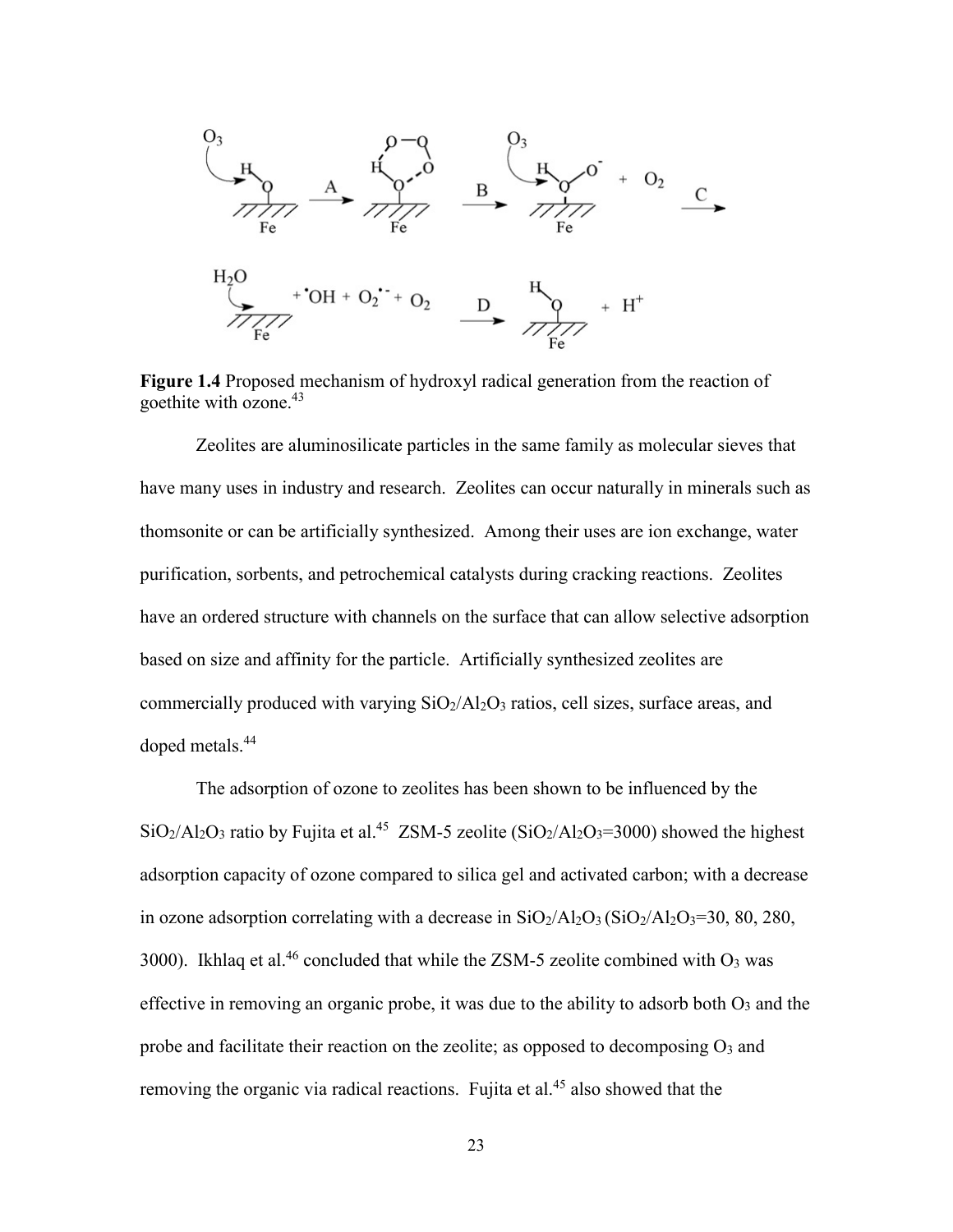decomposition of ozone in the presence of alumina does result in radical reactions producing ROS. The decomposition resulted from the reaction of  $O_3$  with surface OH groups on alumina initiating the decomposition of  $O_3$ . This pH dependent process resulted in the greatest amount of ROS being generated when pH=pH<sub>PZC</sub>.

Use of zeolites for catalysis during ozonation is relatively new. Valdes et al.<sup>47</sup> showed that the use of zeolites increased the rate of decomposition of ozone over a pH range of 2-8. They also observed a significant increase in the decomposition rate of ozone when the zeolite was were treated with a 2M HCl-hydroxylamine soak to remove any naturally occurring metal oxides on the zeolite. This was attributed to an increase in Lewis acid sites on the surface of the zeolite through the removal of aluminum and its replacement by 4 hydroxyl groups from water. This agreed with the observation of a decrease in  $pH<sub>PZC</sub>$  from 7.9 to 2.7.

#### **1.3 Experimental Materials**

Monosodium phosphate, disodium phosphate, and sodium hydroxide were obtained from Fisher Scientific. 3-nitro-benzotrifluoride (TFNT), dichloroacetic acid (DCAA), and potassium indigotrisulfonate were obtained from Sigma Aldrich. CBV-720 Zeolite was obtained from Zeolyst International. A Zetasizer Nano ZS was used to determine the particle size of the zeolite. 94% of the CBV-720 had a particle size ranging from 0.95-2.3  $\mu$ m (Figure 1.5), and the suspension had a low dispersity index of 0.35 indicating low uniformity of particle size.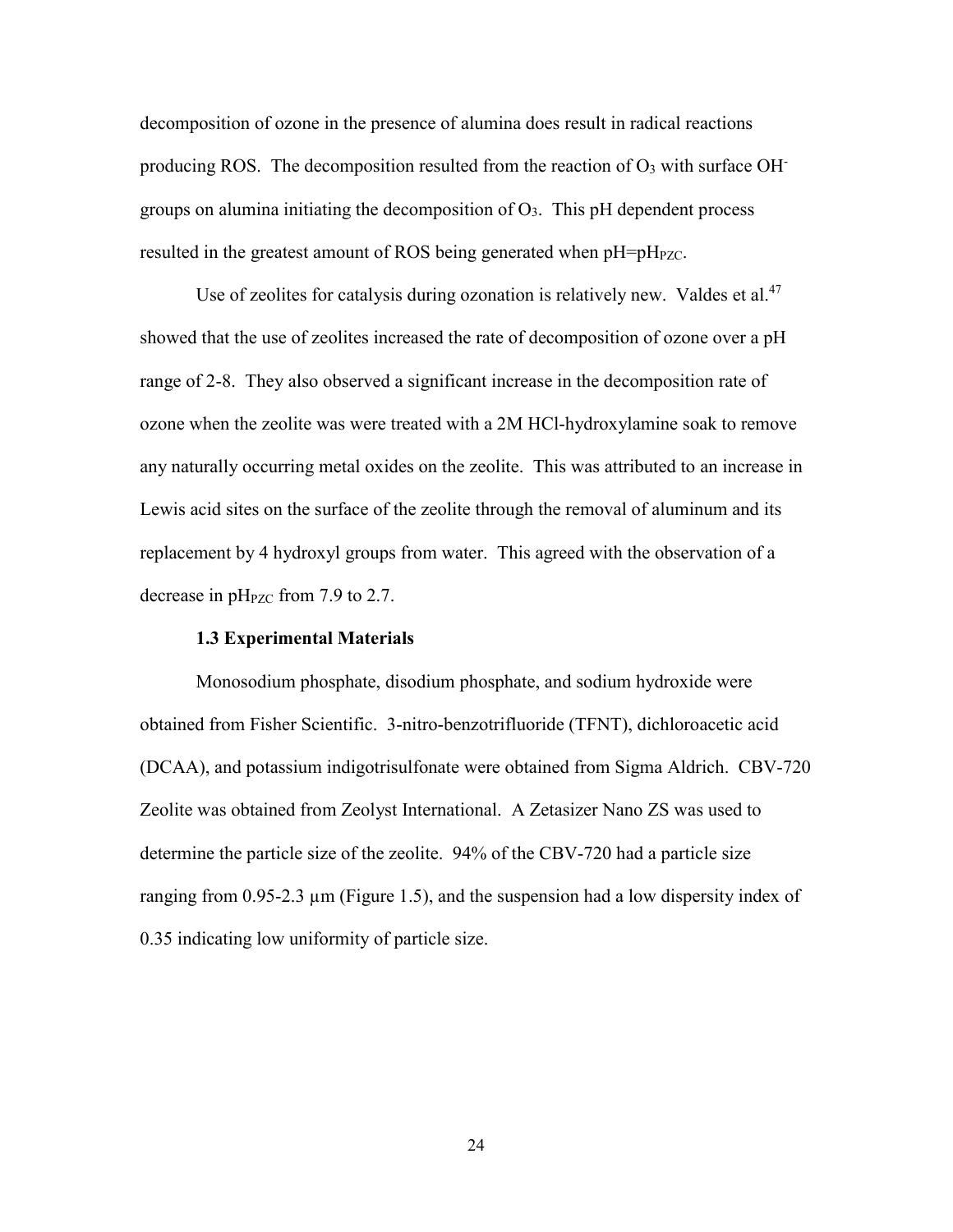

**Figure 1.5** Particle size distribution of CBV-720 zeolite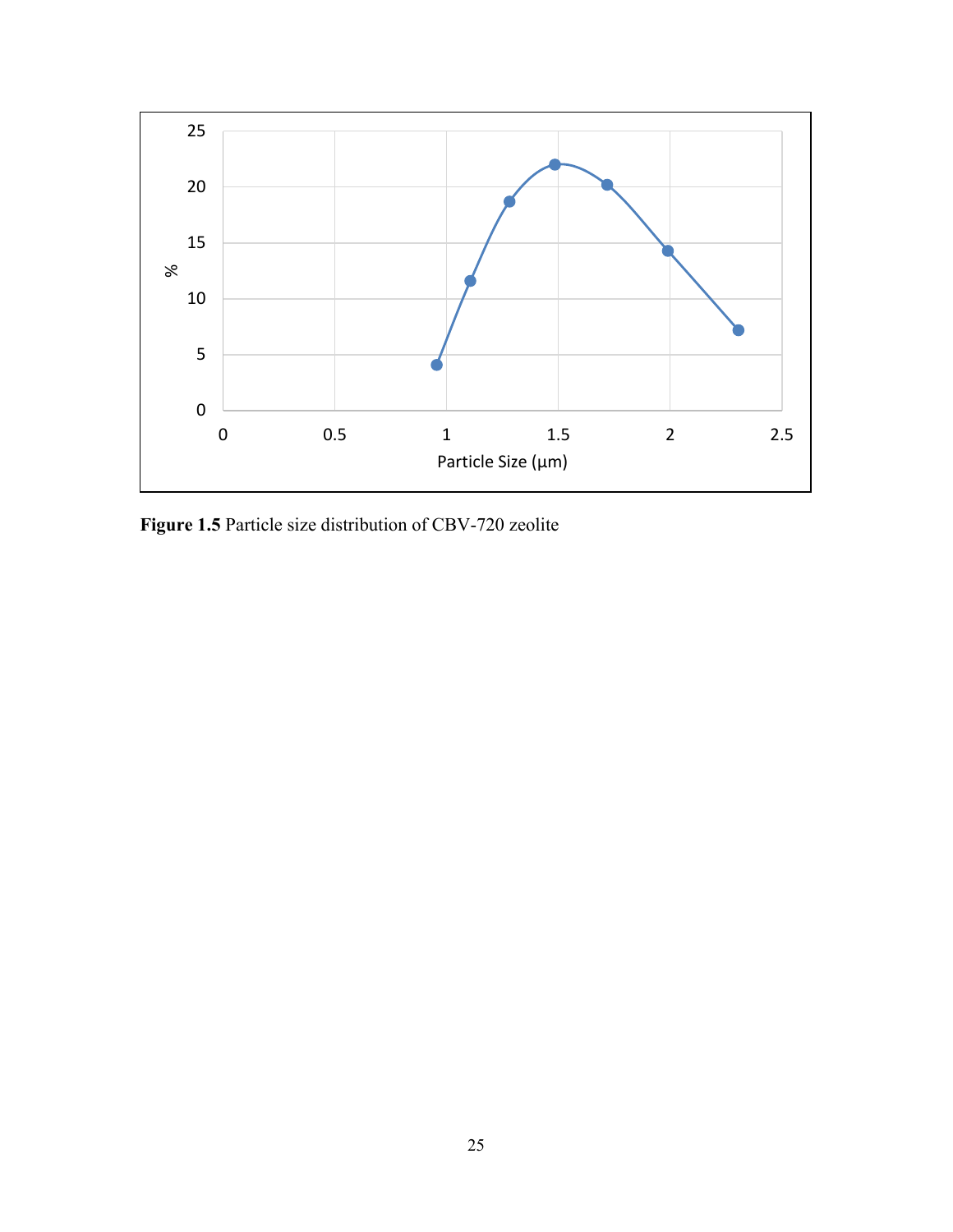Ozone was produced using a MP-8000 ozone generator from A2Z Ozone Inc, capable of producing 8 g per hour. The generator was fed with an oxygen tank with a set flow rate of 2 L per minute. This flow rate was chosen because it was the lowest recommended flow rate for the generator and allowed for the least amount of air stripping of ozone in the reservoir. Unless otherwise noted, all reagents were used without purification, and all solutions were made with  $18 \text{ M}\Omega$  water. All glassware was soaked overnight in a  $\sim$ 10% HCl and 0.1 M sodium oxalate bath and then cleaned in a muffle furnace.

#### **Procedures**

#### **Reactors and Sampling**

A 400 mL semi-batch reactor with magnetic stirring was used in all experiments. Ozone saturated water (unbuffered) was siphoned from a 40 L  $O_3$  saturated reservoir into each reactor. Buffer, HO∙ probes, and zeolite were immediately added to the reactor and a time 0 measurement was taken. Sampling then occurred every 30 seconds for 5 minutes. Triplicate analysis was performed on each reactor condition for statistical power. Each reactor produced two data sets:  $O_3$  vs time and TFNT/DCAA vs time.  $O_3$ was measured spectrophotometrically using potassium indigotrisulfonate ( $\lambda_{\text{max}}$ = 600 nm,  $\varepsilon$  = 20,000 M<sup>-1</sup> cm<sup>-1</sup>). Aqueous ozone concentrations typically measured around 100-150 uM. Liquid-liquid extraction using MTBE removed TFNT and DCAA from aqueous solution and diazomethane was added to convert DCAA to its methyl ester for analysis using an HP 6890 GC with a Modular Accelerated Column heater (MACH) and an electron capture detector. The injector port was set for splitless operation at 250 °C. The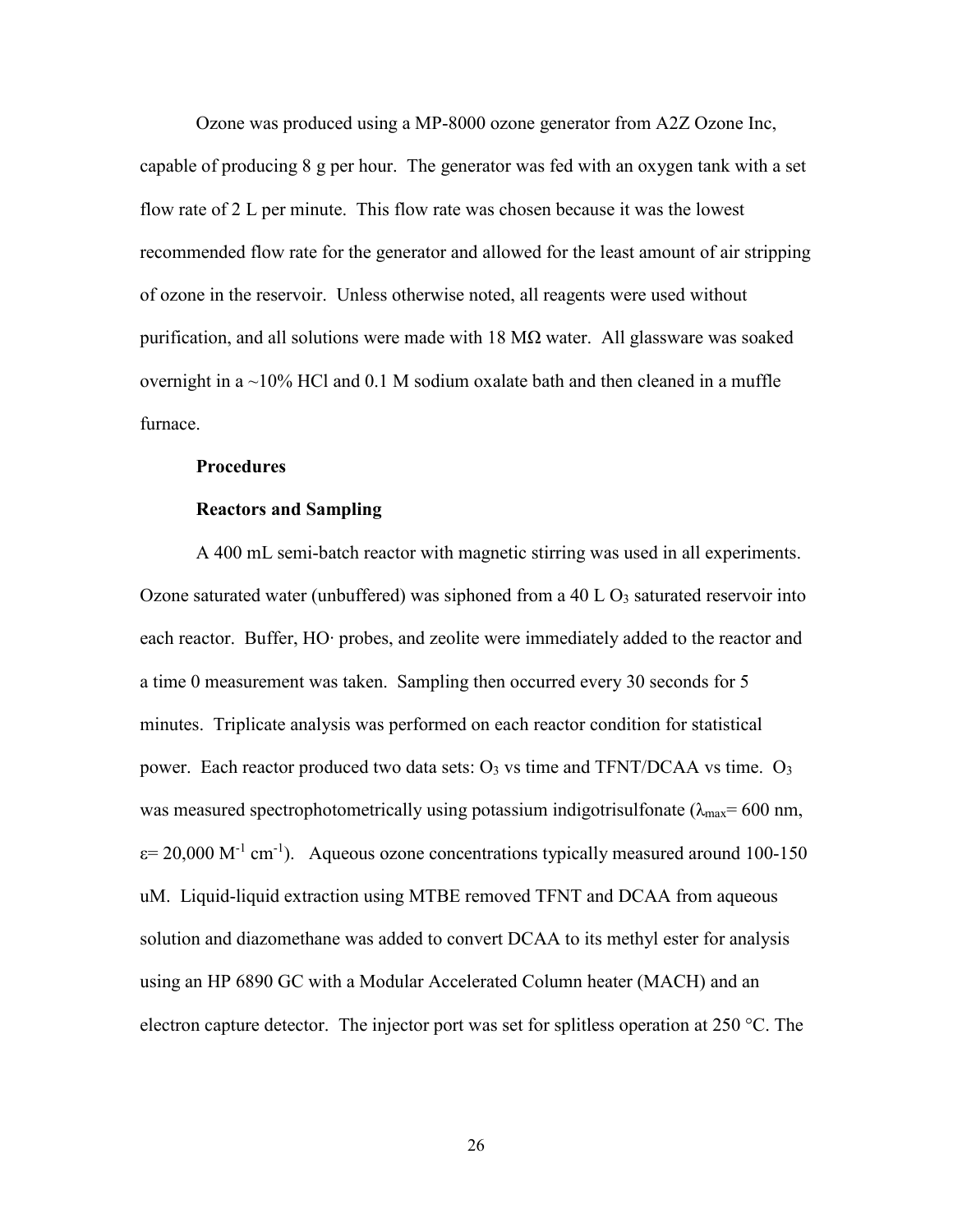autoinjector volume was set at  $1 \mu L$ . The analytical column was a 15-m DB-5, with a 0.25-µm film thickness. The temperature program was as follows: hold at  $60^{\circ}$  C for 20s, ramp at 90°/min to 290° and hold for 25s.

#### **1.4 Results**

TFNT was used as an HO∙ probe capable of adsorbing to the zeolite, while being resistant to direct reaction with ozone. No literature values for the oxidation rate of TFNT with O3 or HO∙ is available, however similar molecules in structure and composition demonstrate rates with HO⋅ of  $1x10<sup>9</sup>$ -5x10<sup>9</sup> (for calculations involving TFNT k=2.5x10<sup>9</sup> M<sup>-1</sup> s<sup>-1</sup> is used). Ozonation of TFNT at pH ~2.0 confirmed the very slow oxidation rate of TFNT by ozone (Figure 1.6). The lifetime of ozone is inversely proportional to pH, therefore any loss of TFNT at pH 2 is due to the direct reaction of ozone and TFNT. When pH is raised to 7.8 (Figure 1.7),  $O_3$  is decomposed by OH and begins the production of HO⋅ to remove TFNT at a rate  $\sim$ 40 times faster than at pH 2 (Figure 1.6). DCAA was chosen as an HO∙ probe that would not adsorb to the zeolite and be resistant to direct reaction with ozone. Dichloroacetate is unreactive towards ozone with a rate constant of 0.09 M<sup>-1</sup> s<sup>-1</sup> and reactive with HO⋅,  $2.3x10^8$  M<sup>-1</sup> s<sup>-1 48</sup>. Dichloroacetic acid has a low pKa of 1.35, therefore at pH 7.8, all DCAA should be in the deprotonated form. Figure 1.8 demonstrates that ozonation at pH 7.8 will produce enough HO∙ to remove DCAA. At pH 7.8, any loss of DCAA is a result of oxidation by HO∙. To ensure the adsorption of TFNT to CBV-730, a Langmuir isotherm showed that TFNT has a strong affinity for the zeolite (Figure 1.9). Adsorption isotherms describe the non-specific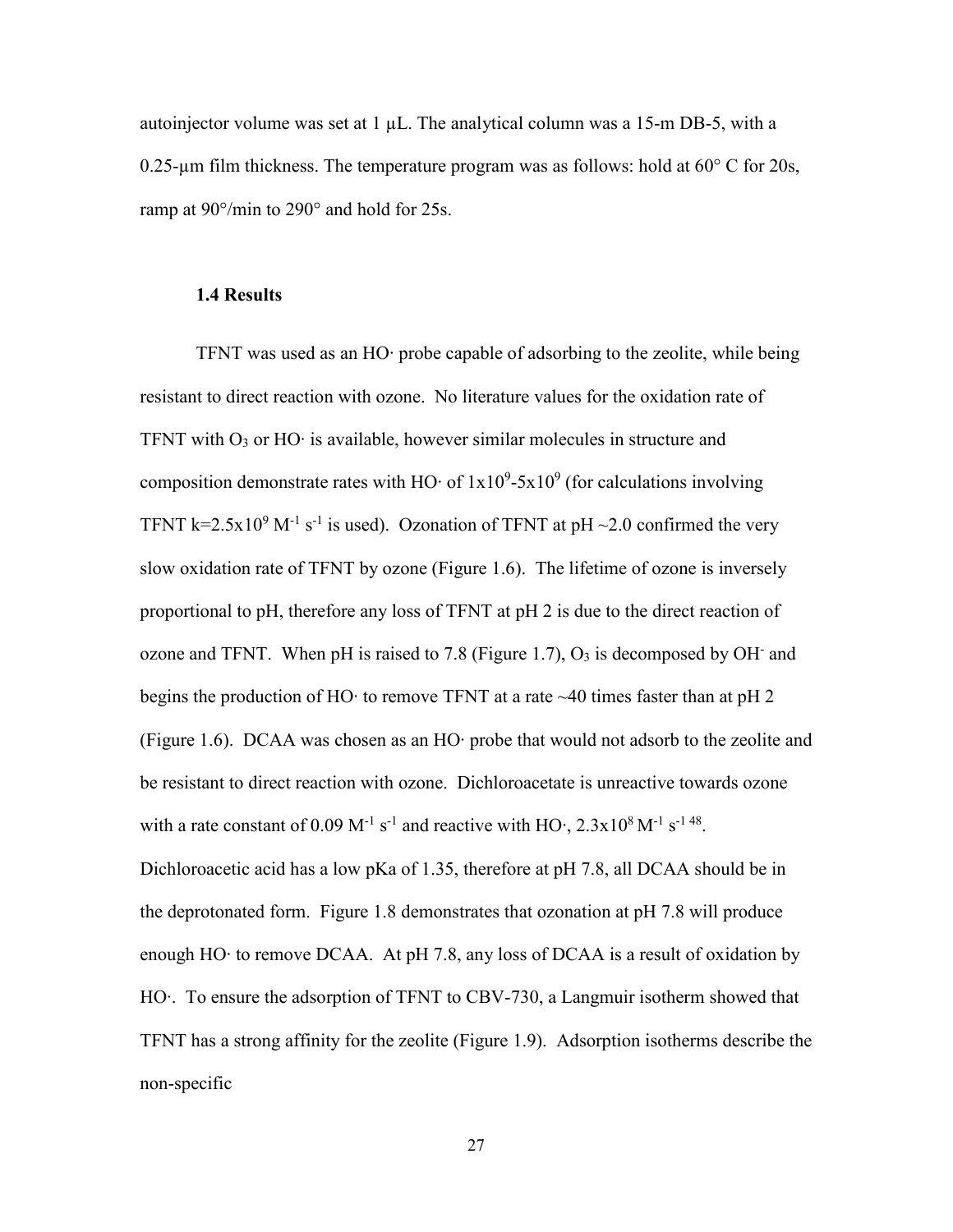

Figure 1.6 Ozonation of TFNT at pH 2.0 using H<sub>2</sub>SO<sub>4</sub> was first order over the course of the experiment.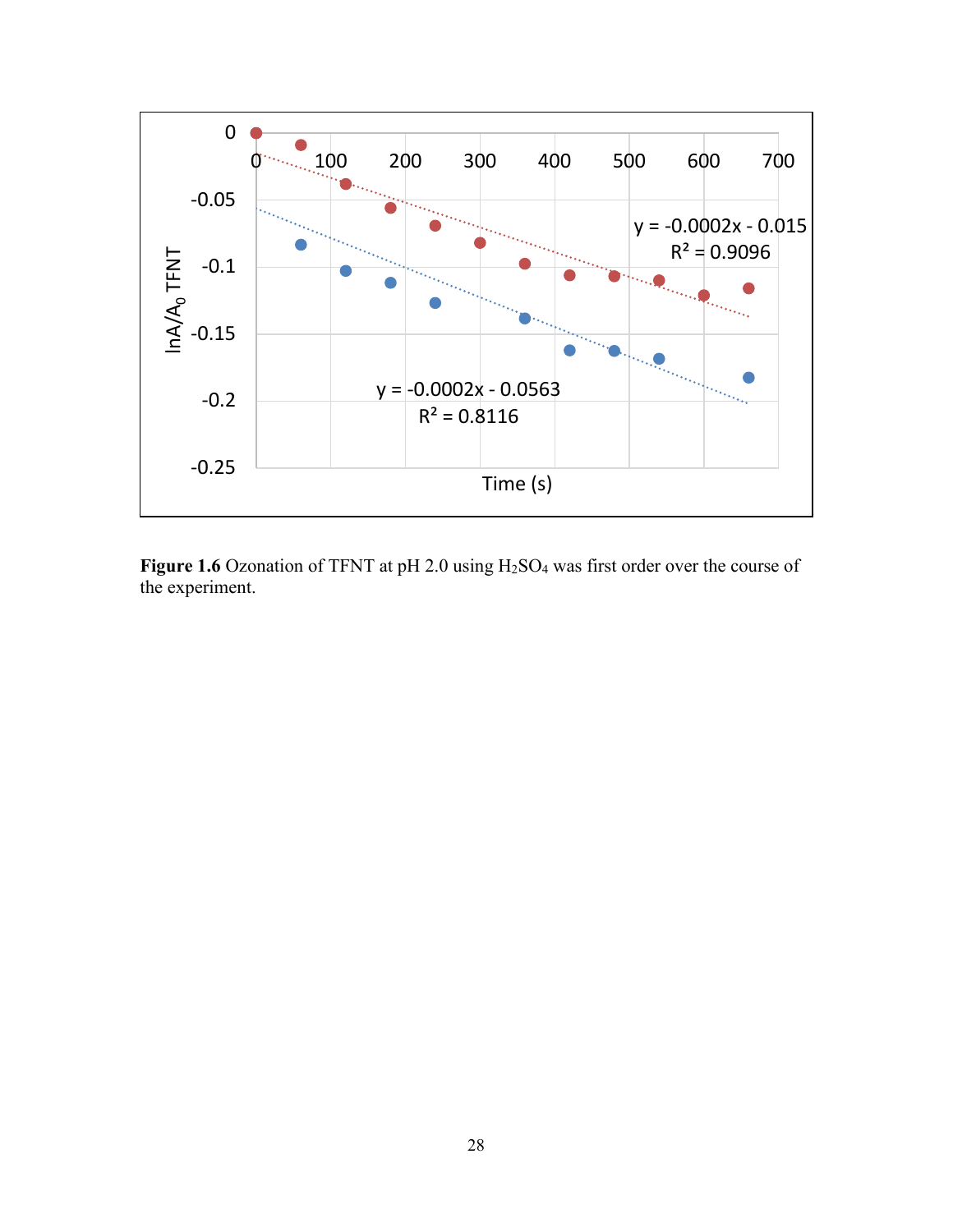

**Figure 1.7** Ozonation of TFNT at pH 7.8 with a 12.5 mM phosphate buffer was first order over the course of the experiment.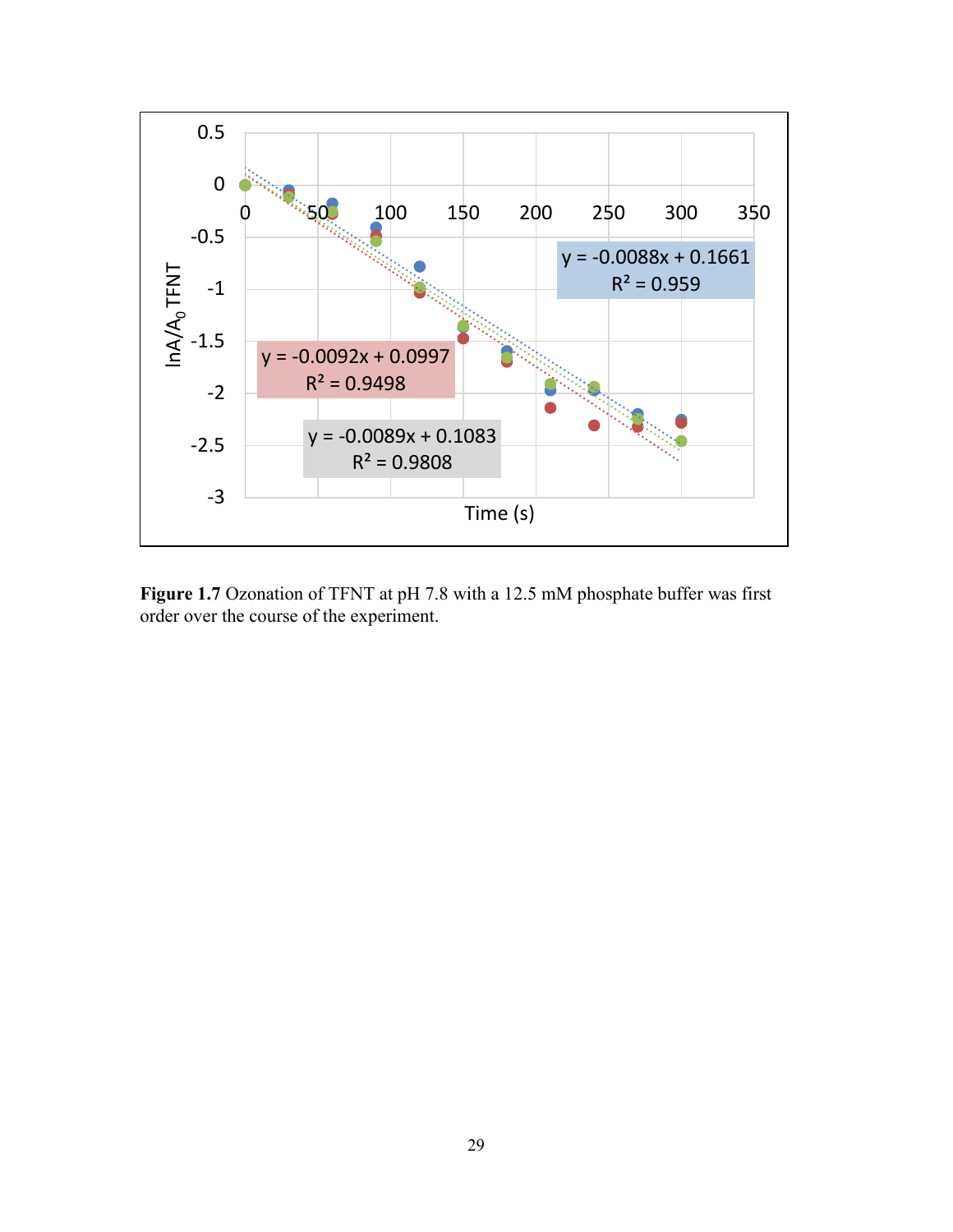

**Figure 1.8** Ozonation of DCAA at pH 7.8 with 7mM phosphate buffer was first order over the course of the experiment.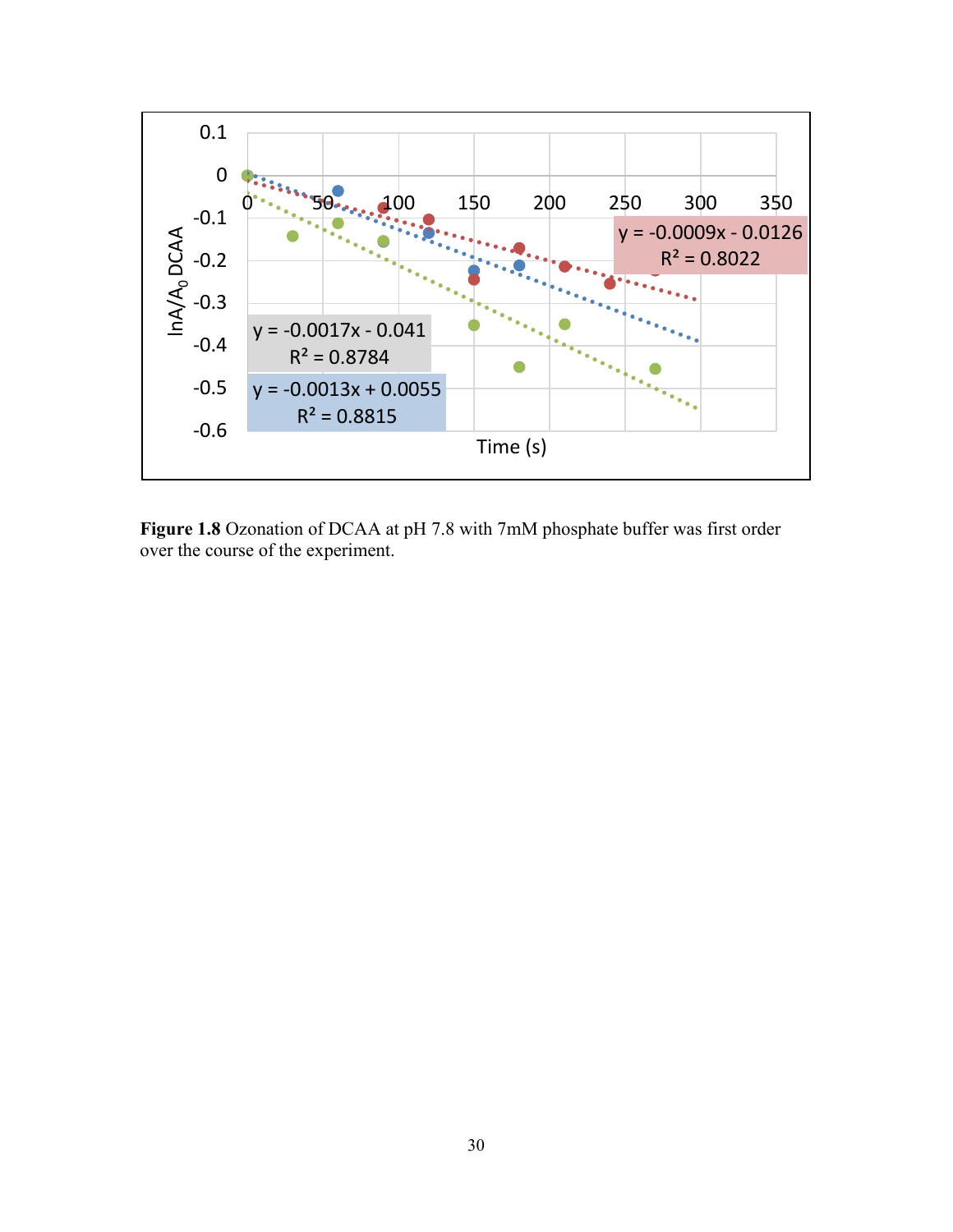

**Figure 1.9** Langmuir isotherm demonstrating the strong adsorption of TFNT to CBV-720 when given 24 hours to equilibrate.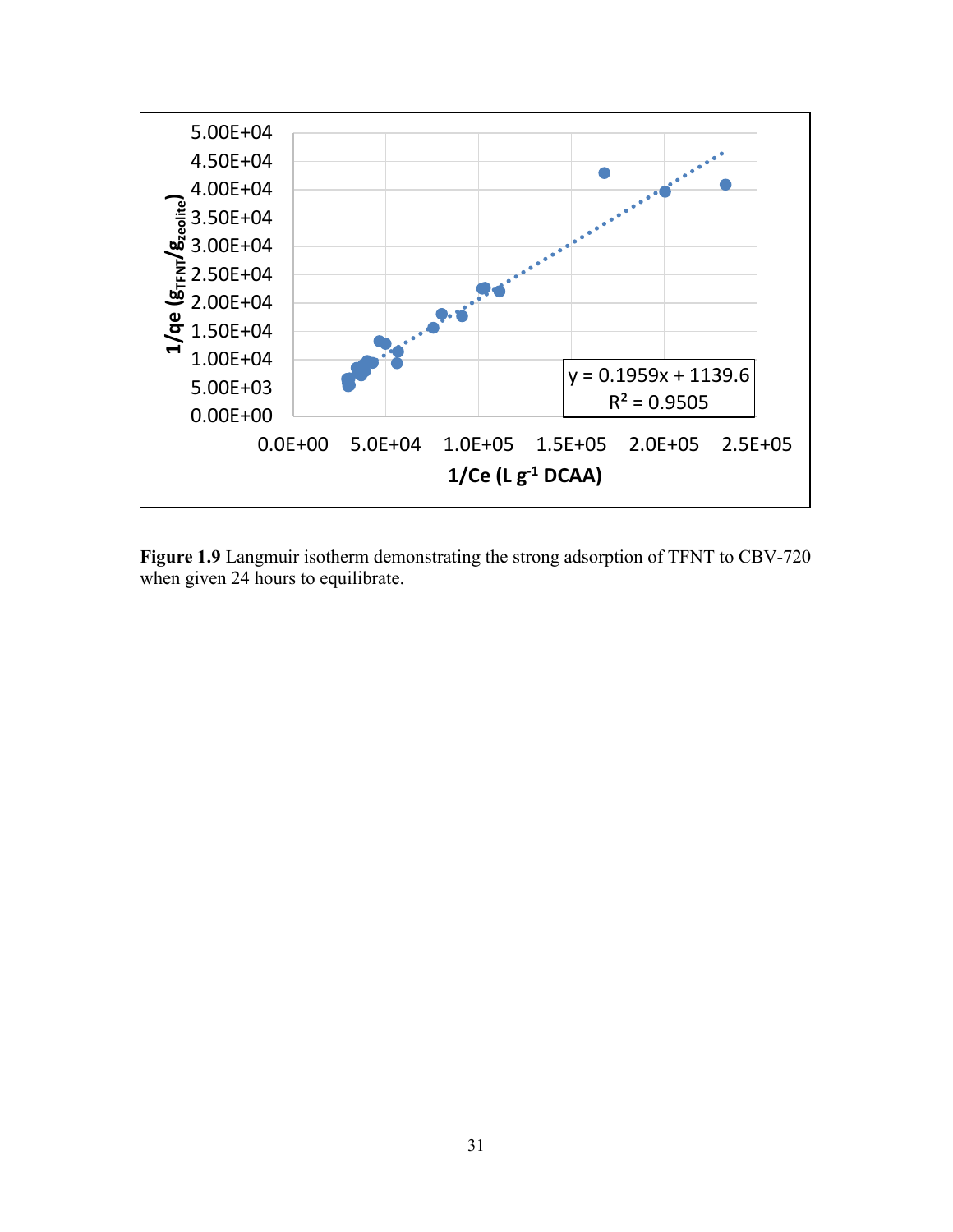binding of an adsorbate to a solid. The Langmuir isotherm assumes a uniform surface and is represented by the equation:

$$
q_e = \frac{QbC_e}{1 + bC_e} \tag{57}
$$

and can be linearized as:

$$
\frac{1}{q_e} = \frac{1}{Q} + \frac{1}{QbC_e} \tag{58}
$$

Q represents the maximum adsorbate that can be adsorbed onto the surface, and b is the isotherm constant. If b is large and the quantity Qb is much larger than one, the isotherm is considered favorable. Calculating the adsorptive capacity of the zeolite, along with the favorability of the zeolite adsorption of TFNT is done using the linear regression from figure 1.9. Taking the inverse of the slope results in 5.1 being Qb so the adsorption is considered slightly favorable. Calculating the amount of TFNT adsorbed from the inverse of the y-intercept yields  $8.775 \times 10^{-4}$  grams of TFNT per gram of zeolite. Adsorption experiments were performed using dichloroacetic acid which showed negligible amounts of adsorption of DCAA to the zeolite from 0-0.3 wt% (Figure 1.10). The adsorption of TFNT to the zeolite and non-adsorption of DCAA is explained by the presence of an electrical double layer formed on the surface of the zeolite (Figure 1.11). For a negatively charged surface there is a layer of positively charged particles surrounding the surface. After the first layer, there is a second layer of negatively charged particles attracted to the positively charged first layer. DCAA has a pKa of 1.35, therefore at a pH of 7.8, all DCAA is dissociated into the negatively charged dichloroacetate. This should prevent adsorption to the negatively charged zeolite.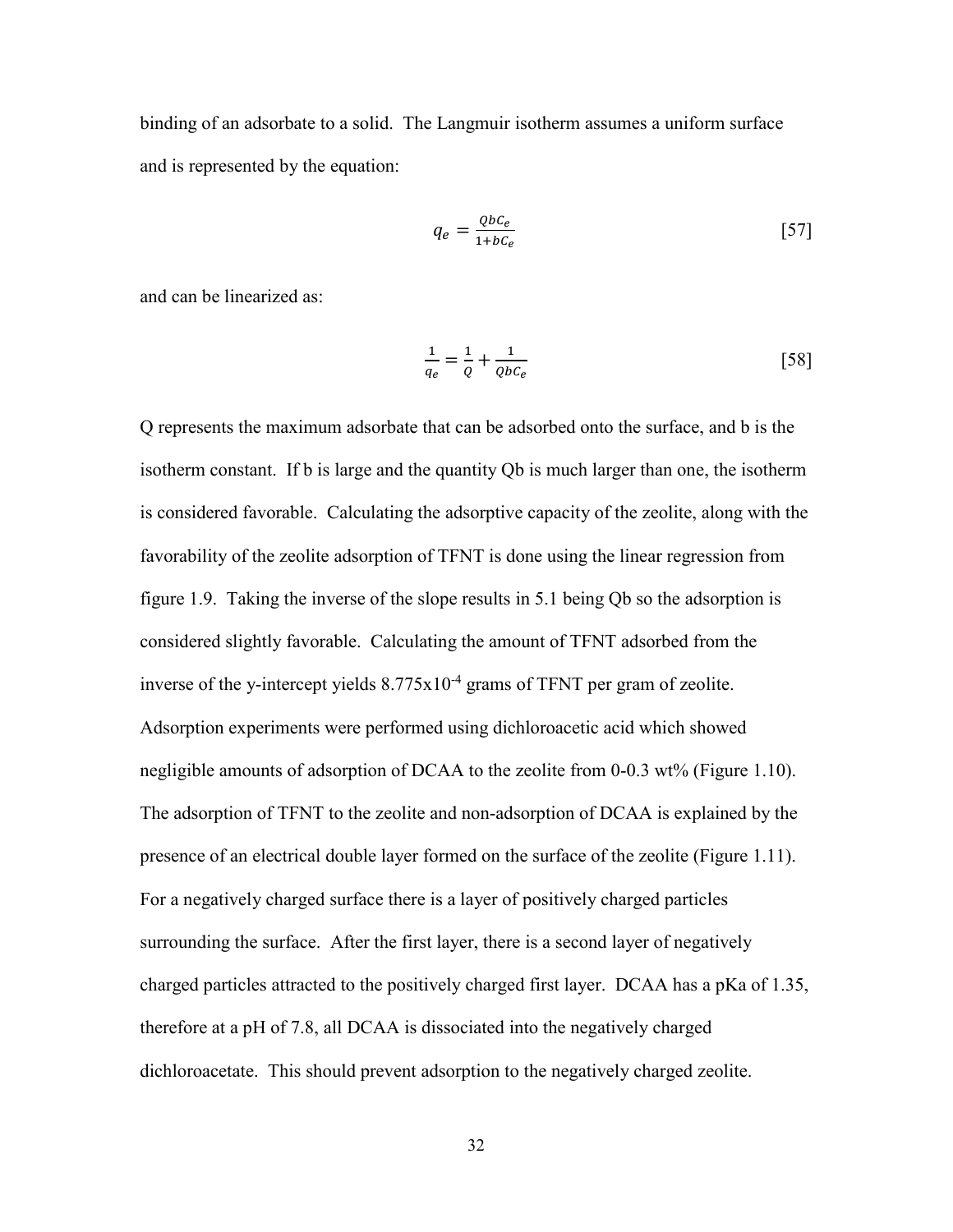Finally, to investigate the rate of adsorption of TFNT to the zeolite, one experiment showing the aqueous concentration of TFNT vs time demonstrated that the TFNT had reached an equilibrium with zeolite in less than one minute.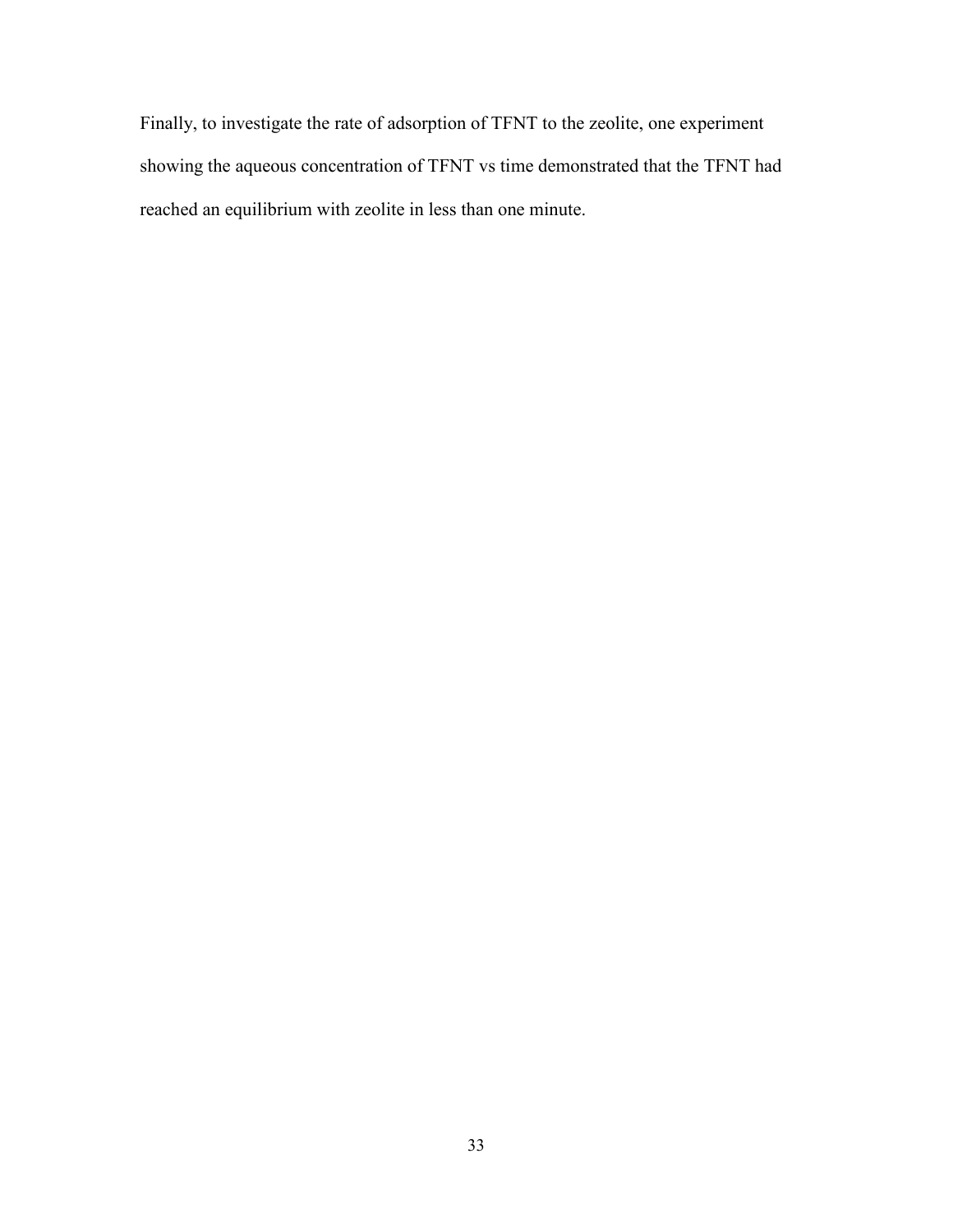

**Figure 1.10** Langmuir adsorption isotherm of DCAA to CBV-720 zeolite when given 24 hours to equilibrate. 0.3 wt% zeolite was the highest tested.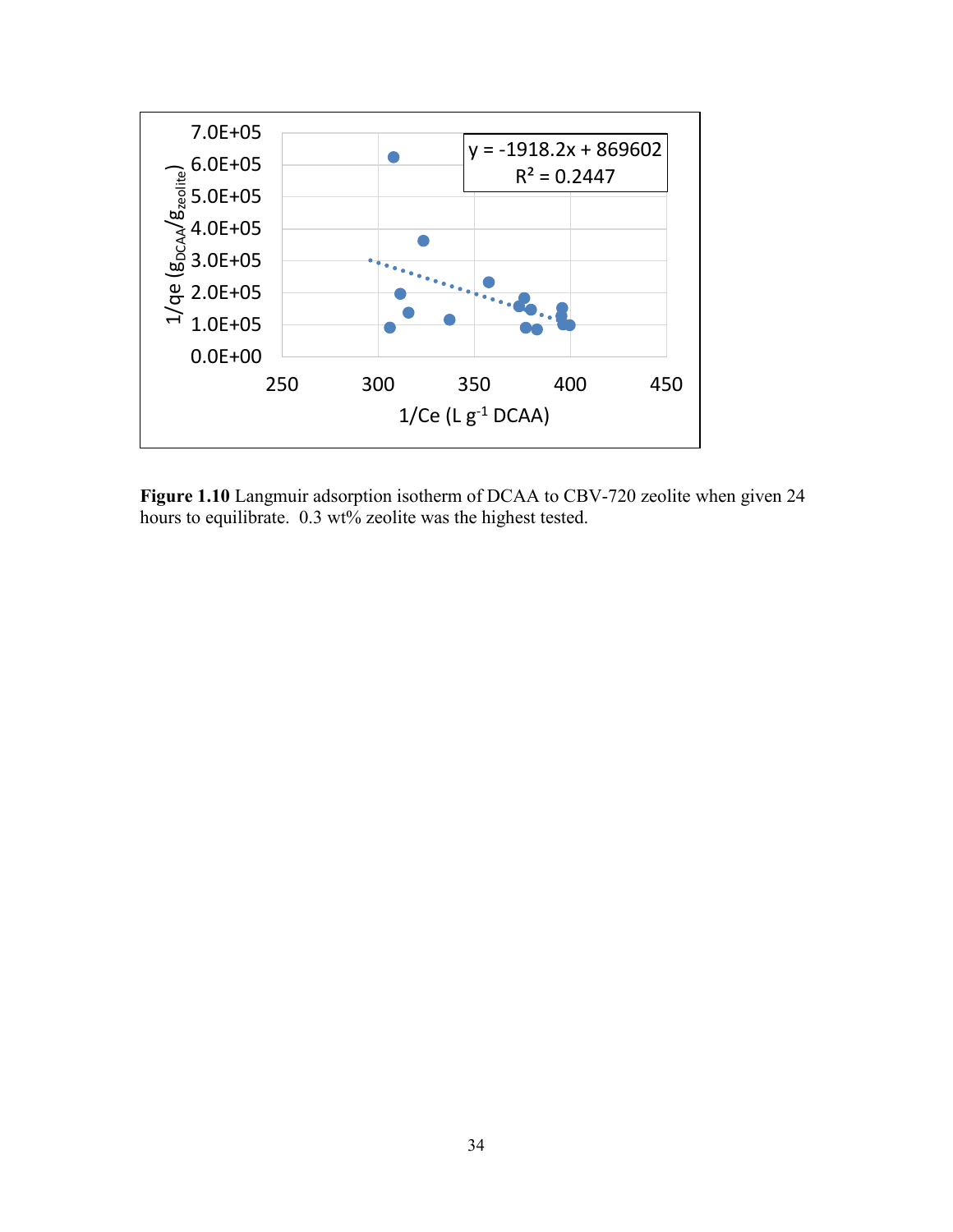

Figure 1.11 An electrical double layer formed on the surface of a negatively charged particle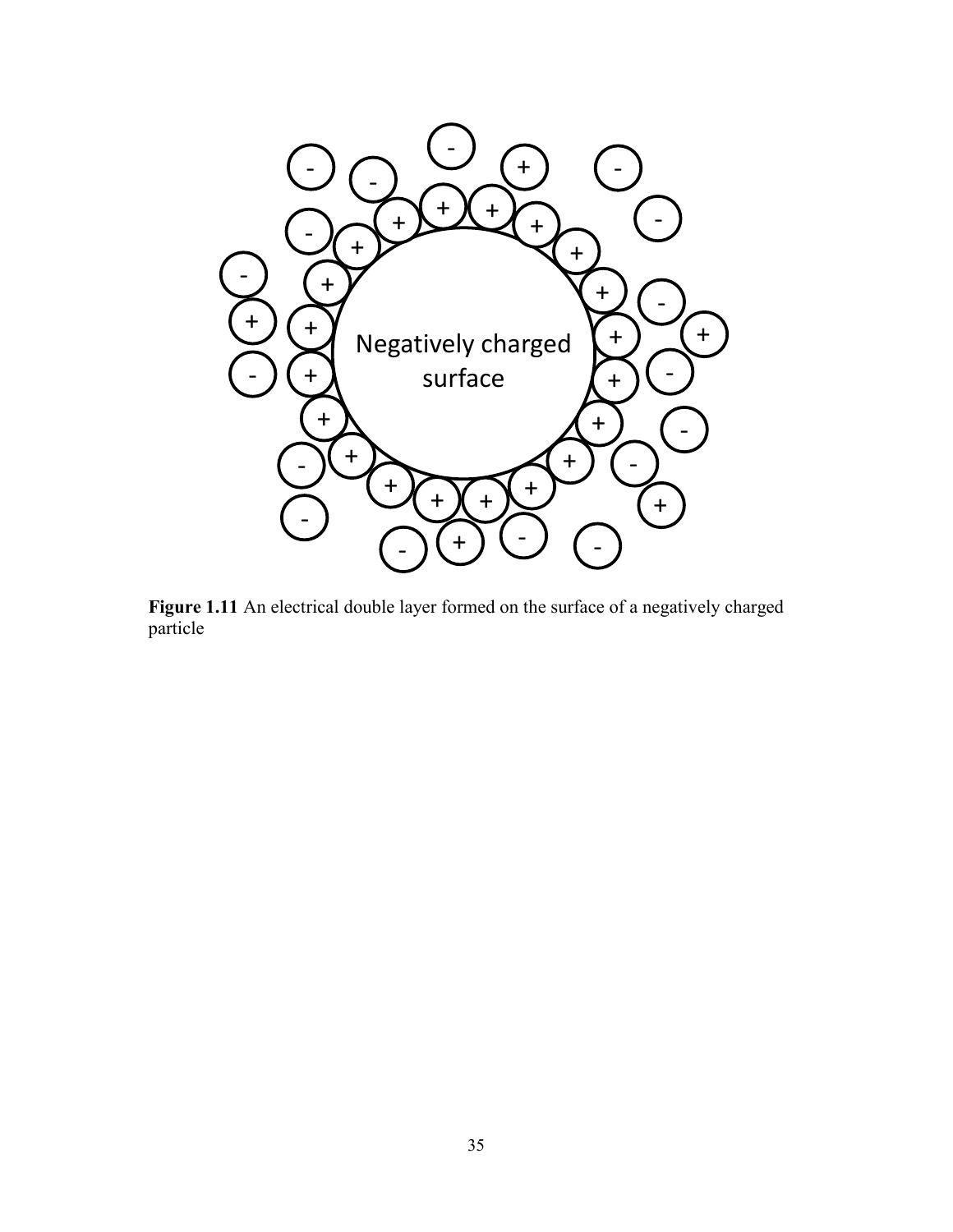#### **Zeolite Loading**

In the heterogeneous ozonation literature, there is a wide range of concentrations of heterogeneous suspensions used. Investigating different loadings of CBV-720 was essential to understanding if a "sweet spot" existed where the zeolite would act like a promotor of oxidation or if the zeolite consistently suppressed the oxidation rates. The effect on oxidation of TFNT and DCAA over a range of 0-0.2 wt% was studied. Figure 1.12 shows that with increasing amounts of zeolite, oxidation rate of TFNT was significantly lower than when zero zeolite was present, with the exception of  $0.05 \text{ wt\%}$ which was not different at the 95% level of confidence. This agrees with early experiments that used a continuous ozonation reactor where several loadings of zeolite where tested and the fastest oxidation rates were observed in the presence of 0.05 wt% and 0.1 wt%. 0.05 wt% was the chosen zeolite loading used in all experiments using dosed ozonation and from the adsorption experiments. With this concentration of zeolite,  $\sim$ 75% of TFNT added to each reactor is expected to be adsorbed to the zeolite. Looking at the oxidation of DCAA on in figure 1.13, there is no significant difference in the oxidation rate up to 0.2 wt%. This supports the idea that the solution phase chemistry is unaffected by the zeolite, and the chemistry taking place on the surface of the zeolite is being suppressed. Further supporting this idea, figure 1.14 demonstrates the degradation of  $O_3$  over different concentrations of zeolite. There is no significant difference in the loss of  $O_3$  with increasing amounts of zeolite up to 0.2 wt%.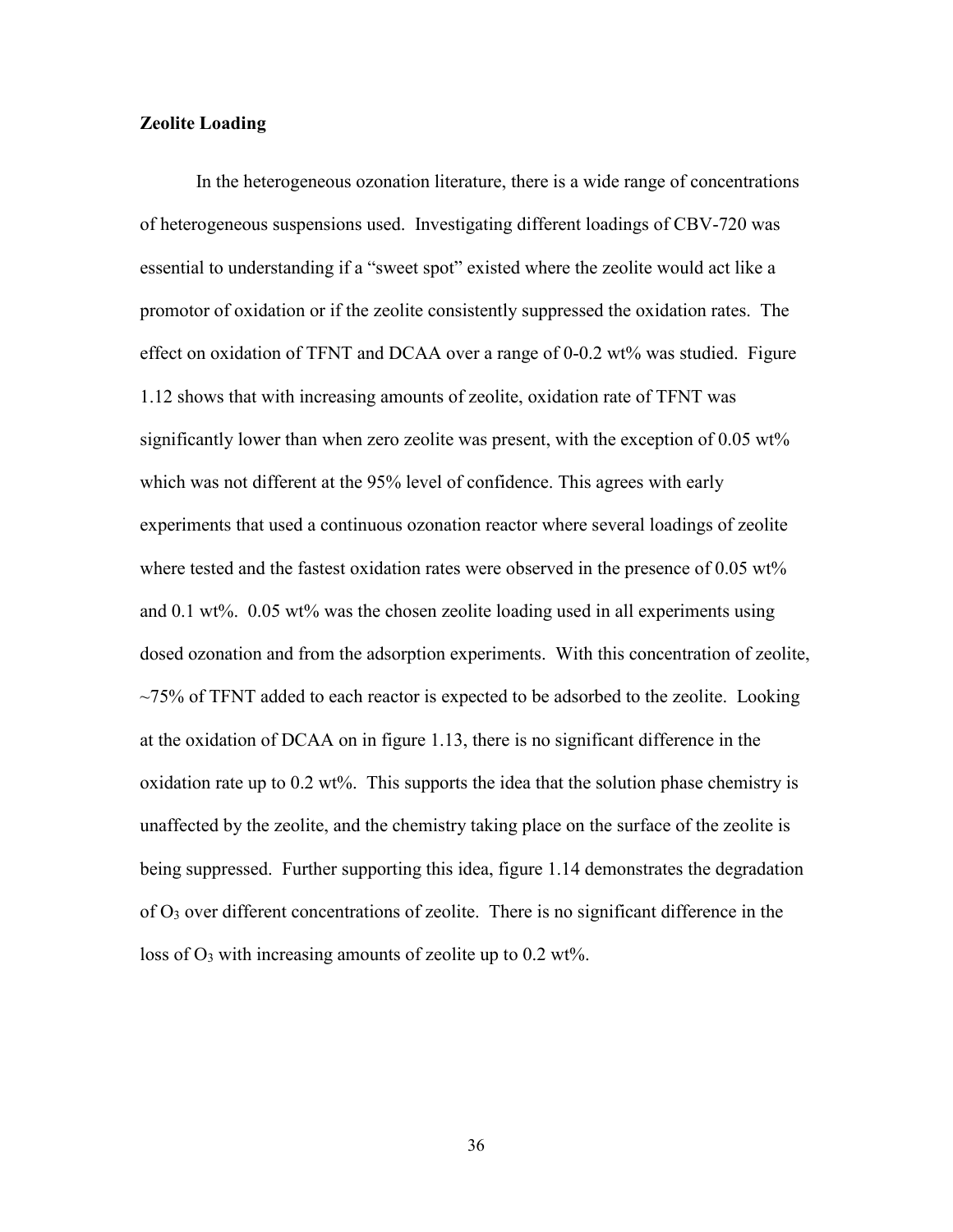

**Figure 1.12** The effect of different concentrations of CBV-720 on the oxidation rate of TFNT.  $(n=3)$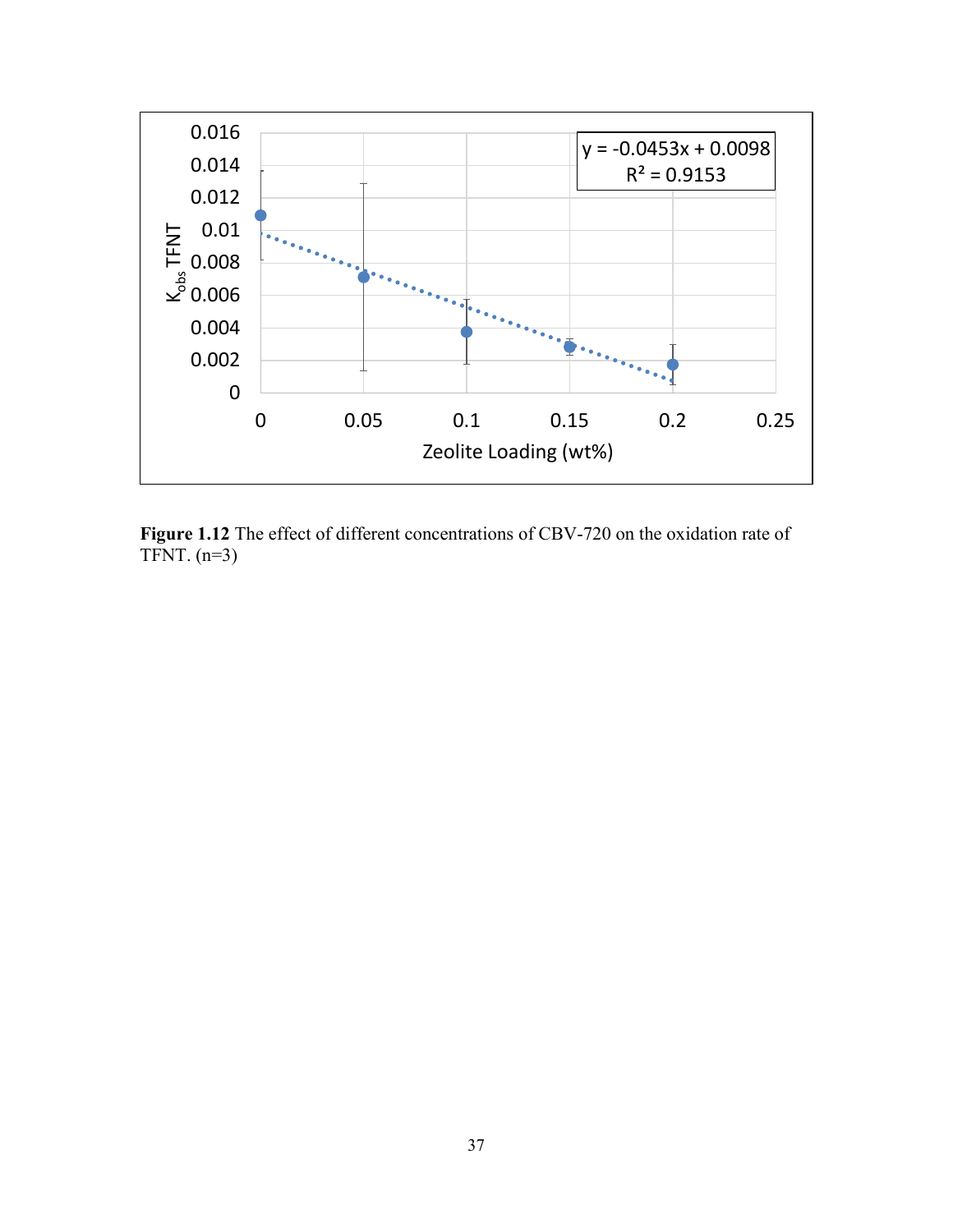

**Figure 1.13** The effect of different concentrations of CBV-720 on the oxidation rate of DCAA.  $(n=3)$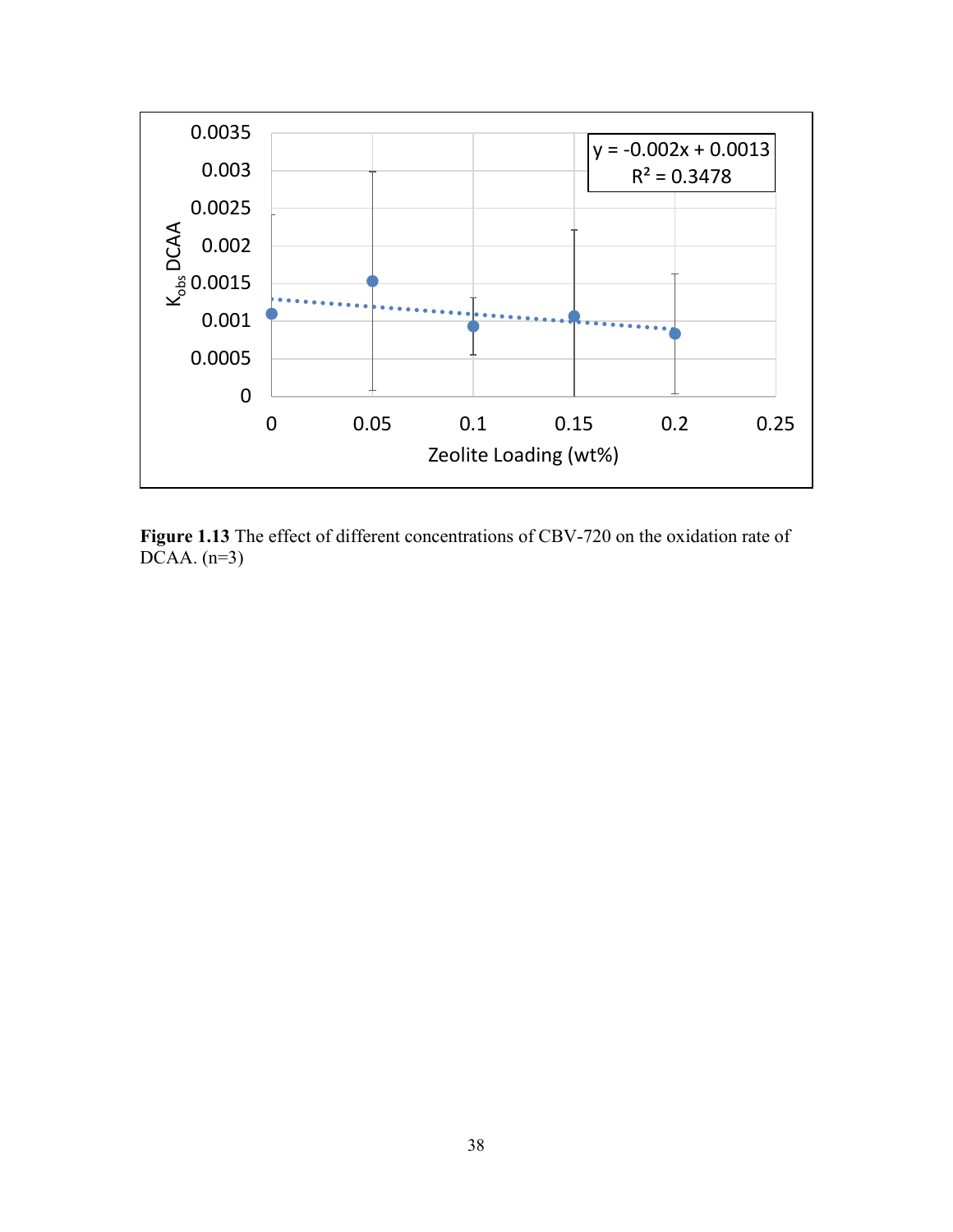

**Figure 1.14** The effect of different concentrations of CBV-720 on the degradation rate of ozone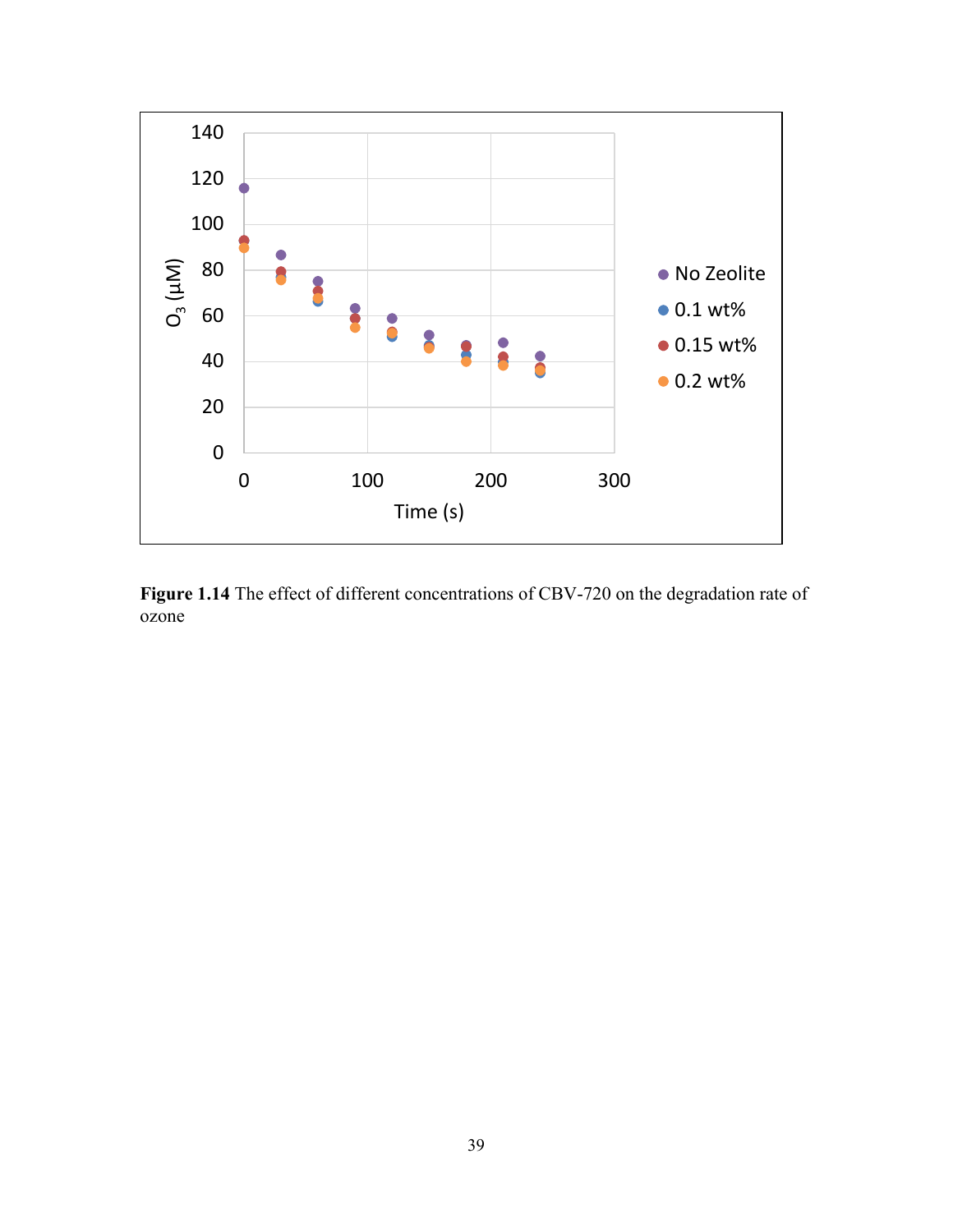After choosing the 'best' zeolite loading, the effect of a zeolite suspension on ozonation could be investigated. As demonstrated in Figure 1.15, the addition of 0.05 wt% CBV-720 zeolite decreases the oxidation rate of TFNT by  $\sim$ 75%. Later experiments examined the effect of the zeolite on the oxidation of both TFNT and DCAA. Figure 1.16 demonstrates the effect of CBV-720 on the oxidation of TFNT in the presence of DCAA. This results in a decreased oxidation rate of  $\sim$ 50%. The effect of the zeolite on the oxidation of DCAA in the presence of TFNT (Figure 1.16) resulted in an oxidation rate not statistically significant at the 95% confidence interval. We can calculate the ratio of the rate constants and compare it to the observed oxidation rates to help quantify the effect of the zeolite. Assuming equal initial concentrations of DCAA and TFNT, the ratio of the respective rate constants with HO∙ should be approximately equal to the observed oxidation rates as shown in equation 19:

$$
\frac{k_{HO}/TFNT}{k_{HO}/DCAA} = \frac{k_{obs,TFNT}}{k_{obs,DCAA}} \tag{59}
$$

The ratio of the rate constants of TFNT and DCAA is  $10.87 (2.5 \times 10^9 / 2.3 \times 10^8 = 10.87)$ . Using figures 1.16 and 1.17, the ratio of the oxidation rates with no zeolite comes to 10.9 (0.0109/0.001=10.9). This indicates that HO∙ is being scavenged by the species is solution as would be expected from theoretical calculations when no zeolite is present. Using the same figures, but using the ratios of the oxidation rates in the presence of 0.05 wt% zeolite, a smaller 4.8 is calculated (0.0072/0.0015=4.8). This shows that HO∙ is not being scavenged in a way that can be predicted by competitive kinetics.

The difference in the oxidation rate of TFNT and DCAA points to an effect on the surface of the zeolite that inhibits the oxidation of TFNT. No change in the oxidation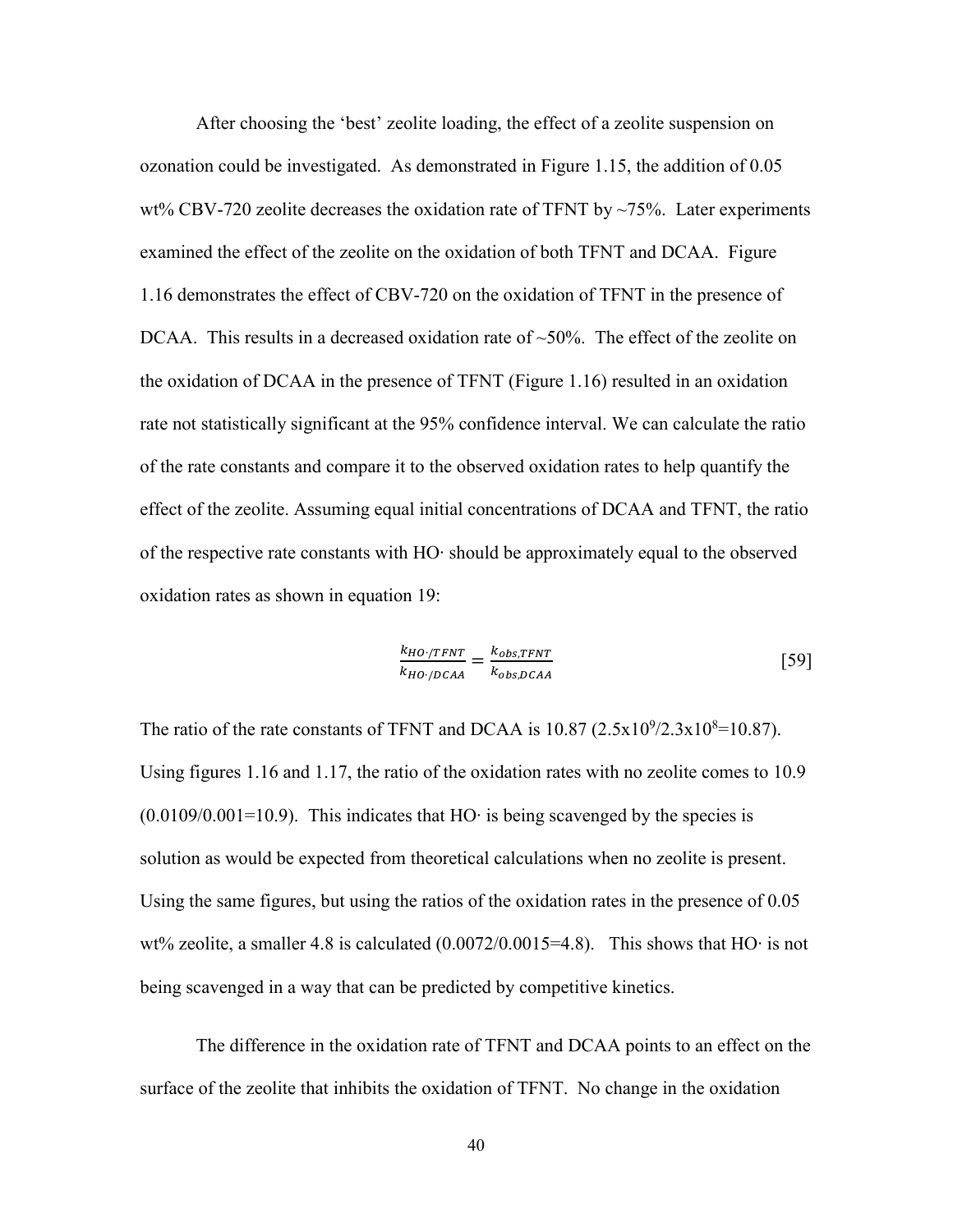

**Figure 1.15** The effect of 0.05 wt% CBV-720 zeolite on the ozonation of TFNT. A first order relationship resulted with and without zeolite present. (n=3)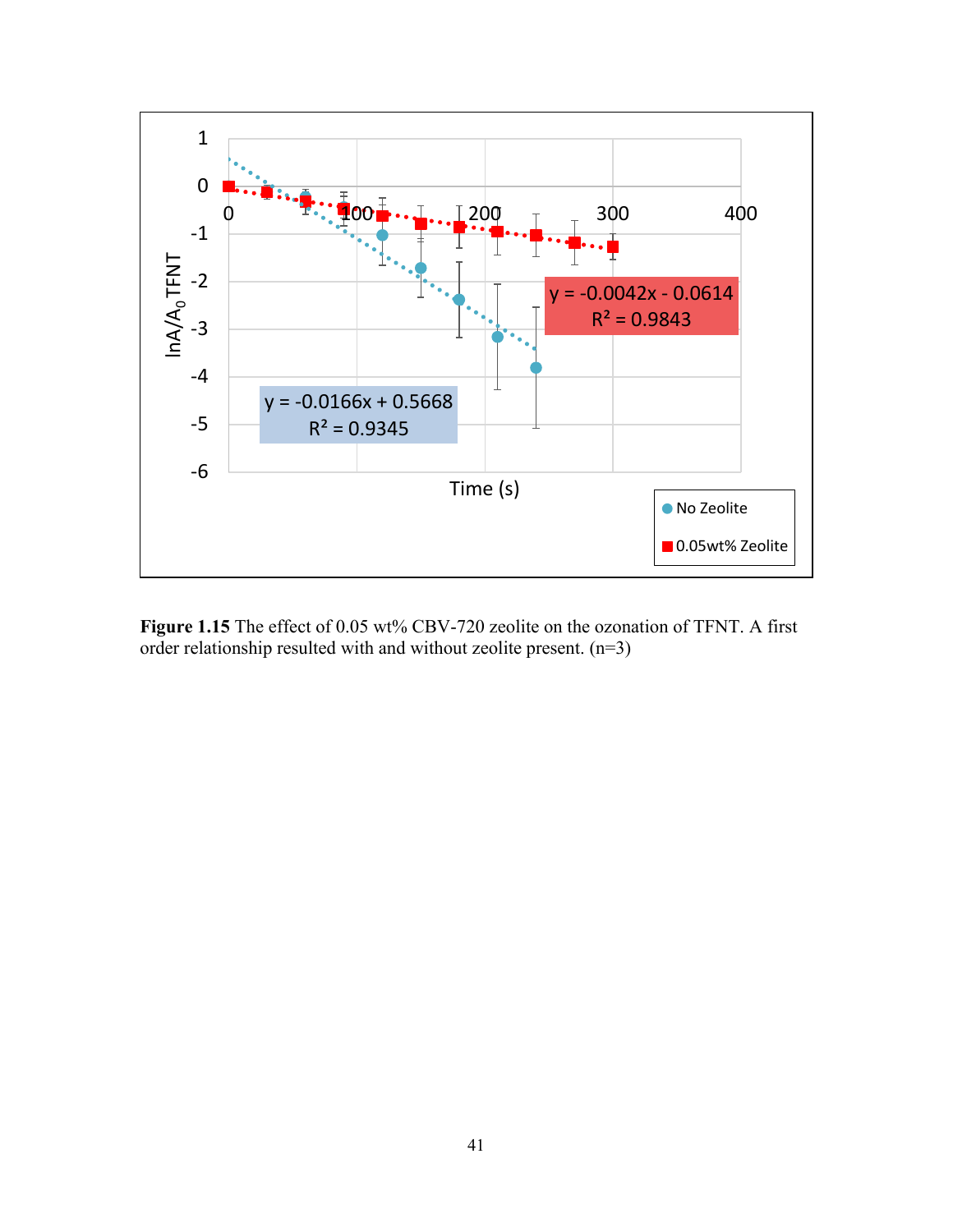

**Figure 1.16** The effect of 0.05 wt% CBV-720 zeolite on the ozonation of DCAA in the presence of TFNT resulted in first order relationships. (n=3)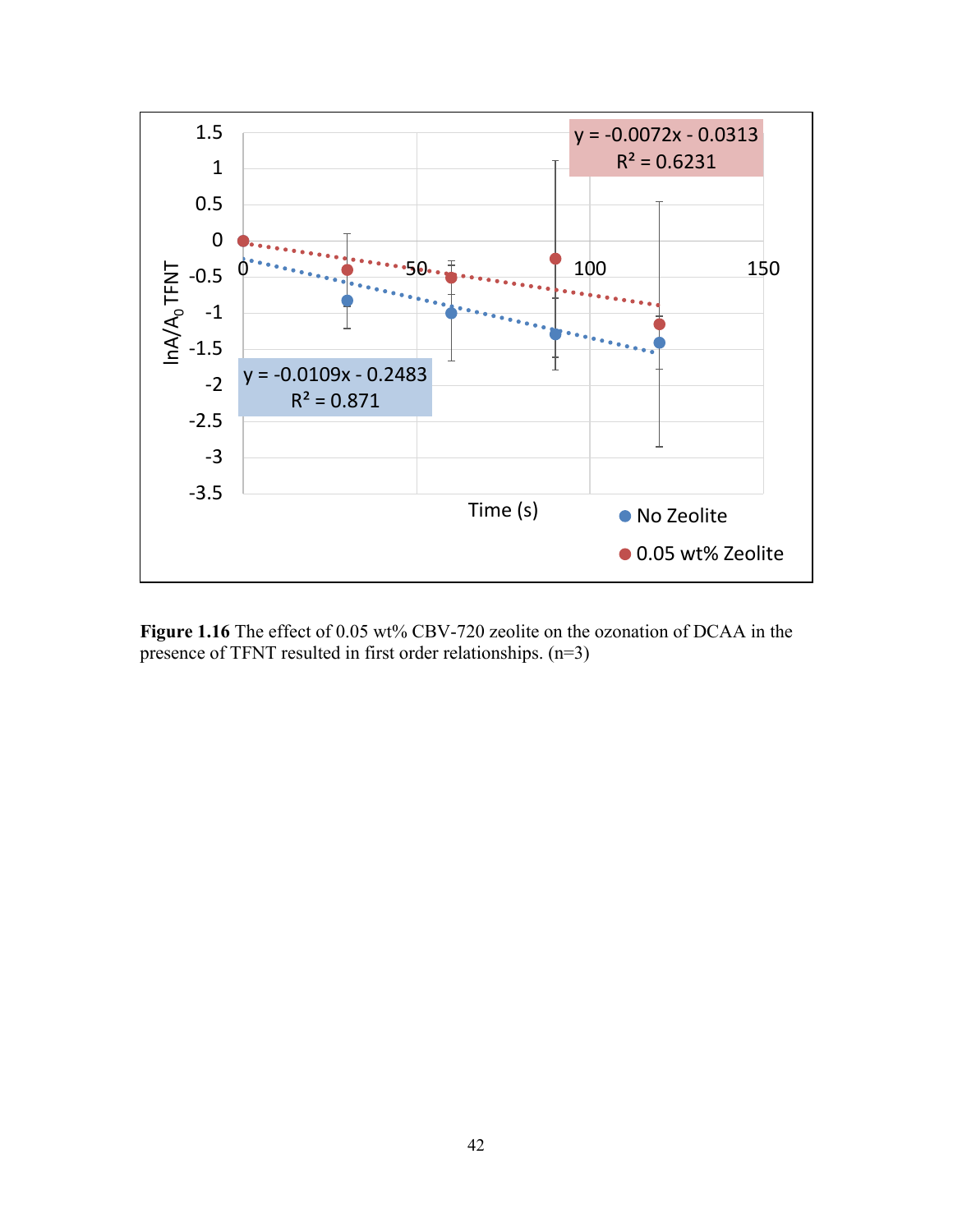

Figure 1.17 Effect of 0.05 wt% CBV-720 zeolite on the ozonation of DCAA in the presence of TFNT resulted in first order relationships. (n=3)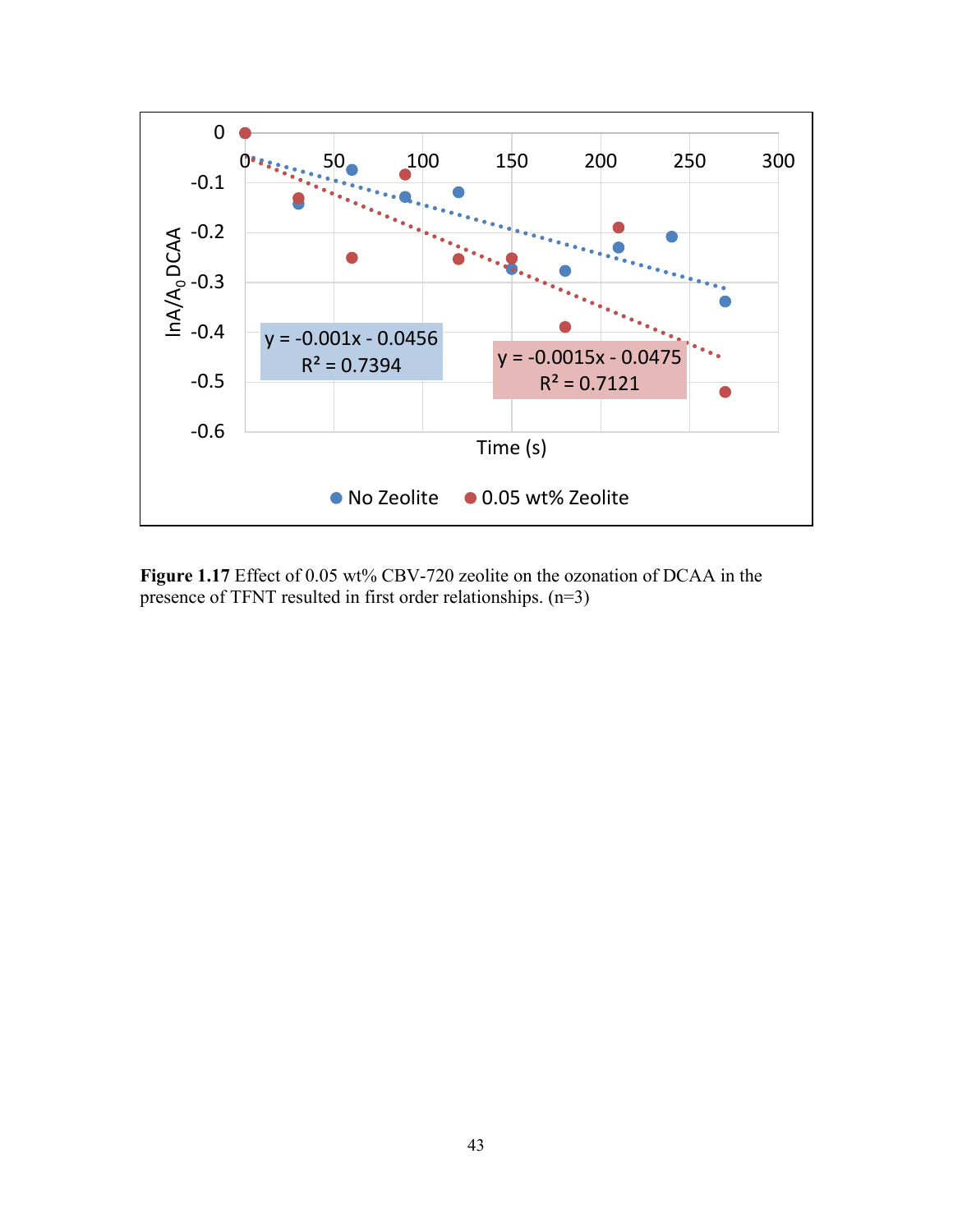rate of DCAA was observed and it is believed that the zeolite is protecting the TFNT by not allowing HO∙ to reach TFNT before reacting with other scavengers in solution. Probing the system with one analyte on the surface of the zeolite and another in solution helped gain insight into the fate of HO⋅ through the use of competitive kinetics.

#### **H2O2 promoted oxidation**

Hydrogen peroxide promotes the degradation of  $O_3$  through the reaction with  $HO<sub>2</sub>$  (equation 47) and increases the HO⋅ss concentration in solution. Due to the first pKa of  $H_2O_2$  being 11.6, only 0.02% is present as  $HO_2^-$  at a pH of 7.8. Despite the low concentration of  $HO_2$ <sup>-</sup> the addition of  $H_2O_2$  is very effective at degrading ozone. Several experiments were performed in the presence and absence of zeolite with varying amounts of  $H_2O_2$  to investigate the ability of  $H_2O_2$  to accelerate the oxidation of probe molecules enough to overcome the suppression by the zeolite. When  $1 \mu M H_2O_2$  is present, the rate of oxidation of TFNT is greatest when no zeolite is present and decreases with an increasing zeolite loading up to 0.2 wt% (Figure 1.18). DCAA is unaffected by the addition of  $H_2O_2$  with increasing zeolite loadings. Substituting the proper terms into equation 45 to calculate HO∙ss yields equation 60. From the initial ozone concentration of 150 μM, ~5.07x10<sup>-13</sup> M HO⋅ should be expected.

$$
[HO \cdot]_{ss} = \frac{2k_1[OH^-] + k_2[HO_2^-]}{k_{HO'/O_3}[O_3] + k_{HO'/TFNT}[TFNT]}\tag{60}
$$

With the addition of 1 uM  $H_2O_2$ , there would be an order of magnitude increase in the HO⋅ concentration, 6.81x10<sup>-12</sup> M, and it had no effect on the DCAA oxidation. Figure 1.19 shows the comparison between the oxidation rates of TFNT and DCAA when  $H_2O_2$ is present at 1  $\mu$ M and when there is no H<sub>2</sub>O<sub>2</sub> in the system. The addition of H<sub>2</sub>O<sub>2</sub>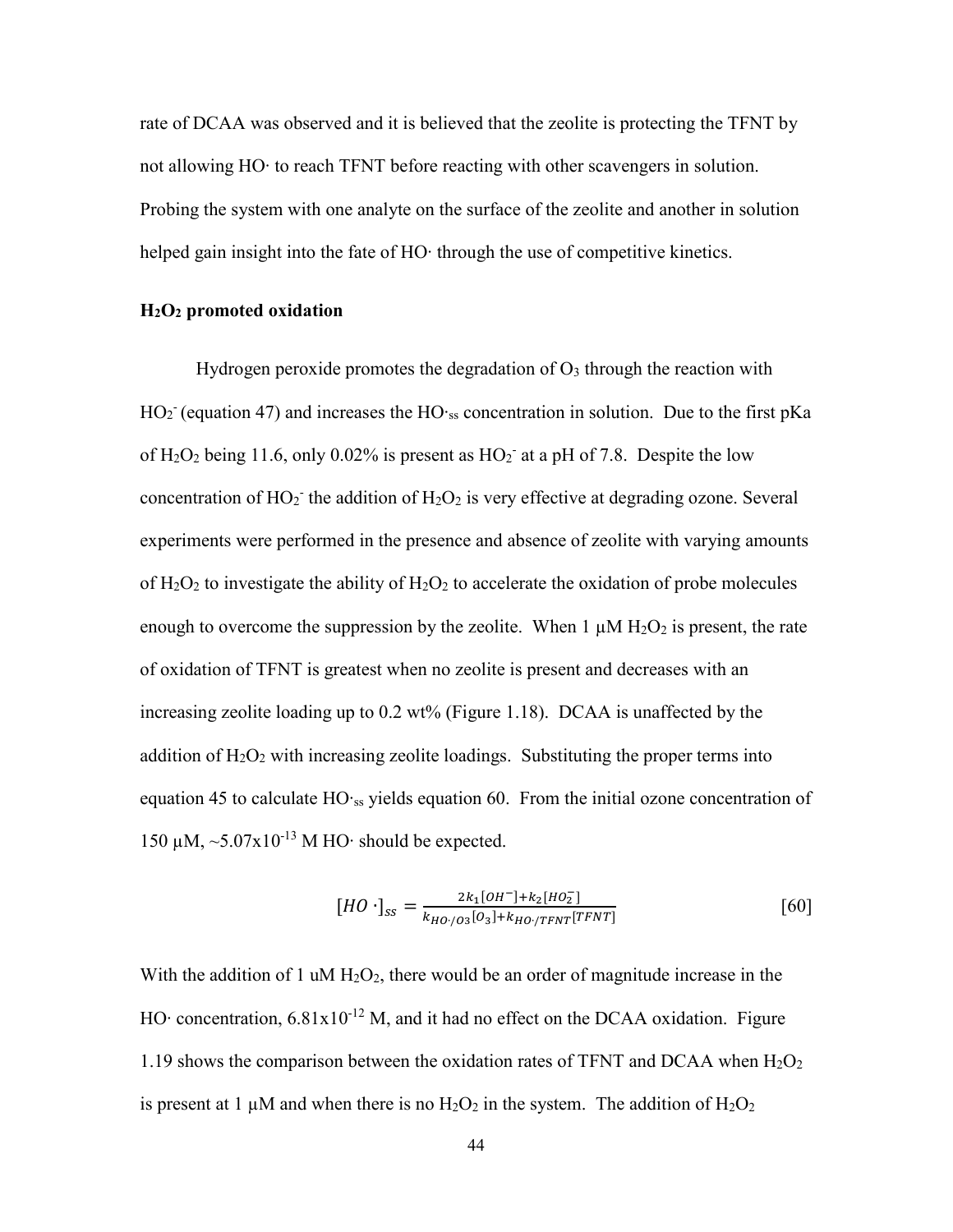

**Figure 1.18** The effect of different concentrations of CBV-720 on the oxidation rate of TFNT and DCAA in the presence of  $1\mu$ M H<sub>2</sub>O<sub>2</sub>. (n=3)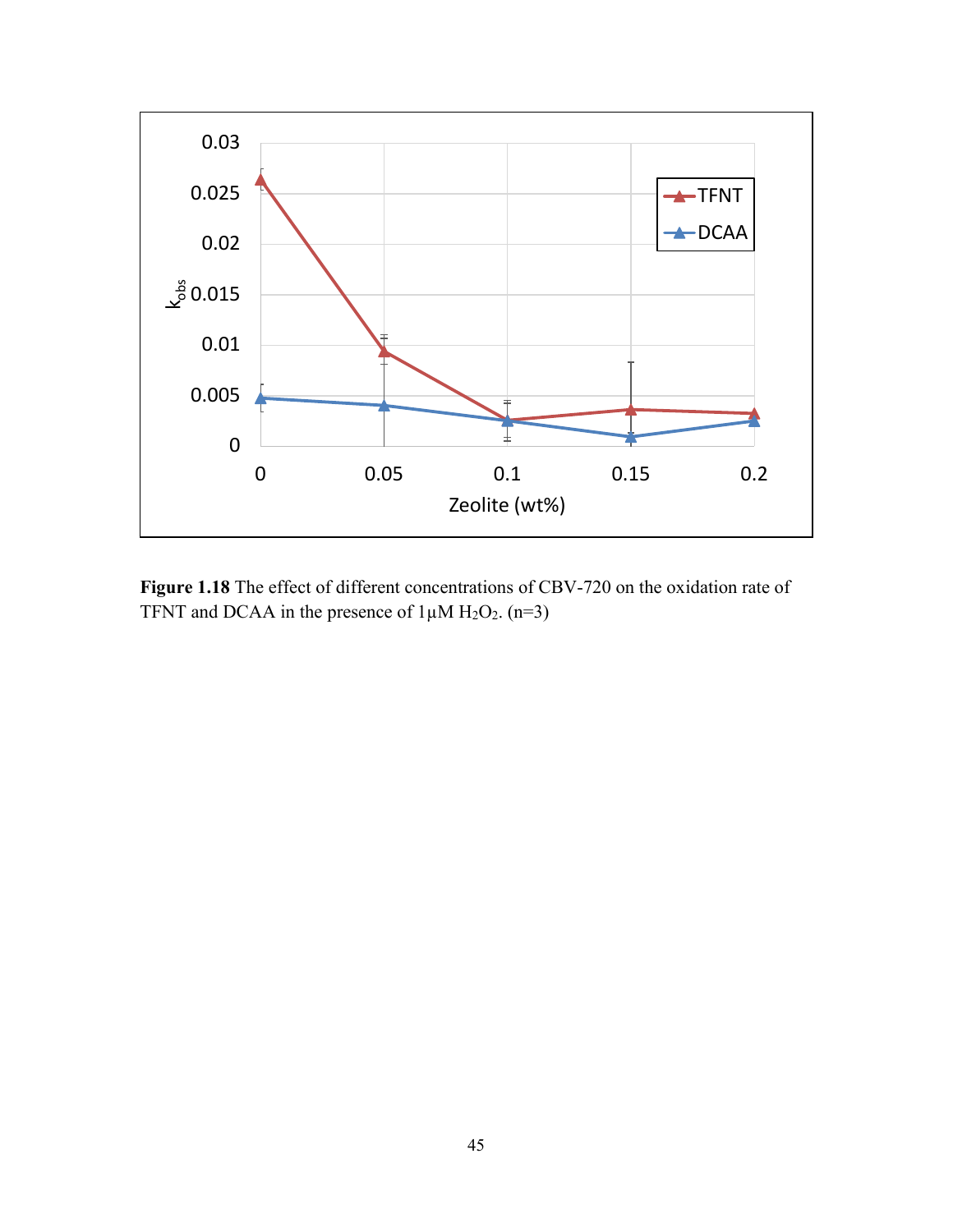

Figure 1.19 The comparison of the effect of H<sub>2</sub>O<sub>2</sub> on the oxidation rates of TFNT and DCAA as the loading of zeolite increases.  $(n=3)$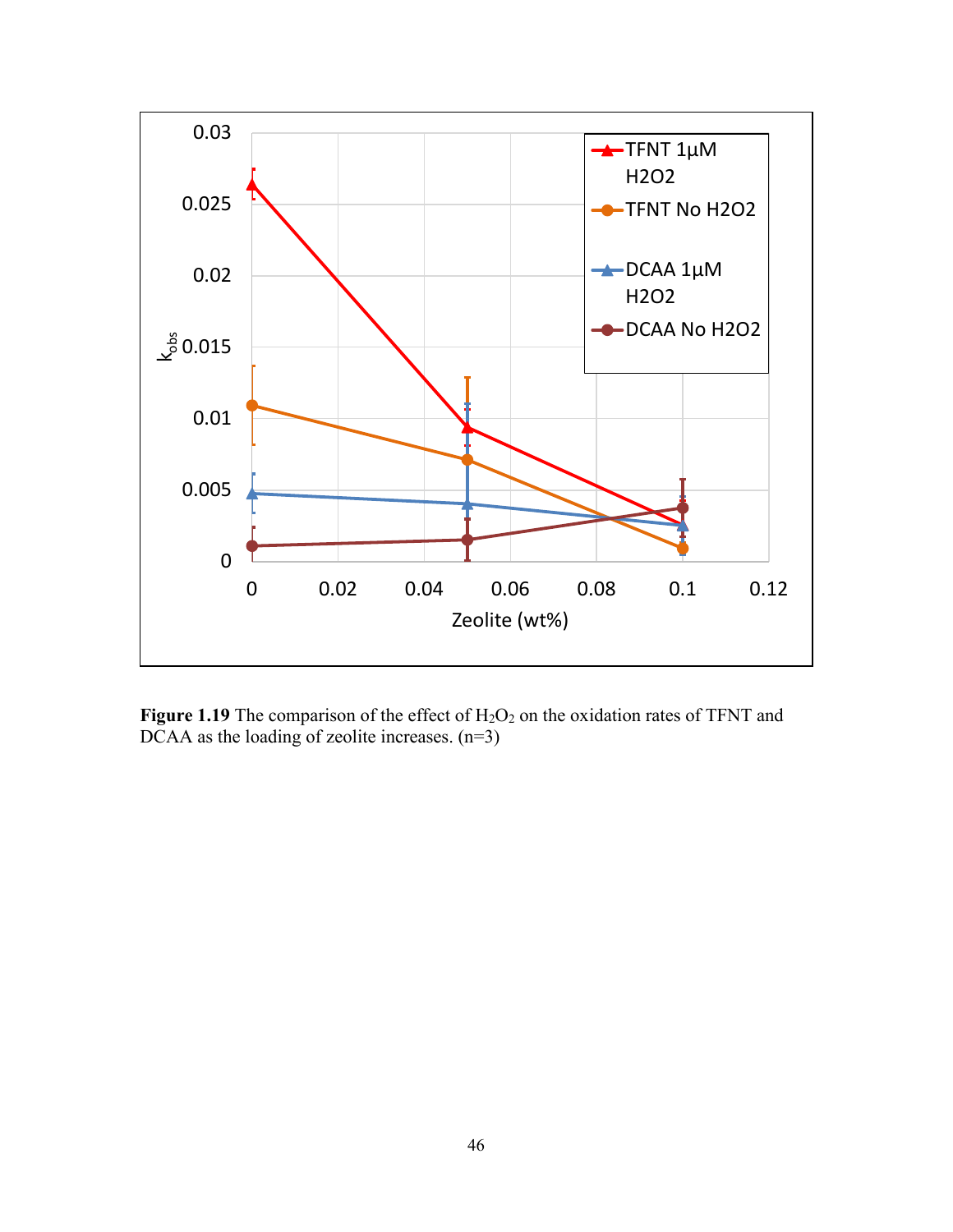increases oxidation rates but it is not enough to overcome the reduction in oxidation rate by the zeolite.

#### **Bicarbonate HO∙ Scavenging**

Due to the ability of carbonate and bicarbonate to severely reduce the efficiency of AOPs; how zeolites performed in the presence of multiple HO∙ scavengers were of great interest. If the zeolite is able to facilitate the direct reaction of TFNT and  $O_3$  on the surface of the zeolite and/or allow a greater chance of any HO∙ generated on or near the surface of the zeolite to react with TFNT instead of being scavenged by  $HCO_3^-$  and  $CO<sub>3</sub><sup>2</sup>$ ; it could potentially greatly increase the effectiveness of AOPs in the presence of carbonate HO∙ scavengers. Figure 1.20 shows that the addition of bicarbonate significantly reduces the oxidation rate of TFNT when 1 mM bicarbonate is present. The zeolite contributes to an almost 90% reduction in oxidation rate under the same conditions. The presence of zeolite has little effect when 3 mM bicarbonate is added, as seen by the convergence of the rates. This is due to only 2.93% of HO∙ scavenged by TFNT when there is 3 mM bicarbonate alone with no zeolite (Table 1.2). When both zeolite and 3 mM bicarbonate are present, the HO∙ scavenged by TFNT drops to 0.75%, leaving little HO∙ to react with TFNT. While the presence of zeolite does not directly affect the HO∙ scavenging calculation, it does change the aqueous concentration of TFNT. To account for this decrease, the term for the concentration of TFNT is decreased by 75% in the calculation.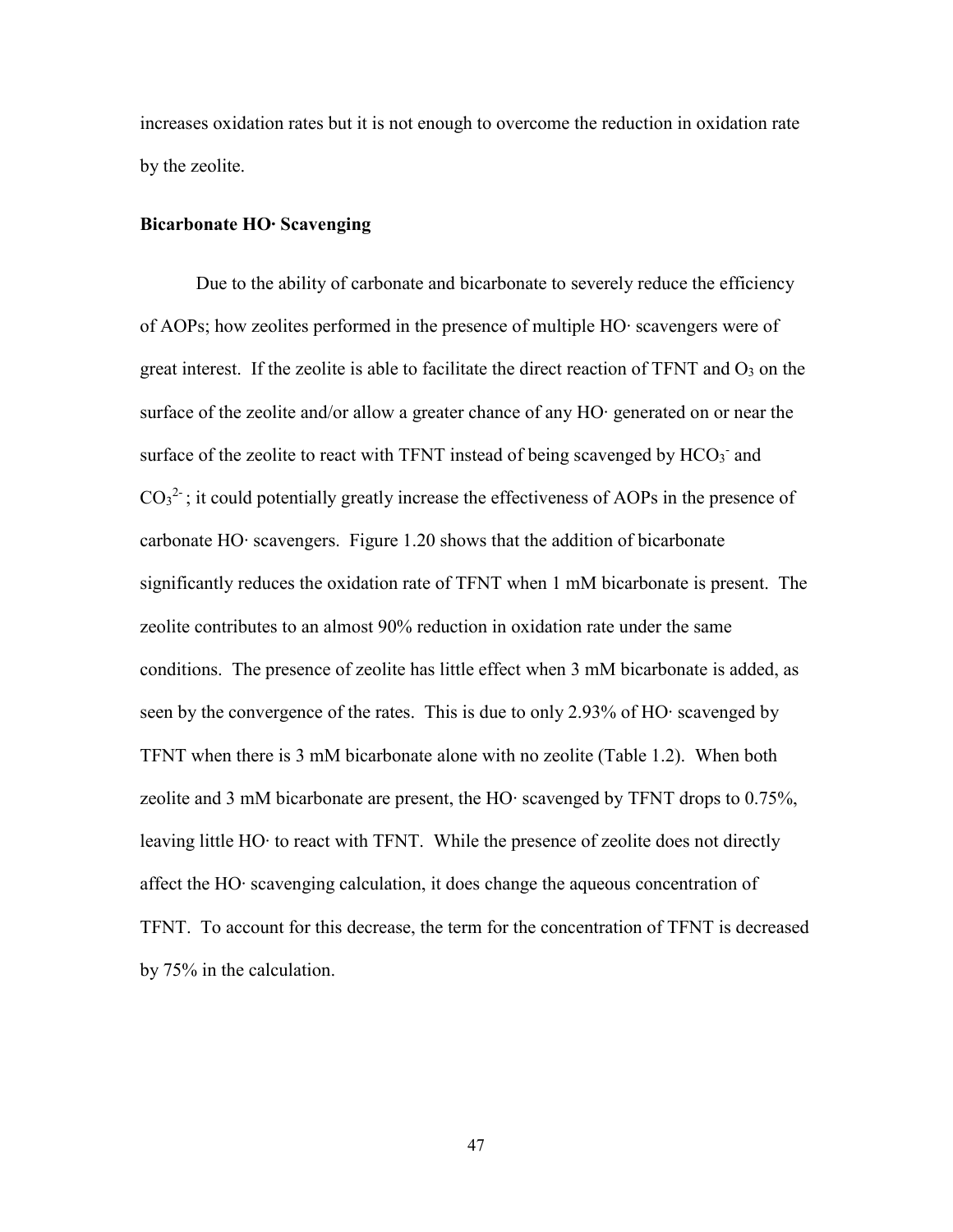

**Figure 1.20** The effect of zeolite on the oxidation rate of TFNT when bicarbonate is present as an HO∙ scavenger. (n=3)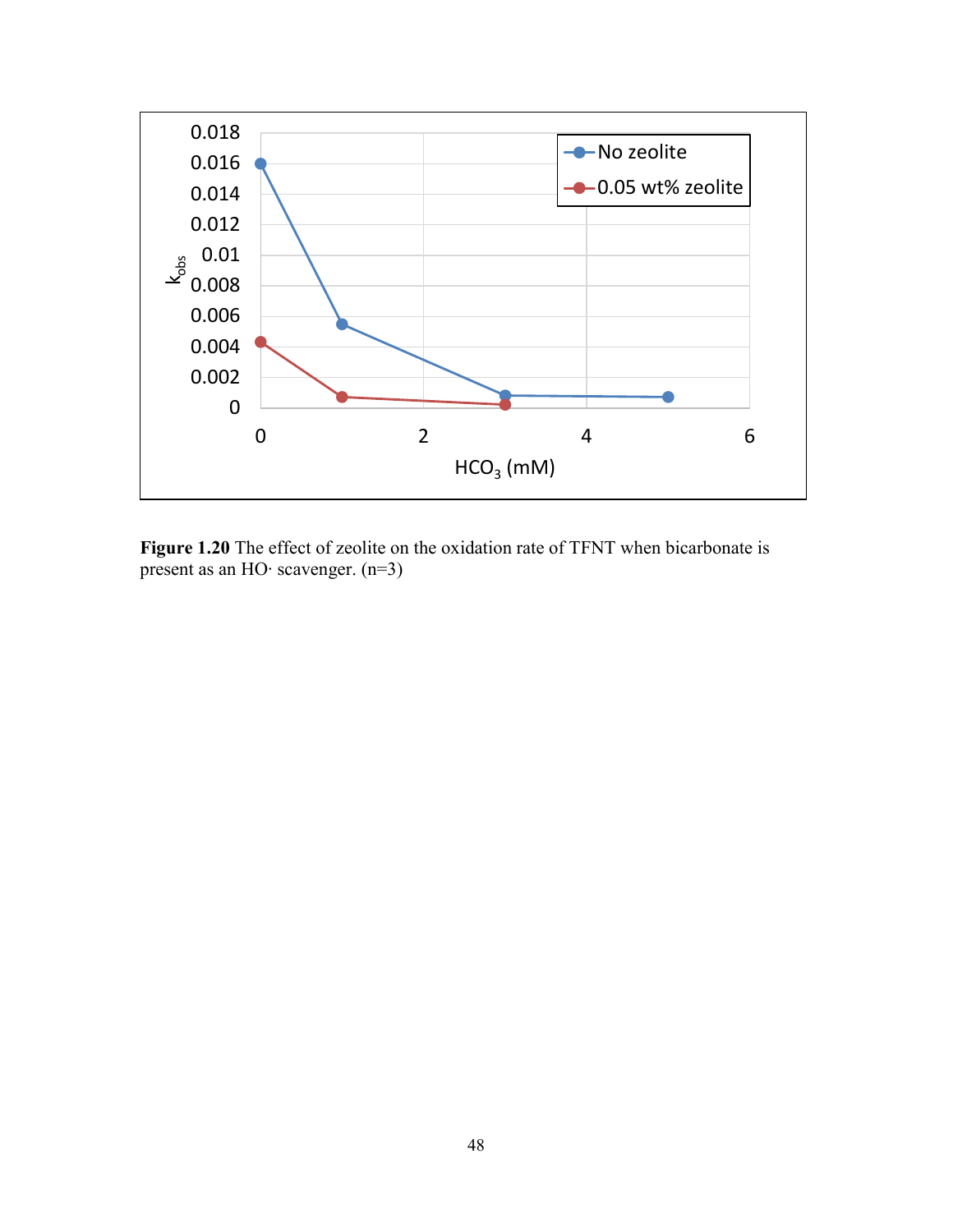#### **1.5 Conclusions**

While the use of heterogeneous ozonation has been shown in the literature to be an effective technology to aid in the removal of contaminants from water, the use of CBV-720 zeolite does not collaborate those findings. This study has found that CBV-720 zeolite only slows down the oxidation of TFNT and has little to no effect on DCAA. It is believed that this is due to the zeolite hindering the access of HO∙ to molecules that are adsorbed to the surface. If the zeolite sequesters the TFNT and prevents HO∙ from reaching the TFNT, due to the short lifetime of HO∙, reduced amounts of TFNT will be consumed in a system that is ozone limited. While the oxidation of TFNT may have been slowed down, TFNT was still largely removed from solution. Despite being sequestered in an adsorbant, hindering the access of oxidants, contaminants are still susceptible to oxidation from short lived radicals. The significance of this finding can present a challenge to water treatment facilities which may have suspended solids in untreated water. If these suspended solids can adsorb and protect contaminants from added oxidants, then the low efficiency of the AOP could be further reduced. This does not mean that CBV-720 zeolite cannot be useful for water treatment however. CBV-720 was able to remove ~75% of the TFNT from the aqueous phase and did not maintain an equilibrium concentration of TFNT with the bulk solution. The addition of this zeolite may be useful as an adsorbent and then removed prior to the application of oxidants.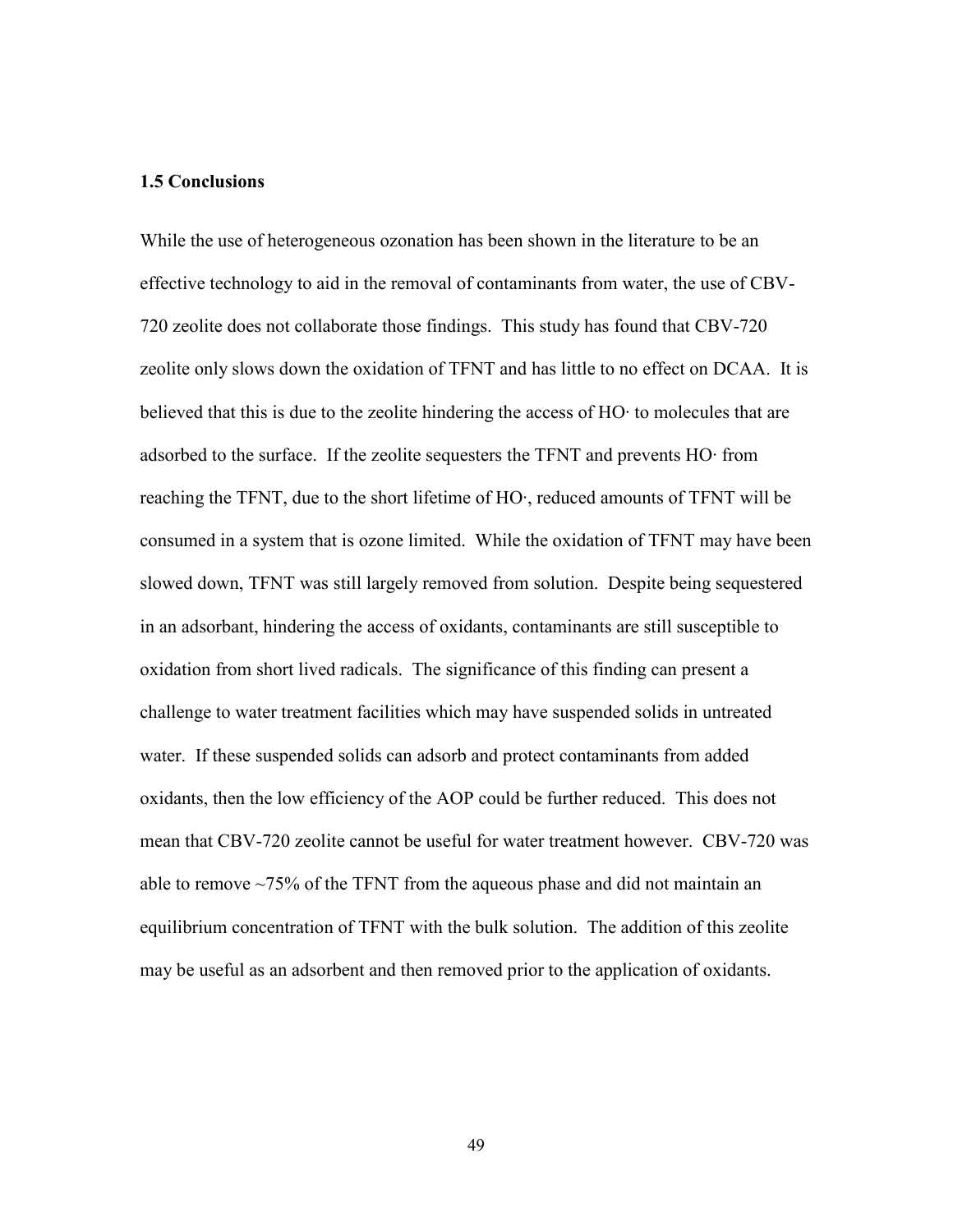|      | No Zeolite (7mM $PO43$ buffer) |                                     |                          | $0.05$ wt% Zeolite (7mM PO <sub>4</sub> <sup>3-</sup> buffer) |                                     |                         |
|------|--------------------------------|-------------------------------------|--------------------------|---------------------------------------------------------------|-------------------------------------|-------------------------|
| (mM) | X(HO(TFNT))                    | X(HO <sub>1</sub> /O <sub>3</sub> ) | X(HO·/HCO <sub>3</sub> ) | X(HO·/TFNT)                                                   | X(HO <sub>1</sub> /O <sub>3</sub> ) | X(HO/HCO <sub>3</sub> ) |
| 0    | 8.64%                          | 86.37%                              |                          | 2.31%                                                         | 92.35%                              |                         |
|      | $5.26\%$                       | 52.56%                              | 34.94%                   | $1.37\%$                                                      | 54.72%                              | 36.37%                  |
|      | 2.93%                          | 29.26%                              | 58.32%                   | 0.75%                                                         | 29.91%                              | 59.63%                  |

Table 1.2 Fraction of HO∙ scavenged by TFNT, O<sub>3</sub>, and HCO<sup>3-</sup> and the effect of zeolite on scavenging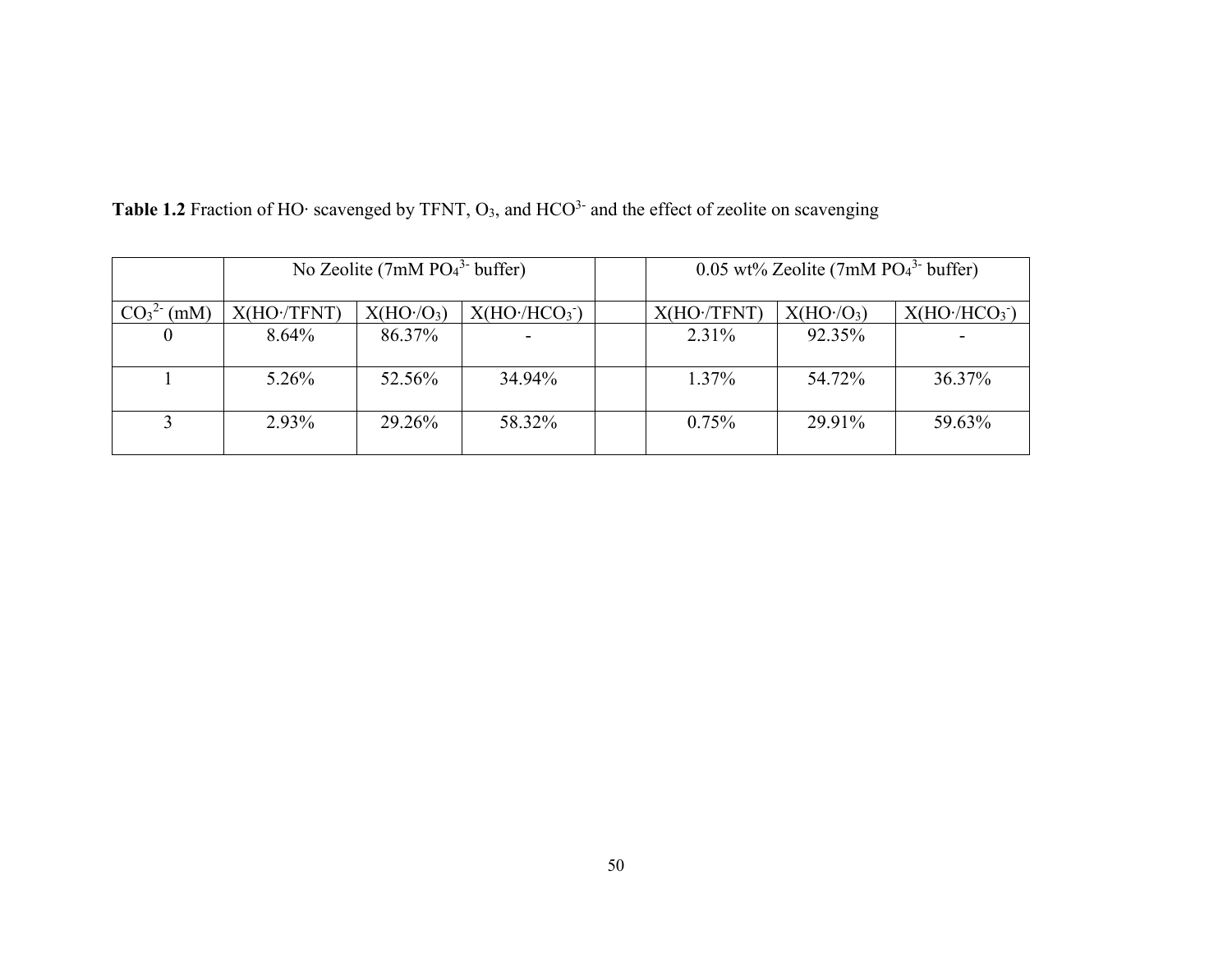1. Maddocks, A.; Young, R.; Reig, P. Ranking the World's Most Water-Stressed Countries in 2040.

2. E. Blanc, K. S., A. Schlosser, H. Jacoby, A. Gueneau, C. Fant, S. Rausch J. Reilly *Analysis of U.S. Water Resources under Climate Change*; Massachusetts Institute of Technology: Cambridge MA, 2013.

3. Trussell, R. R. *Water Reuse: Potential for Expanding the Nation's Water Supply Through Reuse of Municipal Wastewater*; National Research Council:Committee on the Assessment of Water Reuse as an Approach

for Meeting Future Water Supply Needs: 2012, 2012.

4. Groundwater Use in The United States. [https://water.usgs.gov/edu/wugw.html.](https://water.usgs.gov/edu/wugw.html)

5. The Groundwater Foundation. 2018.

6. Effort, C. o. F. O. f. M. i. t. N. s. S. R.; Board, W. S. a. T.; Studies, D. o. E. a. L.; Council, N. R., *Alternatives for Managing the Nation's Complex Contaminated Groundwater Sites*. National Academies Press: Washington DC, 2013.

7. Watts, P. *Tetrachloroethylene*; World Health Organization: 2006.

8. Donatello, S.; Tong, D.; Cheeseman, C. R., Production of technical grade phosphoric acid from incinerator sewage sludge ash (ISSA). *Waste Management* **2010,** *30* (8-9), 1634-1642.

9. Cormier, S. A.; Lomnicki, S.; Backes, W.; Dellinger, B., Origin and health impacts of emissions of toxic by-products and fine particles from combustion and thermal treatment of hazardous wastes and materials. *Environmental Health Perspectives* **2006,** *114* (6), 810-817.

10. Gotz, R.; Lauer, R., Analysis of sources of dioxin contamination in sediments and soils using multivariate statistical methods and neural networks. *Environmental Science & Technology* **2003,** *37* (24), 5559-5565.

11. Pera-Titus, M.; Garcia-Molina, V.; Banos, M. A.; Gimenez, J.; Esplugas, S., Degradation of chlorophenols by means of advanced oxidation processes: a general review. *Applied Catalysis B-Environmental* **2004,** *47* (4), 219-256.

12. Shim, H.; Ryoo, D.; Barbieri, P.; Wood, T. K., Aerobic degradation of mixtures of tetrachloroethylene, trichloroethylene, dichloroethylenes, and vinyl chloride by toluene-o-xylene monooxygenase of Pseudomonas stutzeri OX1. *Applied Microbiology and Biotechnology* **2001,** *56* (1-2), 265-269.

13. Deckard, L. A.; Willis, J. C.; Rivers, D. B., EVIDENCE FOR THE AEROBIC DEGRADATION OF TETRACHLOROETHYLENE BY A BACTERIAL ISOLATE. *Biotechnology Letters* **1994,** *16* (11), 1221-1224.

14. Buxton, G. V.; Greenstock, C. L.; Helman, W. P.; Ross, A. B., Critical Review of Rate Constants for Reactions of Hydrated Electrons, Hydrogen Atoms and Hydroxyl Radicals(.OH/.O-) in Aqueous Solution. *Journal of Physical and Chemical Reference Data* **1988,** *17* (2), 513-886.

15. Schwarz, H. A.; Dodson, R. W., EQUILIBRIUM BETWEEN HYDROXYL RADICALS AND THALLIUM(II) AND THE OXIDATION POTENTIAL OF OH(AQ). *Journal of Physical Chemistry* **1984,** *88* (16), 3643-3647.

16. Buxton, G. V.; Greenstock, C. L.; Helman, W. P.; Ross, A. B., CRITICAL-REVIEW OF RATE CONSTANTS FOR REACTIONS OF HYDRATED ELECTRONS, HYDROGEN-ATOMS AND HYDROXYL RADICALS (.OH/.O-) IN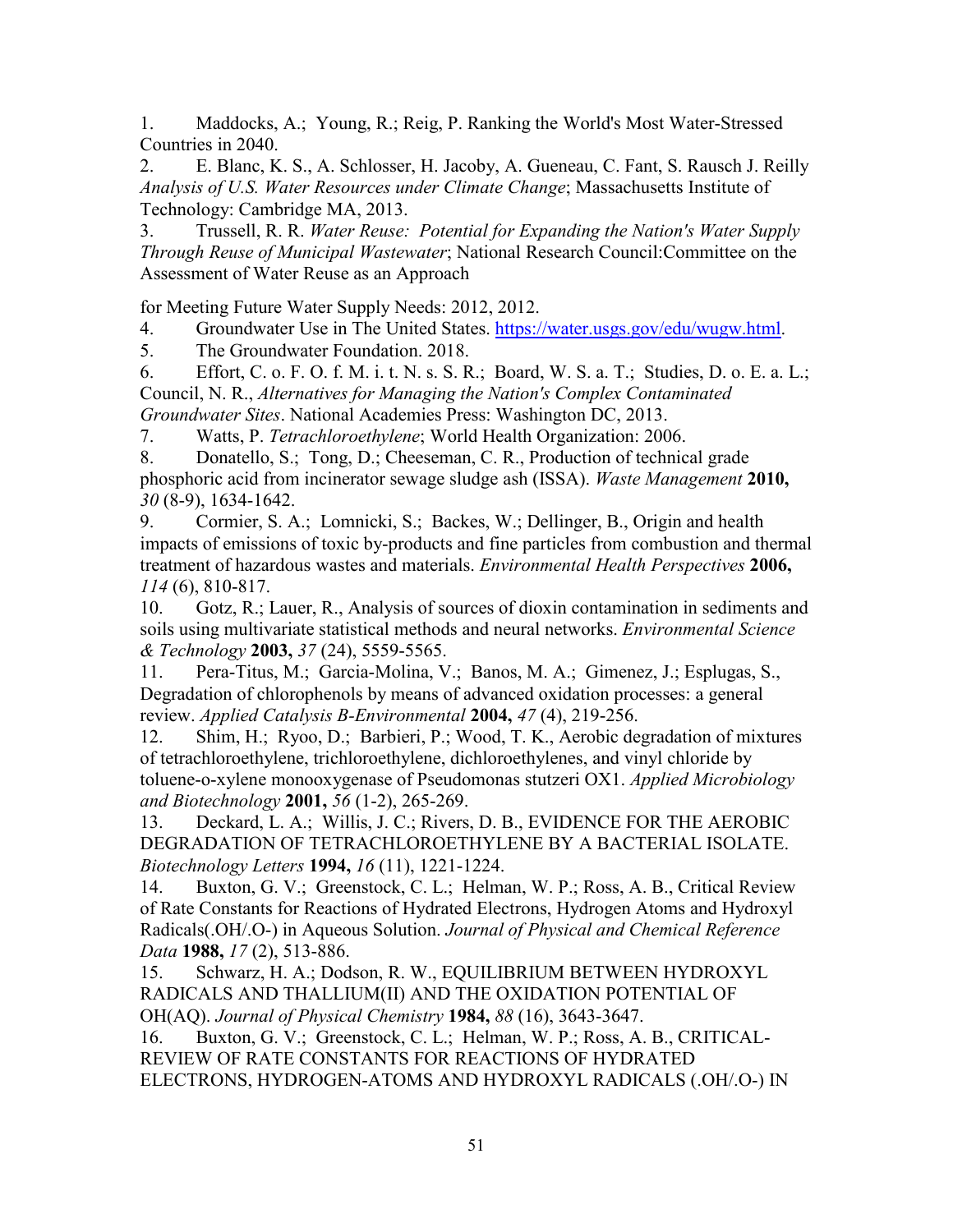AQUEOUS-SOLUTION. *Journal of Physical and Chemical Reference Data* **1988,** *17* (2), 513-886.

17. Andreozzi, R.; Caprio, V.; Insola, A.; Marotta, R., Advanced oxidation processes (AOP) for water purification and recovery. *Catalysis Today* **1999,** *53* (1), 51- 59.

18. Legrini, O.; Oliveros, E.; Braun, A. M., PHOTOCHEMICAL PROCESSES FOR WATER-TREATMENT. *Chemical Reviews* **1993,** *93* (2), 671-698.

19. Murphy, S. A.; Solomon, B. M.; Meng, S. N.; Copeland, J. M.; Shaw, T. J.; Ferry, J. L., Geochemical Production of Reactive Oxygen Species From

Biogeochemically Reduced Fe. *Environmental Science & Technology* **2014,** *48* (7), 3815- 3821.

20. Murphy, S. A.; Meng, S.; B.M., S.; Dias, D. M. C.; Shaw, T. J.; Ferry, J. L., Hydrous Ferric Oxides in Sediment Catalyze Formation of Reactive Oxygen Species during Sulfide Oxidation. *Frontiers in Marine Science* **2016,** *in press*.

21. Zoschke, K.; Bornick, H.; Worch, E., Vacuum-UV radiation at 185 nm in water treatment - A review. *Water Research* **2014,** *52*, 131-145.

22. Kutschera, K.; Bornick, H.; Worch, E., Photoinitiated oxidation of geosmin and 2-methylisoborneol by irradiation with 254 nm and 185 nm UV light. *Water Research*  **2009,** *43* (8), 2224-2232.

23. Rauf, M. A.; Ashraf, S. S., Radiation induced degradation of dyes-An overview. *Journal of Hazardous Materials* **2009,** *166* (1), 6-16.

24. Baxendale, J. H.; Wilson, J. A., THE PHOTOLYSIS OF HYDROGEN PEROXIDE AT HIGH LIGHT INTENSITIES. *Transactions of the Faraday Society*  **1957,** *53* (3), 344-356.

25. Rosenfeldt, E. J.; Linden, K. G., Degradation of endocrine disrupting chemicals bisphenol A, ethinyl estradiol, and estradiol during UV photolysis and advanced oxidation processes. *Environmental Science & Technology* **2004,** *38* (20), 5476-5483.

26. Lundholm, C. E., DDE-induced eggshell thinning in birds: Effects of p,p'-DDE on the calcium and prostaglandin metabolism of the eggshell gland. *Comparative Biochemistry and Physiology C-Toxicology & Pharmacology* **1997,** *118* (2), 113-128.

27. Fenton, H. J. H., LXXIII.-Oxidation of tartaric acid in presence of iron. *Journal of the Chemical Society, Transactions* **1894,** *65* (0), 899-910.

28. Pignatello, J. J., DARK AND PHOTOASSISTED FE3+-CATALYZED DEGRADATION OF CHLOROPHENOXY HERBICIDES BY HYDROGEN-PEROXIDE. *Environmental Science & Technology* **1992,** *26* (5), 944-951.

29. Burns, J. M.; Craig, P. S.; Shaw, T. J.; Ferry, J. L., Short-Term Fe Cycling during Fe(II) Oxidation: Exploring Joint Oxidation and Precipitation with a

Combinatorial System. *Environmental Science & Technology* **2011,** *45* (7), 2663-2669.

30. Pignatello, J. J.; Oliveros, E.; MacKay, A., Advanced oxidation processes for organic contaminant destruction based on the Fenton reaction and related chemistry. *Critical Reviews in Environmental Science and Technology* **2006,** *36* (1), 1-84.

31. Koppenol, W. H., THE REDUCTION POTENTIAL OF THE COUPLE O3 O-3.- - CONSEQUENCES FOR MECHANISMS OF OZONE TOXICITY. *Febs Letters* **1982,** *140* (2), 169-172.

32. Stumm, W.; Morgan, J., *Aquatic Chemistry*. 2nd ed. ed.; John Wiley & Sons: New York, 1981.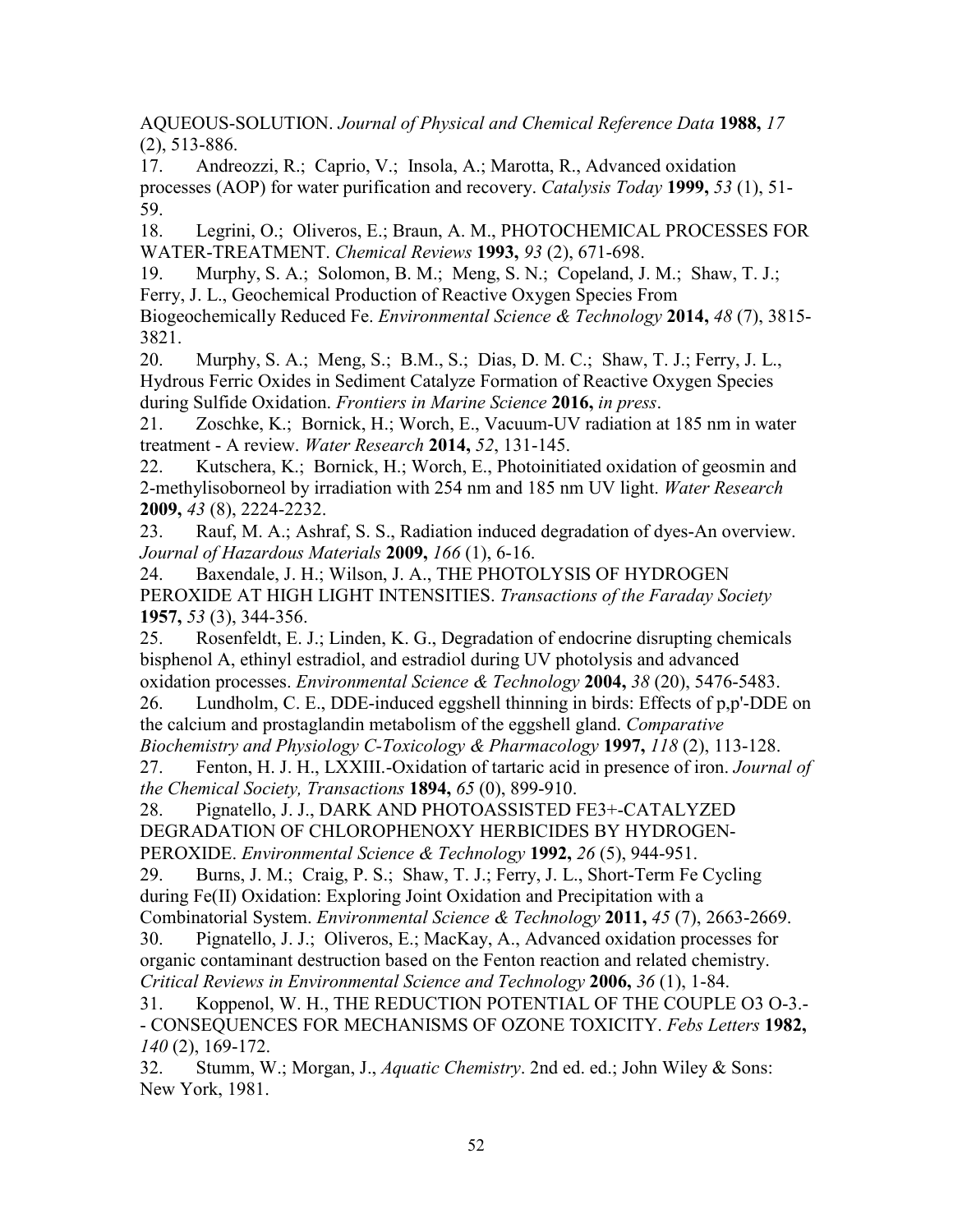33. Poyatos, J. M.; Munio, M. M.; Almecija, M. C.; Torres, J. C.; Hontoria, E.; Osorio, F., Advanced Oxidation Processes for Wastewater Treatment: State of the Art. *Water Air and Soil Pollution* **2010,** *205* (1-4), 187-204.

34. Chen, W. S.; Juan, C. N.; Wei, K. M., Decomposition of dinitrotoluene isomers and 2,4,6-trinitrotoluene in spent acid from toluene nitration process by ozonation and photo-ozonation. *Journal of Hazardous Materials* **2007,** *147* (1-2), 97-104.

35. Staehelin, J.; Hoigne, J., DECOMPOSITION OF OZONE IN WATER - RATE OF INITIATION BY HYDROXIDE IONS AND HYDROGEN-PEROXIDE. *Environmental Science & Technology* **1982,** *16* (10), 676-681.

36. Staehelin, J.; Hoigne, J., Decomposition of Ozone in Water - Rate of Initiation by Hydroxide Ions and Hydrogen Peroxide. *Environmental Science & Technology* **1982,** *16* (10), 676-681.

37. Staehelin, J.; Hoigne, J., Decomposition of Ozone in Water in the Presence of Organic Solutes Acting as Promoters and Inhibitors of Radical Chain Reactions. *Environmental Science & Technology* **1985,** *19* (12), 1206-1213.

38. Glaze, W. H.; Kang, J. W., Advanced Oxidation Processes - Description of a Kinetic Model for the Oxidation of Hazardous Materials in Aqueous Media with Ozone and Hydrogen Peroxide in a Semibatch Reactor. *Industrial & Engineering Chemistry Research* **1989,** *28* (11), 1573-1580.

39. Elovitz, M. S.; von Gunten, U., Hydroxyl radical ozone ratios during ozonation processes. I-The R-ct concept. *Ozone-Science & Engineering* **1999,** *21* (3), 239-260.

40. Nawrocki, J.; Kasprzyk-Hordern, B., The efficiency and mechanisms of catalytic ozonation. *Applied Catalysis B-Environmental* **2010,** *99* (1-2), 27-42.

41. Yang, Y. X.; Ma, J.; Qin, Q. D.; Zhai, X. D., Degradation of nitrobenzene by nano-TiO2 catalyzed ozonation. *Journal of Molecular Catalysis a-Chemical* **2007,** *267*  $(1-2)$ , 41 $-48$ .

42. Ma, J.; Sui, M. H.; Chen, Z. L.; Wang, L. N., Degradation of refractory organic pollutants by catalytic ozonation - Activated carbon and Mn-loaded activated carbon as catalysts. *Ozone-Science & Engineering* **2004,** *26* (1), 3-10.

43. Zhang, T.; Ma, J., Catalytic ozonation of trace nitrobenzene in water with synthetic goethite. *Journal of Molecular Catalysis a-Chemical* **2008,** *279* (1), 82-89. 44. International, Z. Our Products. [http://www.zeolyst.com/our-products.html.](http://www.zeolyst.com/our-products.html)

45. Fujita, H.; Izumi, J.; Sagehashi, M.; Fujii, T.; Sakoda, A., Adsorption and decomposition of water-dissolved ozone on high silica zeolites. *Water Research* **2004,** *38* (1), 159-165.

46. Ikhlaq, A.; Brown, D. R.; Kasprzyk-Hordern, B., Mechanisms of catalytic ozonation: An investigation into superoxide ion radical and hydrogen peroxide formation during catalytic ozonation on alumina and zeolites in water. *Applied Catalysis B-Environmental* **2013,** *129*, 437-449.

47. Valdes, H.; Farfan, V. J.; Manoli, J. A.; Zaror, C. A., Catalytic ozone aqueous decomposition promoted by natural zeolite and volcanic sand. *Journal of Hazardous Materials* **2009,** *165* (1-3), 915-922.

48. Maruthamuthu, P.; Padmaja, S.; Huie, R. E., RATE CONSTANTS FOR SOME REACTIONS OF FREE-RADICALS WITH HALOACETATES IN AQUEOUS-SOLUTION. *International Journal of Chemical Kinetics* **1995,** *27* (6), 605-612.